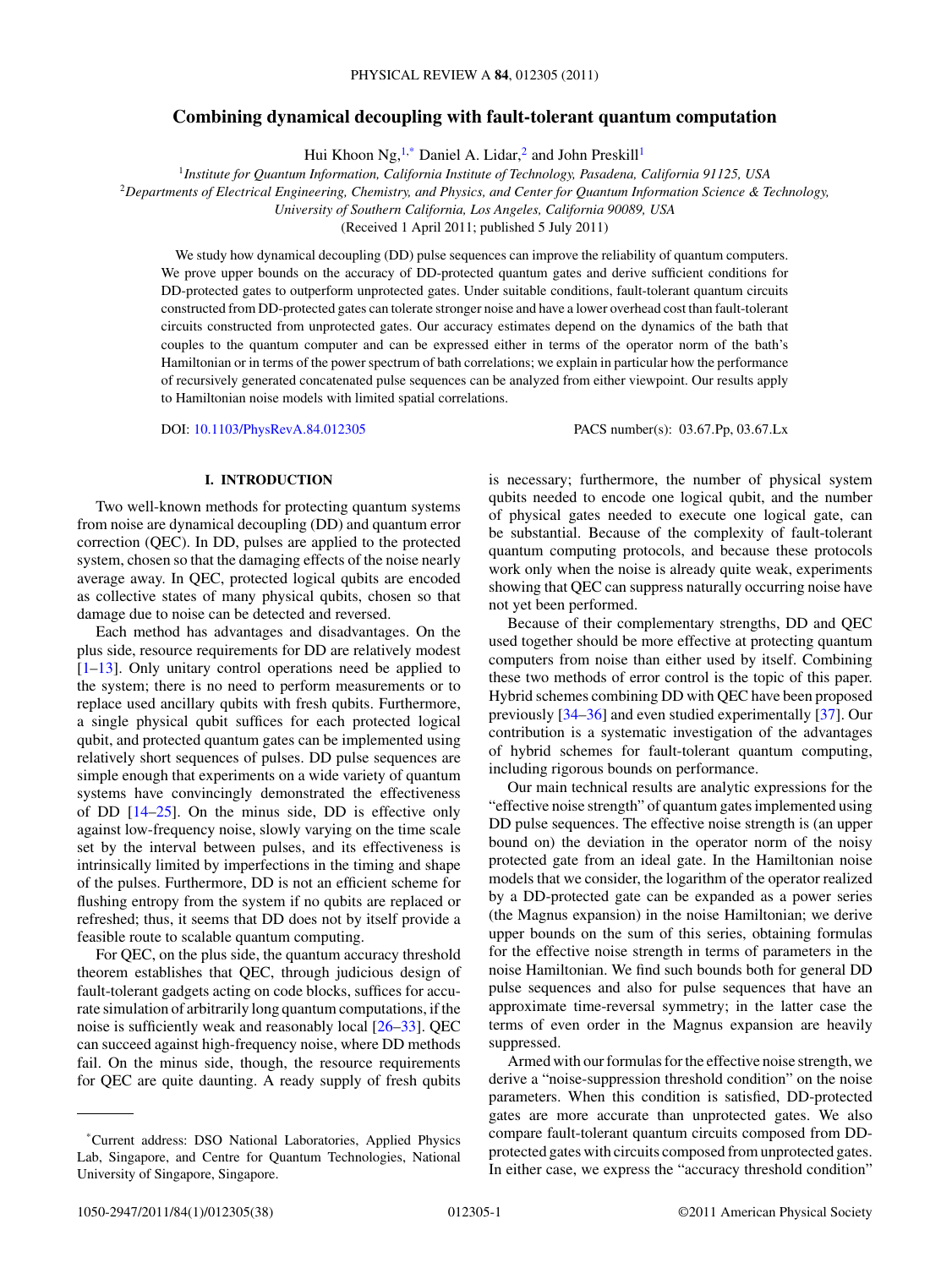<span id="page-1-0"></span>on the noise parameters. When this condition is satisfied, quantum computation is scalable; accurate computations of arbitrary size can be performed with a reasonable overhead cost. Typically, improvements in gate accuracy achieved by DD mean that more noise can be tolerated by QEC combined with DD than by QEC alone and that invoking DD can reduce the overhead cost of QEC.

Our expressions based on the Magnus expansion for the effective noise strength depend on the operator norm of the Hamiltonian that governs the internal dynamics of the quantum computer's environment (the "bath"), and the results are not useful if this norm is large. However, we also describe an alternative method of analysis yielding expressions for the effective noise strength in terms of the frequency spectrum of the bath correlations. Results derived by this method, based on the Dyson expansion, can be applicable even if the bath Hamiltonian has unbounded norm, as long as the typical bath frequencies are sufficiently small.

The performance of DD can sometimes be enhanced by using recursively generated "concatenated" pulse sequences [\[10\]](#page-36-0). Adding an extra "level" to the recursive hierarchy further suppresses the effective noise Hamiltonian, but at the cost of lengthening the pulse sequence, and the minimal effective noise strength is achieved by choosing the level that optimizes this tradeoff. We analyze concatenated DD sequences and estimate the optimal effective noise strength, using both our bounds on the Magnus expansion and the correlation function viewpoint.

Our analysis of the improvement in gate accuracy that can be achieved by combining DD and QEC applies only to a special class of Hamiltonian noise models. These models satisfy what we call the "local-bath assumption," which limits the spatial correlations in the noise. Whether our results can be extended to more general noise models that violate this assumption is an intriguing open question.

We formulate our noise model in Sec. II. In Secs. [III](#page-3-0) and [IV](#page-5-0) we review and develop some of the tools we need to analyze the performance of DD pulse sequences and fault-tolerant quantum circuits using the Magnus expansion. We state our central results relating the effective noise strength of DDprotected gates to the properties of the noise Hamiltonian, and their implications concerning the noise-suppression threshold and accuracy threshold, in Sec. [V;](#page-7-0) then we apply these results to some specific pulse sequences in Sec. [VI.](#page-9-0) Derivations of these results are contained in Sec. [VII](#page-13-0) and the appendixes. We analyze concatenated DD in Sec. [VIII.](#page-18-0) In Sec. [IX,](#page-22-0) we emphasize that the effective noise can be related to intensive quantities that are independent of the spatial volume of the bath, and in Sec.  $X$  we express the noise strength in terms of properties of bath correlations. Section [XI](#page-28-0) contains our conclusions.

### **II. NOISE MODEL**

## **A. Noise Hamiltonian**

We denote by *S* the system consisting of all of the qubits in our quantum computer, and we describe the noise acting on *S* using a "noise Hamiltonian" *H*, which governs the joint evolution of the system and its environment, the bath*B*. During a computation, the Hamiltonian also contains time-dependent terms that realize quantum gates acting on the qubits, but for now consider the case where there are no gates; then *H* may be expressed as

$$
H \equiv H_B + H_{\text{err}}.\tag{1}
$$

Here

$$
H_B \equiv \mathbb{I}_S \otimes B_0 \tag{2}
$$

describes the "free" evolution of the bath (how it would evolve if it were not coupled to the system), while

$$
H_{\rm err} \equiv H_S^0 + H_{SB} \tag{3}
$$

includes all the terms in *H* that act nontrivially on the system. The term

$$
H_S^0 \equiv S_0 \otimes \mathbb{I}_B \tag{4}
$$

describes the unperturbed free evolution of the system;  $H_{SB}$ contains terms coupling the system to the bath and also perhaps other noise terms that act nontrivially only on the system.

Though for some purposes it may seem natural to transform away  $H_S^0$  by working in the interaction picture (that is, by considering the motion of the system relative to the rotating frame determined by  $H_S^0$ , we have included  $H_S^0$  in the term *H*err that represents the noise acting on the system. Our reason is that the DD sequences we study are designed to remove the effects of all "always-on" terms in the Hamiltonian that act on the system, that is, not just  $H_{SB}$  but also the free evolution term  $H_S^0$ . We may by convention choose tr<sub>S</sub>( $H_{\text{err}}$ ) = 0, where  $tr<sub>S</sub>$  denotes the system trace, since the trace of  $H<sub>SB</sub>$  may be absorbed into the bath operator  $B_0$ , and the trace of  $S_0$  can be removed by subtracting a term proportional to  $\mathbb{I}_S \otimes \mathbb{I}_B$ , which just shifts the zero point of the energy and has no dynamical effect.

Now consider modeling the noise during a nontrivial quantum computation. A computation is a circuit containing three types of operations: qubit state preparations, unitary quantum gates, and qubit measurements. We model a noisy preparation as an ideal preparation followed by evolution according to *H* for a specified time interval, and we model noisy measurements as ideal measurements preceded by evolution according to *H*. We assume that quantum gates are executed using short, hard pulses, where, as in some experiments, the time interval between consecutive pulses is much longer than the pulse width. Each pulse has its support in a narrow interval of width  $\delta$ , and we denote by  $\tau_0$  the sum of the pulse width and the pulse interval (see Fig. [1\)](#page-2-0), where  $\delta \ll \tau_0$ . To be concrete, we sometimes assume that the pulses are perfectly "rectangular," that is, have vanishing rise time and fall time. However, the details of the pulse shape are not really used in our analysis; rather, all that matters is that the pulse is confined to a narrow interval (and even this assumption is relaxed in Sec. [VI C\)](#page-12-0). We use the same noise Hamiltonian *H* to describe the noise both during a pulse and during the interval between pulses. We neglect errors in the timing and strength of the pulses; these are typically small in practice because the pulses are controlled by accurate classical circuitry.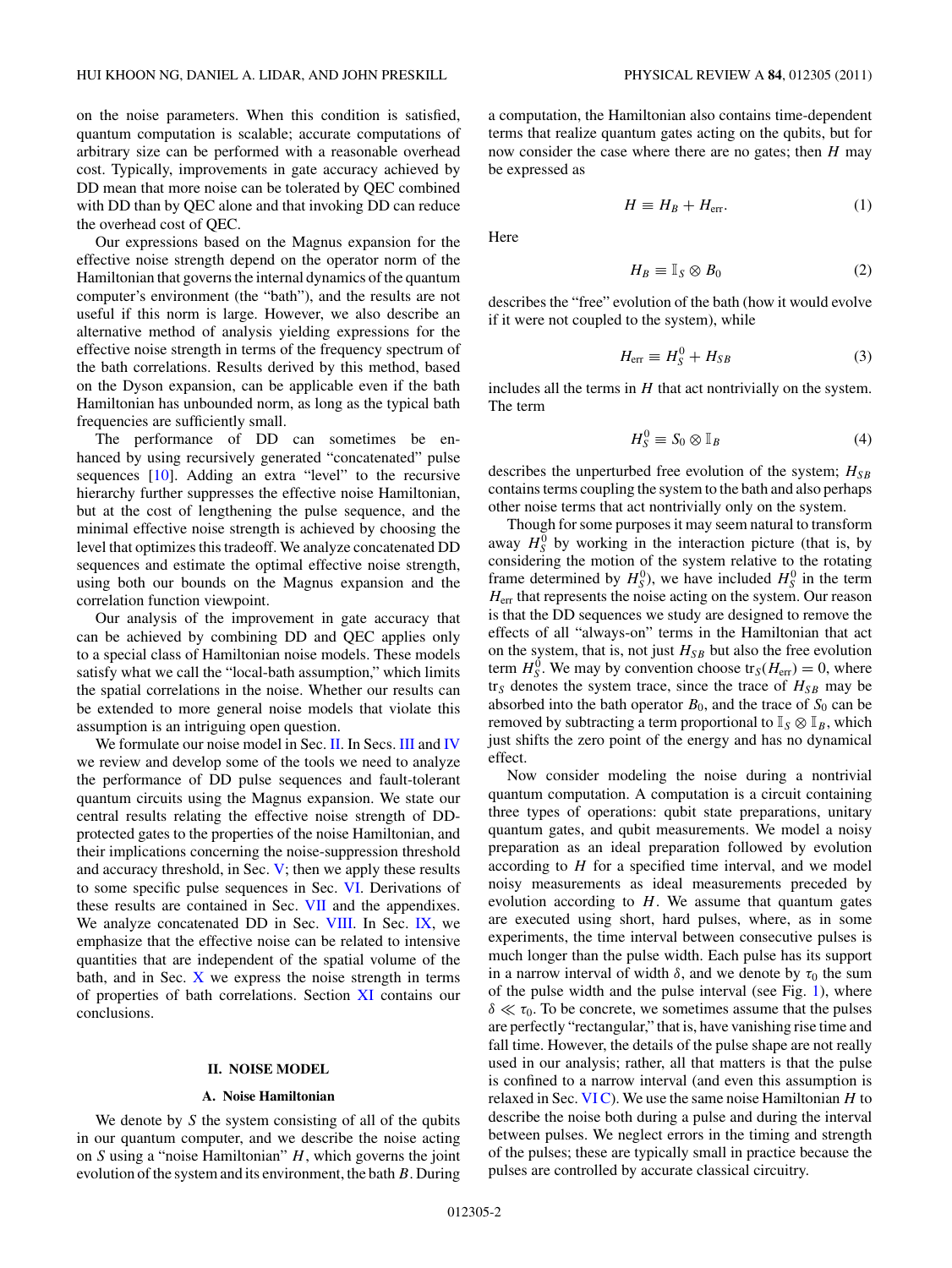<span id="page-2-0"></span>

FIG. 1. Parameters characterizing a sequence of uniformly spaced rectangular pulses.  $\delta$  is the pulse width, and  $\tau_0 - \delta$  is the interval between the end of one pulse and the beginning of the following pulse.

## **B. Local-bath assumption**

To further simplify our analysis, we make an additional assumption about the noise, which we call the *local-bath assumption* [\[30\]](#page-37-0), illustrated in Fig. 2. Let us use the term "location" to speak of an operation in a quantum circuit that is performed in a single time step; a location may be a single-qubit or multiqubit gate, a qubit preparation step, a qubit measurement, or the identity operation in the case of a qubit that is idle during the time step. Each time step has duration *t*<sub>0</sub>; thus,  $t_0 = N\tau_0$  if *N* equally spaced pulses are applied at a particular location. For a specified location labeled by *a*, let Q*<sup>a</sup>* denote the set of qubits that participate in the operation applied at that location (for example, a pair of qubits if the operation is a two-qubit gate). Under the local-bath assumption, the noise Hamiltonian can be expressed as

$$
H = \sum_{a} H_a,\tag{5}
$$

where the sum is over all locations occurring at a particular time step, and where for any two distinct locations *a* and *b* in that time step,  $H_a$  and  $H_b$  act not only on disjoint sets of system qubits but also on distinct baths. That is, we may write

 $H_a = H_{Ba} + H_{err,a}$ , (6)

with

$$
H_{B,a} = \mathbb{I}_{S,a} \otimes B_{0,a},
$$
  
\n
$$
H_{\text{err},a} = \sum S_{\alpha,a} \otimes B_{\alpha,a},
$$
\n(7)



*α*

FIG. 2. (Color online) Illustration of the local-bath assumption. Solid (blue) lines are system qubits, and dashed (black) lines are bath subsystems. Each open rectangle is a quantum gate, and its associated solid (light gray) rectangle represents the joint evolution of system qubits and bath subsystems that are coupled by the noise Hamiltonian. The solid rectangles do not overlap, indicating that when two gates act in parallel on distinct sets of system qubits, the associated bath subsystems are also distinct.

where the operators  $S_{\alpha,a}$  act on  $\mathcal{Q}_a$ , and where, for  $a \neq b$ , the bath operators  $B_{0,a}$  and  $B_{\alpha,a}$  associated with location *a* commute with the bath operators  $B_{0,b}$  and  $B_{\alpha,b}$  associated with location *b*. Thus,  $[H_a, H_b] = 0$  for all location pairs *a* and  $b$ . Each  $H_a$  is assumed to be time-independent during the duration of location *a* (this assumption is helpful because DD pulse sequences are typically designed to cope with a timeindependent noise Hamiltonian), but Hamiltonians at different locations need not be the same.

The local-bath assumption allows us express the time evolution operator for a single time step as a product of unitary operators, each associated with one particular location, and to analyze the effectiveness of the DD pulse sequence for each location separately. Without this assumption, a rigorous analysis of DD-improved fault-tolerant circuits would be far less tractable. We expect our local-bath model to be a reasonable approximation to the noise in actual systems, if qubits are well isolated from one another when they are not coupled by quantum gates. However, interactions between qubits (and their associated baths) at different circuit locations are surely present at some level, and in Sec. [IX](#page-22-0) we comment further on how our analysis is affected when the local-bath assumption is relaxed.

#### **C. Noise parameters**

To characterize the noise strength, it is useful to introduce the parameters  $\beta$ ,  $J$ ,  $\epsilon$  defined by

$$
\beta \equiv \max_{a} \|H_{B,a}\|,\tag{8}
$$

$$
J \equiv \max_{a} \|H_{\text{err},a}\|,\tag{9}
$$

$$
\epsilon \equiv \beta + J \ge \max_{a} \|H_a\|.\tag{10}
$$

The norm here is the sup operator norm

$$
||A|| = \sup_{\{|v\}\} \frac{||A|v\rangle||}{|||v\rangle||},
$$
\n(11)

where the vector norm is the Euclidean norm  $||v|| \equiv \sqrt{\langle v|v \rangle}$ . Actually, our results concerning the effectiveness of DD pulse sequences apply for any norm that is unitarily invariant (and therefore also submultiplicative [\[38\]](#page-37-0)), but the operator norm is used to relate these results to the accuracy threshold for fault-tolerant quantum computing [\[30,31\]](#page-37-0). We are typically interested in the case where the noise is weak, in the sense that the dimensionless parameter  $\epsilon \tau_0$  is small compared to one (and hence also  $J\tau_0 \ll 1$  and  $\beta \tau_0 \ll 1$ ). We derive bounds on the performance of DD-protected quantum gates expressed in terms of these small quantities and also in terms of the dimensionless pulse width  $\delta/\tau_0 \ll 1$ .

For our analysis of fault-tolerant circuits, we find it convenient to assume that measurements and preparations are at least as fast as pulses, that is, can be executed in time at most *δ*. However, in Sec. [V D](#page-9-0) we discuss how to interpret our results if measurements or preparations take much longer than pulses.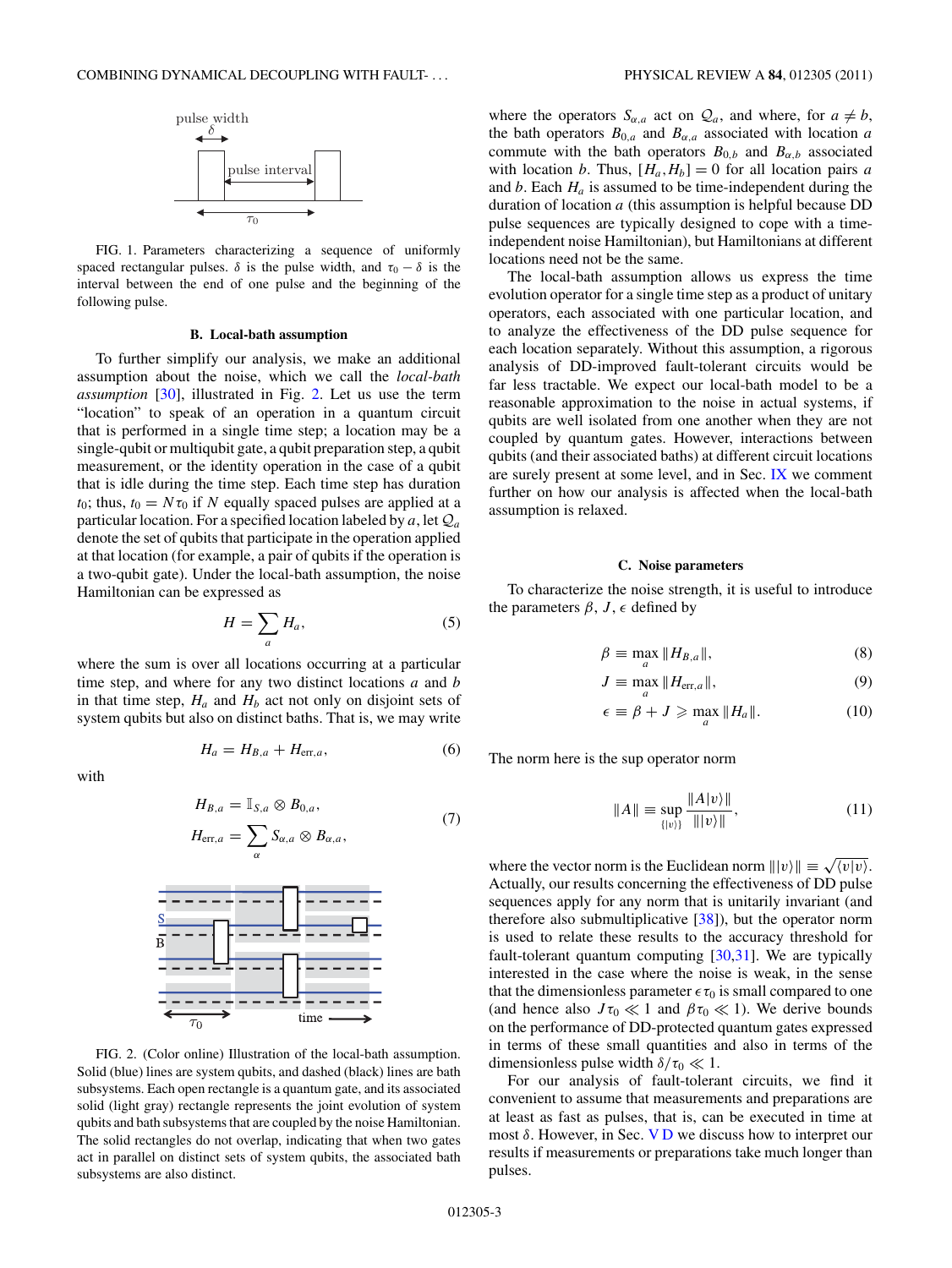## **III. TOOLS**

<span id="page-3-0"></span>Let us next review some tools for analyzing the noise suppression arising from DD techniques. We focus here on the foundations of our analysis based on the Magnus expansion; further background, needed for our analysis based on bath correlation functions, is discussed in Sec. [X.](#page-24-0) We also provide here a brief discussion of fault tolerance, including the notion of the effective noise strength at a circuit location, a central quantity in our analysis.

## **A. Toggling frame**

For now, disregard that we want to do computation and focus instead on quantum storage, the original context for DD methods. In the absence of any external control, the system and bath evolve under the time-independent noise Hamiltonian *H*. A DD pulse sequence is realized via a time-dependent control Hamiltonian  $H_c(t)$  acting only on the system so that the system and bath evolve according to  $H + H_c(t)$ . (In our noise model, we assume that the same noise Hamiltonian *H* applies during a pulse as between pulses, while recognizing that this assumption is really an idealization.) The DD sequence can be described using either  $H_c(t)$  itself or using the time evolution operator  $U_c(t) \equiv U_c(t,0)$  generated by  $H_c(t)$ .

For understanding the effects of the control Hamiltonian, it is convenient to use the interaction picture defined by  $H_c(t)$ , also known as the *toggling frame* [\[1,6,7,11](#page-36-0)[,34\]](#page-37-0). The togglingframe density operator  $\tilde{\rho}_{SB}(t)$  is related to the Schrödingerpicture density operator  $\rho_{SB}(t)$  by

$$
\rho_{SB}(t) = U(t,0)\rho_{SB}(0)U^{\dagger}(t,0)
$$
  

$$
\equiv U_c(t)\tilde{\rho}_{SB}(t)U_c^{\dagger}(t),
$$
 (12)

where  $U(t,0)$  is the evolution operator generated by the full Hamiltonian  $H + H_c(t)$ . Therefore the toggling-frame state evolves according to

$$
\tilde{\rho}_{SB}(t) = \tilde{U}(t,0)\tilde{\rho}_{SB}(0)\tilde{U}^{\dagger}(t,0),\tag{13}
$$

where the toggling-frame time evolution operator

$$
\tilde{U}(t,0) \equiv U_c^{\dagger}(t)U(t,0) \tag{14}
$$

is generated by the *toggling-frame Hamiltonian*

$$
\tilde{H}(t) \equiv U_c^{\dagger}(t) H U_c(t). \tag{15}
$$

Since  $U_c(t)$  acts nontrivially only on the system,  $H(t)$  can be written as

$$
\tilde{H}(t) = H_B + \tilde{H}_{\text{err}}(t),\tag{16}
$$

where  $\tilde{H}_{\text{err}}(t) \equiv U_c^{\dagger}(t) H_{\text{err}} U_c(t)$  is the toggling-frame version of *H*err. Because the operator norm is unitarily invariant, we have  $\|\tilde{H}(t)\| = \|H\| \le \epsilon$  and  $\|\tilde{H}_{err}(t)\| = \|H_{err}\| \le J$ .

We consider *cyclic DD*, where  $U_c(t)$  returns to the identity (up to a possible irrelevant overall phase) at the end of a cycle taking time  $t_{\text{DD}}$ :

$$
U_c(t_{\rm DD}) = U_c(0) = \mathbb{I}.
$$
 (17)

Therefore, at the end of the cycle, the toggling-frame and Schrödinger-picture states coincide.

#### **B. Finite-width pulses**

In DD, the system is controlled using a sequence of pulses, where the control Hamiltonian  $H_c(t)$  vanishes in between the pulses. The control unitary resulting from a sequence of *R* pulses can be expressed as

$$
U_c = \mathbb{I} P_R \mathbb{I} P_{R-1} \mathbb{I} \dots P_2 \mathbb{I} P_1 \mathbb{I},\tag{18}
$$

where  $P_k$  is the unitary achieved by the  $k$ th pulse. We have inserted the identity I between successive pulses to indicate the time intervals during which  $H_c(t) = 0$ . For some pulse sequences, including the ones described in Sec. [VI,](#page-9-0) all pulse intervals have the same duration, but for most of our analysis (excluding some of the discussion of pulse-width effects in Sec.  $VII A 1$ ) we need not assume that the pulses are uniformly spaced. (It is known that the effectiveness of DD can sometimes be improved by varying the spacing between pulses [\[13,](#page-36-0)[21,39–42\]](#page-37-0).)

If the pulses are rectangular with width  $\delta$ , then we may write

$$
P_k \equiv \exp(-i\delta H_{P_k}),\tag{19}
$$

where  $H_{P_k}$  is the time-independent control Hamiltonian that is turned on during the *k*th pulse. If the *k*th pulse begins at time  $s_k$ , then the control unitary during the pulse  $[t \in [s_k, s_k + \delta)]$  is

$$
U_c(t) = \exp(-i\,\Delta_k H_{P_k}) U_c(s_k)
$$
  
=  $\exp(-i\,\Delta_k H_{P_k}) P_{k-1} \dots P_2 P_1,$  (20)

where  $\Delta_k = t - s_k$ . The toggling-frame Hamiltonian  $\tilde{H}(t)$  can be written as

$$
\tilde{H}(t) = U_c^{\dagger}(t) H U_c(t)
$$
\n
$$
= \begin{cases}\n\tilde{H}^{(k-1)} & \text{for } t \in [s_{k-1} + \delta, s_k), \\
e^{i \Delta_k \tilde{H}_{P_k}^{(k-1)}} \tilde{H}^{(k-1)} e^{-i \Delta_k \tilde{H}_{P_k}^{(k-1)}} & \text{for } t \in [s_k, s_k + \delta),\n\end{cases}
$$
\n(21)

where

$$
\tilde{H}^{(k-1)} = P_1^{\dagger} P_2^{\dagger} \dots P_{k-1}^{\dagger} H P_{k-1} \dots P_2 P_1.
$$
 (22)

In the case of cyclic DD, after the last pulse of a complete cycle we have  $U_c = \mathbb{I}$  and  $H = H$ .

## **C. Magnus expansion**

For a given  $\tilde{H}(t)$ , the toggling-frame time evolution operator  $U(t_{\text{DD}},0)$  can be computed using a *Magnus expansion* [\[43\]](#page-37-0). For a unitary time evolution operator  $U_M(t,0)$  satisfying the Schrödinger equation

$$
i\frac{\partial}{\partial t}U_M(t,0) = H_M(t)U_M(t,0), \quad U_M(0,0) = \mathbb{I}, \quad (23)
$$

determined by Hamiltonian  $H_M(t)$ , the Magnus expansion at time *T* is an operator series

$$
\Omega(T) \equiv \sum_{n=1}^{\infty} \Omega_n(T) \tag{24}
$$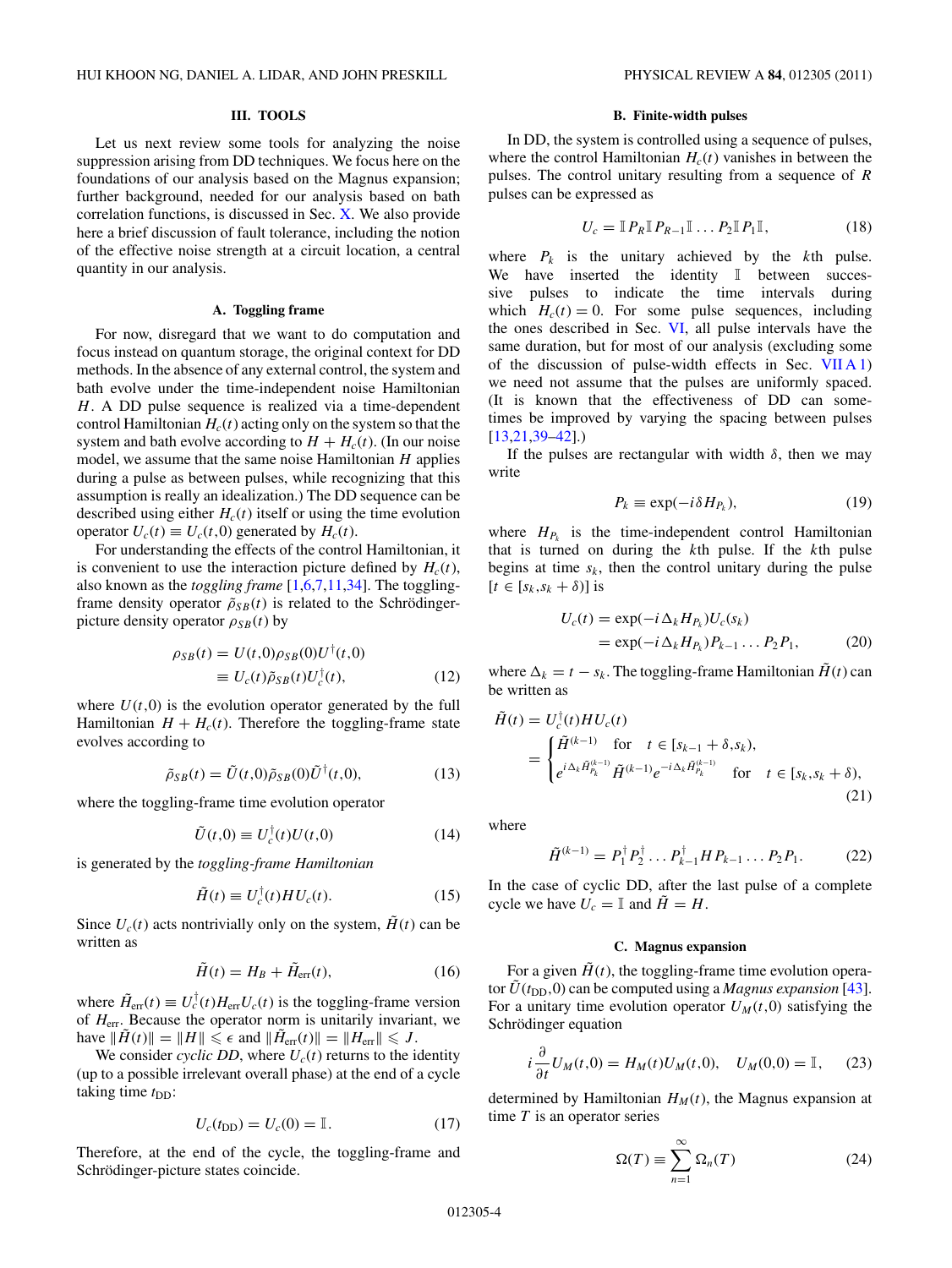<span id="page-4-0"></span>such that

$$
U_M(T,0) = \exp[\Omega(T)],\tag{25}
$$

and  $\Omega_n$  is *n*th order in the Hamiltonian  $H_M(t)$ . Thus, for the fixed time *T* , time evolution generated by the time-dependent Hamiltonian  $H_M(t)$  is equivalent to time evolution generated by the time-independent effective Hamiltonian  $H_{\text{eff}} \equiv \frac{i}{T} \Omega(T)$ .

The leading terms in the Magnus expansion are (see, for example, [\[44\]](#page-37-0))

$$
\Omega_1(T) = -i \int_0^T ds H_M(s),\tag{26}
$$

$$
\Omega_2(T) = -\frac{1}{2} \int_0^T ds_1 \int_0^{s_1} ds_2 [H_M(s_1), H_M(s_2)], \quad (27)
$$
  

$$
\Omega_3(T) = \frac{i}{6} \int_0^T ds_1 \int_0^{s_1} ds_2 \int_0^{s_2} ds_3
$$

$$
\times \{ [H_M(s_1), [H_M(s_2), H_M(s_3)]] + [H_M(s_3), [H_M(s_2), H_M(s_1)]] \}.
$$
 (28)

Higher-order terms can be computed using a recursive formula; see Sec. [VII](#page-13-0) and Appendix [A.](#page-28-0) In general,  $\Omega_n(T)$  is the time integral of a sum of  $(n - 1)$ -nested commutators, each with *n* factors of  $H_M(t)$ . The Magnus expansion is thus an infinite series in  $H<sub>M</sub>T$ ; a sufficient condition for convergence is [\[45\]](#page-37-0)

$$
\int_0^T dt \|H_M(t)\| < \pi. \tag{29}
$$

For cyclic DD, we can use the Magnus expansion to compute the toggling-frame time evolution operator  $U(t_{DD},0)$ for one complete cycle, where  $H_M(t)$  is the toggling-frame Hamiltonian  $\tilde{H}(t) = U_c^{\dagger}(t) H U_c(t)$  and  $U_c(t_{DD}) = \mathbb{I}$ . In first order we obtain

$$
\Omega_1(t_{\rm DD}) = -i \int_0^{t_{\rm DD}} dt \tilde{H}(t) = -i \int_0^{t_{\rm DD}} dt U_c^{\dagger}(t) H U_c(t).
$$
\n(30)

For group-based DD schemes, like the examples we discuss in Sec. [VI,](#page-9-0) the integral Eq. (30) averages *H* over a finite group G if the pulses are ideal, projecting *H* into the commutant of  $G$  [\[3\]](#page-36-0). If  $G$  acts irreducibly on the system Hilbert space, the commutant contains only the identity operator acting on the system, and therefore  $\Omega_1(t_{\text{DD}})$  acts nontrivially only on the bath. In that case we say that  $\Omega_1(t_{\text{DD}})$  is a "pure bath" term.

We say that a DD pulse sequence achieves first-order decoupling if the first-order term in the Magnus expansion for  $U_c(t_{\text{DD}})$  acts trivially on the system. More generally, the sequence achieves *m*th-order decoupling if  $\Omega_n(t_{\text{DD}})$  is a pure bath term for each  $n \leq m$ . In our analysis we at first consider pulse sequences that achieve first-order decoupling for ideal zero-width pulses (later we discuss the corrections to first-order decoupling that arise when the pulses have nonzero width, and we also describe "Eulerian" pulse sequences that achieve first-order decoupling even when pulse widths are nonzero [\[7\]](#page-36-0)). In particular, these pulse sequences have the property

$$
\int_0^{t_{\rm DD}} dt \,\tilde{H}_{\rm err,0}(t) = 0,\tag{31}
$$

where the subscript "0" on  $\hat{H}_{err,0}(t)$  indicates that the togglingframe Hamiltonian  $\tilde{H}_{\text{err}}(t)$  is considered in the limit  $\delta \to 0$ , while holding  $\tau_0$  fixed. [For Eq. (31) to apply, there must be no term in *H*err*,*<sup>0</sup> that acts nontrivially on the system and commutes with  $H_c(t)$  for all  $t \in [0, t_{DD}]$ ; if such terms were present they would not be removed by the DD sequence described by  $H_c(t)$ ]. For pulse sequences satisfying Eq. (31) it follows from Eq. [\(16\)](#page-3-0) that the first-order term in the Magnus expansion is

$$
\Omega_1(t_{\rm DD}) = -i \int_0^{t_{\rm DD}} dt \tilde{H}_0(t)
$$
  
=  $-i H_B t_{\rm DD} - i \int_0^{t_{\rm DD}} dt \tilde{H}_{\rm err,0}(t) = -i H_B t_{\rm DD},$  (32)

a pure bath term, when  $\delta = 0$ . For pulses with nonzero width  $\delta$ , first-order decoupling is not exact, but the deviation of  $\Omega_1(t_{\text{DD}})$ from a pure bath term is  $O(\delta/\tau_0)$  and thus small when the pulses are sufficiently narrow. For suitably designed pulse sequences the deviation can be improved to a higher power of  $\delta/\tau_0$  [\[7,](#page-36-0)[46\]](#page-37-0).

A pulse sequence that achieves first-order decoupling will also achieve second-order decoupling if  $\hat{H}$  is time symmetric:  $\tilde{H}(t_{\text{DD}} - t) = \tilde{H}(t)$  for  $t \in [0, t_{\text{DD}}]$ . This condition is satisfied provided

$$
U_c(t_{\rm DD} - t) = V_t U_c(t),\tag{33}
$$

where  $V_t$  is unitary and commutes with  $H$  (for example, if  $V_t = e^{i\phi_t}$  is a phase). In fact, when  $\tilde{H}$  is time-symmetric, not just the second-order term, but all even terms in the Magnus expansion vanish  $[47]$ , as we show in Appendix [B.](#page-29-0)

#### **D. Quantum accuracy threshold theorem**

The quantum accuracy threshold theorem establishes that a noisy quantum computer can operate reliably if the noise is sufficiently weak. Under the local-bath assumption formulated in Sec. [II,](#page-1-0) the operation applied at location *a* in the noisy circuit is a unitary transformation  $\overline{G}_a$  acting on the system and bath, which can be expressed as

$$
\overline{G}_a = \mathcal{G}_a + \mathcal{B}_a. \tag{34}
$$

Here  $\mathcal{G}_a$  is the "good part" of the operation; it can be expressed as  $G_a \otimes B_a$ , where  $G_a$  is the ideal operation that would be applied to the system in the absence of noise, and  $B_a$  is a unitary transformation acting on the bath. The operator  $\mathcal{B}_a$  is the "bad part," the deviation of  $G_a$  from the ideal operation, which acts jointly on system and bath. (Recall that we model a noisy qubit preparation as an ideal preparation followed by a noisy unitary transformation, and a noisy qubit measurement as a noisy unitary transformation followed by an ideal measurement; for preparation or measurement locations,  $\overline{G}_a$  denotes the noisy transformation that follows or precedes the ideal preparation or measurement.) In this noise model, we may characterize the noise strength by

$$
\bar{\eta} \equiv \max_{a} \|\mathcal{B}_{a}\|,\tag{35}
$$

the maximum value of the operator norm of the bad part, where the maximum is with respect to all locations in the noisy circuit. The threshold theorem asserts that an ideal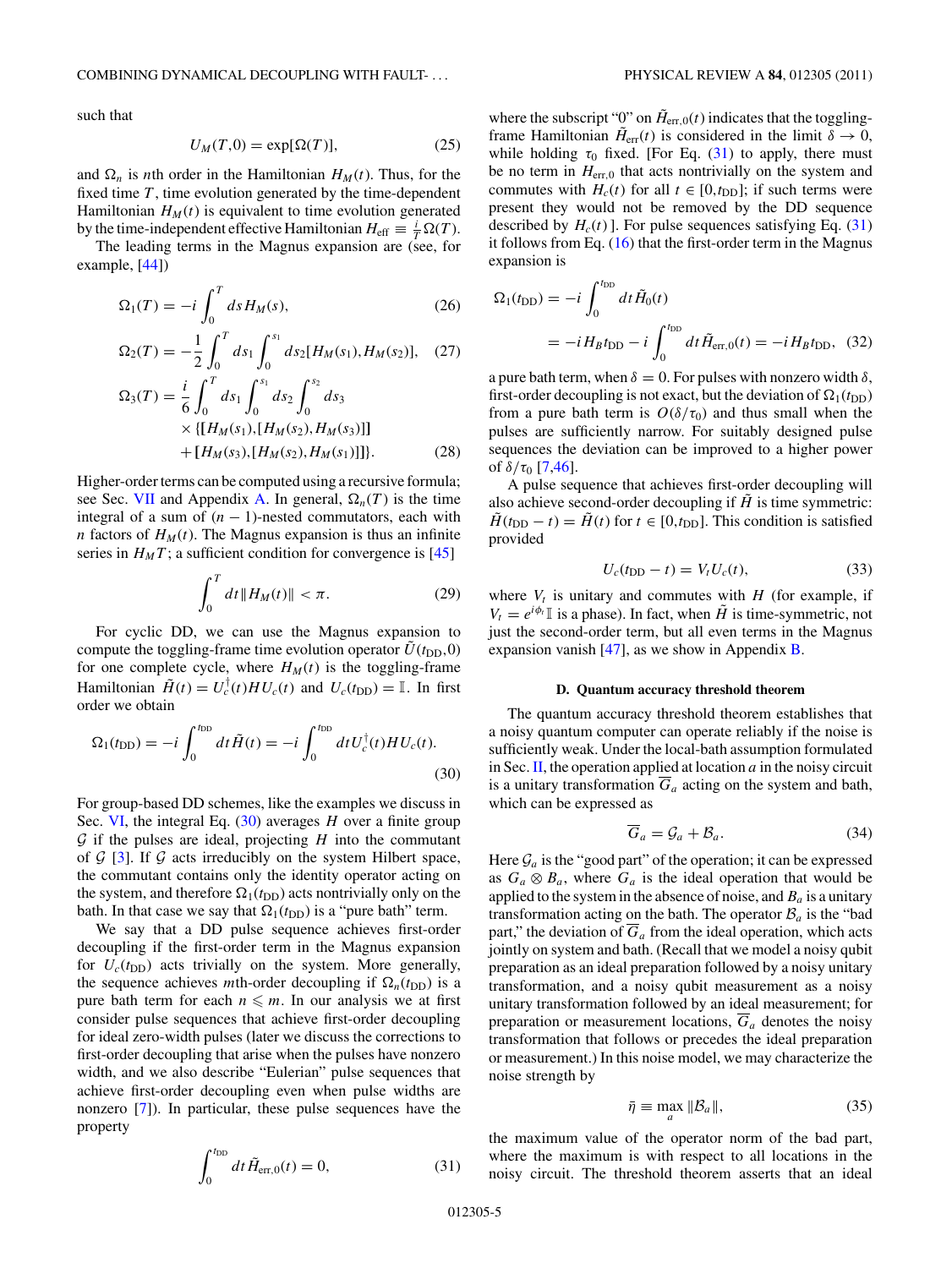<span id="page-5-0"></span>circuit of arbitrary size can be simulated accurately if  $\bar{\eta}$  is less than a critical value  $\eta_0$ , the accuracy threshold. The threshold theorem proved in [\[31\]](#page-37-0) actually applies to a broader class of noise models that do not necessarily satisfy the local-bath assumption, but this class includes the noise model of Sec. [II](#page-1-0) as a special case. The analysis in [\[48\]](#page-37-0) established a lower bound on the accuracy threshold,  $\eta_0 \gtrsim 10^{-4}$ . If  $\bar{\eta} < \eta_0$ , then we say the noise is below the accuracy threshold, meaning that scalable quantum computing is possible.

In this paper we relate the noise strength  $\bar{\eta}$  defined by Eqs. [\(34\)](#page-4-0) and [\(35\)](#page-4-0) to the parameters that characterize the noise model defined in Sec. [II.](#page-1-0) We denote by  $\eta_{\text{DD}}$  the value of  $\bar{\eta}$  that can be achieved using DD, and we denote by  $\eta$  the value of  $\bar{\eta}$ achieved without using DD. If  $\eta_{\text{DD}} < \eta$ , then we say that the noise is below the *noise suppression threshold*, meaning that DD reduces the effective noise strength.

In Sec. [V](#page-7-0) we express  $\eta_{\text{DD}}$  in terms of the parameters *J* and  $\epsilon$  defined in Eqs. [\(8\)](#page-2-0)–[\(10\)](#page-2-0). In Sec. [X](#page-24-0) we express  $\eta_{\text{DD}}$  in terms of properties of bath correlation functions, using a different formula than Eq.  $(35)$ , based on the Dyson expansion.

## **IV. DD-PROTECTED GATES**

## **A. Including the gate pulse**

So far we have described how to reduce the noise in a quantum memory using cyclic DD. Now we want to estimate the effective noise strength achieved by DD for operations other than the identity, so we must explain how DD is used to suppress the noise in these nontrivial operations. We describe nontrivial quantum gates, postponing discussion of preparations and measurements until later.

We refer to one cycle of the DD pulse sequence for the identity gate as the "memory" sequence. To perform a DDprotected nontrivial gate  $G_a$ , we must modify the memory sequence accordingly. In fact, our DD pulse sequence for the gate is exactly the same as the memory sequence, except for the very last pulse. If the memory sequence of *R* pulses ends with a period of trivial evolution, then we *append* a pulse implementing  $G_a$  to the end the memory sequence. Thus, if the memory sequence lasts time  $t_{DD}$  and the pulse width is  $\delta$ , then the  $G_a$  pulse sequence lasts time  $t_0 = t_{DD} + \delta$  and uses  $N = R + 1$  pulses. If, on the other hand, the *R*-pulse memory sequence ends with a nontrivial pulse implementing *P*, then we combine this pulse and the gate pulse into a single pulse implementing  $G_a P$ . Again, we denote the total time for the  $G_a$  pulse sequence by  $t_0$  and the total number of pulses by  $N(= R)$ .

While we assume for simplicity that every pulse has the same width  $\delta$ , we recognize that in some cases different types of pulses may have different time scales. For example, in recent experiments with quantum dot qubits, *X* gates are implemented using (fast) exchange couplings and *Z* gates are implemented using (slow) magnetic field gradients [\[17\]](#page-36-0). One may interpret  $\delta$  as the duration of the longest pulse used, or one could easily refine our analysis by allowing different pulses to have different widths.

In a DD-protected circuit, each *Ga* gate is replaced by the corresponding DD-protected gate; under the local-bath assumption, the noisy DD-protected gate is a unitary transformation denoted  $G_a$  acting jointly on the system qubits involved in the gate and the associated bath subsystem. Though the duration  $t_0$  of a DD-protected gate is longer than the duration *τ*<sup>0</sup> of an unprotected gate, the DD-protected gate may be more accurate than the unprotected gate if the noise is weak enough.

At the end of the complete  $G_a$  pulse sequence, the unitary operator  $U_{c,a}(t_0)$  generated by the control Hamiltonian  $H_c(t)$ (which now includes the gate pulse) is

$$
U_{c,a}(t_0) = G_a U_c(t_{\rm DD}) = G_a, \tag{36}
$$

because the cyclic memory sequence satisfies  $U_c(t_{DD}) = \mathbb{I}$  (up to a possible phase). Therefore, the noisy DD-protected gate at location *a* is

$$
\overline{G}_a \equiv U_a(t_0, 0) = U_{c,a}(t_0) \tilde{U}_a(t_0, 0) = G_a \tilde{U}_a(t_0, 0), \quad (37)
$$

where  $U_a(t_0,0)$  is the toggling-frame time evolution operator. The corresponding toggling-frame Hamiltonian is similar to the toggling-frame Hamiltonian Eq.  $(21)$  for the memory sequence, except for the appended gate pulse:

$$
\tilde{H}_a(t) = U_{c,a}^{\dagger}(t)H_a U_{c,a}(t) = \begin{cases}\ne^{i\Delta_k \tilde{H}_{P_k}^{(k-1)}} \tilde{H}_a^{(k-1)} e^{-i\Delta_k \tilde{H}_{P_k}^{(k-1)}} & \text{for } t \in [s_k, s_k + \delta), \\
\tilde{H}_a^{(k)} & \text{for } t \in [s_k + \delta, s_{k+1}), \\
e^{i\Delta_{R+1} \tilde{H}_{G_a}^{(R)}} \tilde{H}_a^{(R)} e^{-i\Delta_{R+1} \tilde{H}_{G_a}^{(R)}} & \text{for } t \in [s_{R+1}, s_{R+1} + \delta), \\
G_a^{\dagger} H_a G_a & \text{for } t = t_0.\n\end{cases} \tag{38}
$$

Equation (38) applies to the case where the gate pulse is appended to the end of the memory sequence; the memory sequence contains *R* equally spaced pulses labeled by  $k = 1, 2, \ldots, R$ , and the gate pulse begins at time  $s_{R+1}$ .

The DD-protected qubit measurement is the memory pulse sequence followed by an ideal measurement. We assume that the measurement takes time  $\delta$ , the same as the pulse width, so that the duration  $t_0$  of the protected measurement matches the duration of the DD-protected gate. Similarly, the DDprotected qubit preparation is an ideal preparation lasting time

*δ* followed by the memory pulse sequence. See Sec. [V D](#page-9-0) for discussion of how our analysis is modified when preparations and measurements are slow compared to other operations.

## **B. Effective noise strength**

To define the effective noise strength for the DD-protected gate, we divide the noisy gate into a good part and a bad part as in Eq. [\(34\)](#page-4-0), obtaining

$$
\overline{G}_a = \underbrace{G_a U_{B,a}(t_0)}_{\equiv \mathcal{G}_a} + \underbrace{\overline{G}_a - G_a U_{B,a}(t_0)}_{\equiv \mathcal{B}_a}.
$$
 (39)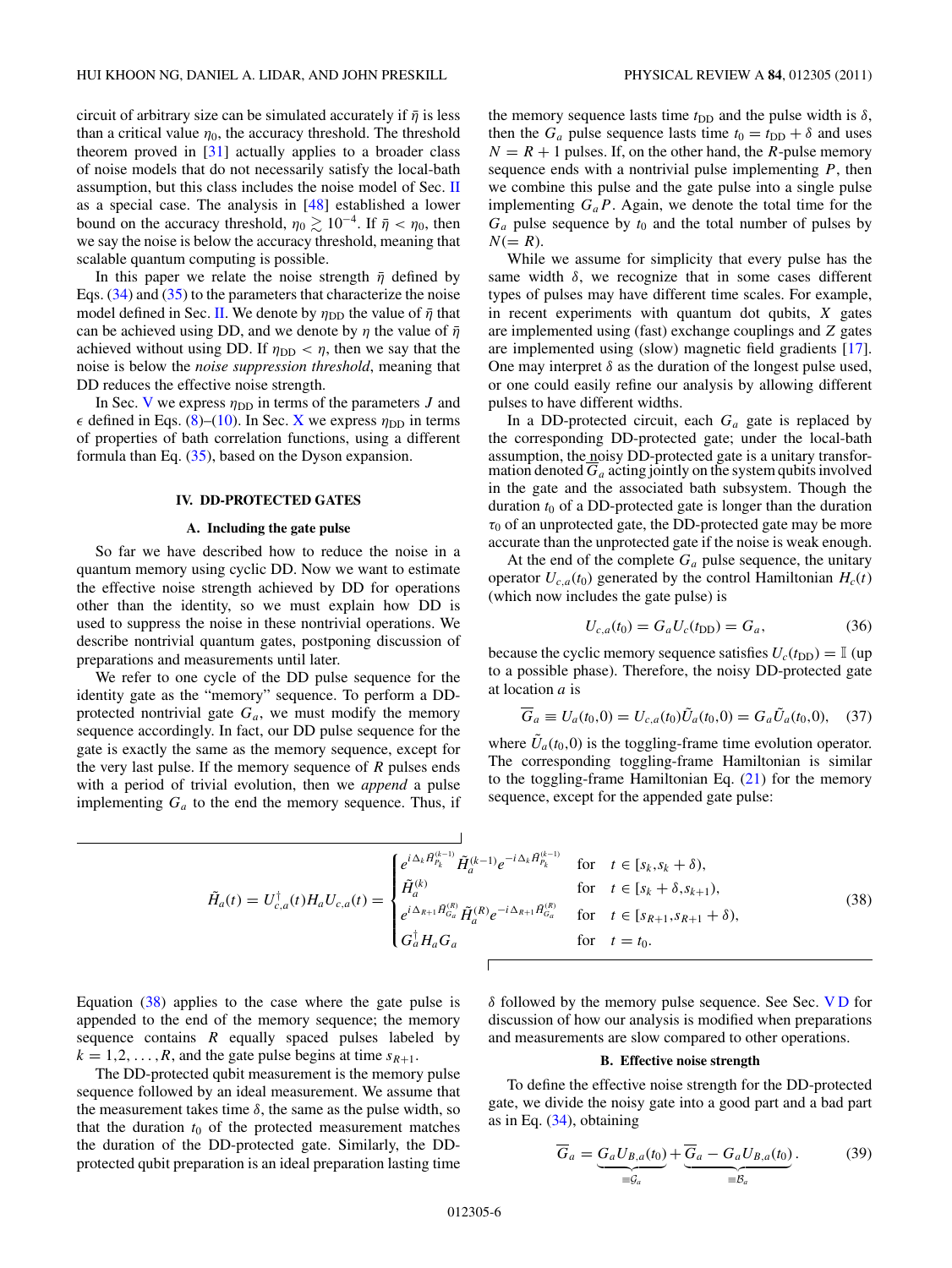<span id="page-6-0"></span>The good part  $\mathcal{G}_a$  describes the ideal evolution in the absence of noise  $(H_{\text{err}} = 0)$ ; the ideal gate  $G_a$  is applied to the system, while the bath evolves according to its unperturbed Hamiltonian  $H_{B,a}$ . The bad part  $\mathcal{B}_a$  describes the effects of noise, as modified by the DD pulse sequence.

As we discuss in more detail in Sec. [VII B,](#page-17-0) we may choose a different way of separating the pure bath dynamics into a good and bad part than the choice made in Eq. [\(39\)](#page-5-0). Incorporating  $U_{B,a}(t_0)$  into  $\mathcal{G}_a$  is convenient when we use the Magnus expansion to analyze the performance of DD-protected gates, but another choice is more convenient for the analysis based on the Dyson expansion in Sec [VII B.](#page-17-0)

Using Eq. [\(37\)](#page-5-0) and the unitary invariance of the operator norm, we obtain an expression for the noise strength of the DD-protected circuit:

$$
\eta_{\text{DD}} \equiv \max_{a} \|\mathcal{B}_{a}\| = \max_{a} \|\tilde{U}_{a}(t_{0},0) - U_{B,a}(t_{0})\|; \qquad (40)
$$

this is just the norm of the bad part expressed in the toggling frame. In what follows, we sometimes drop the subscript *a* when context makes the intended meaning clear.

We can now estimate *η*<sub>DD</sub> using the Magnus expansion. We write

$$
\tilde{U}(t_0,0) = \exp[\Omega(t_0)] \equiv \exp[-it_0 H_{\text{eff}}],\tag{41}
$$

where  $H_{\text{eff}} \equiv \frac{i}{t_0} \Omega(t_0)$ , and  $\Omega(t_0)$  can be computed using the (gate-appended) toggling-frame Hamiltonian  $\tilde{H}(t)$  in Eq. [\(38\)](#page-5-0). To bound the quantity  $\|\tilde{U}(t_0,0) - U_B(t_0)\|$ , we make use of Lemma 2 in Appendix [C,](#page-30-0) which gives

$$
\|\tilde{U}(t_0,0) - U_B(t_0)\| \leq t_0 \|H_{\text{eff}} - H_B\|.
$$
 (42)

Inserting the Magnus expansion  $-i t_0 H_{\text{eff}} = \Omega(t_0) = \sum_{n=1}^{\infty} \Omega_n(t_0)$  we find  $\sum_{n=1}^{\infty} \Omega_n(t_0)$  we find

$$
\eta_{\text{DD}} \leq t_0 \max_{a} \|H_{\text{eff},a} - H_{B,a}\|
$$
  
= 
$$
\max_{a} \|\sum_{n=1}^{\infty} \Omega_{n,a}(t_0) + it_0 H_{B,a}\|
$$
 (43)

$$
\leqslant \max_{a}\bigg(\|\Omega'_{1,a}(t_0)\|+\sum_{n=2}^{\infty}\|\Omega_{n,a}(t_0)\|\bigg),\,
$$

where  $\Omega'_{1,a}(t) \equiv \Omega_{1,a}(t) + itH_{B,a}$ . For a pulse sequence that achieves first-order decoupling with ideal zero-width pulses,  $\Omega'_{1,a}(t_0)$  vanishes in the limit  $\delta \to 0$ . To derive a useful upper bound on the effective noise strength  $\eta_{\text{DD}}$ , we will need good bounds on the other terms in Eq. (43).

### **C. The effective noise strength for a time-symmetric sequence**

We say that the memory pulse sequence is time symmetric (or "palindromic") if  $\tilde{H}(t_{\text{DD}} - t) = \tilde{H}(t)$  for  $t \in [0, t_{\text{DD}}]$ . We show in Appendix [B](#page-29-0) that a time-symmetric pulse sequence that achieves first-order decoupling also achieves second-order decoupling. However, the time symmetry is broken if we construct the DD-protected gate by appending the gate pulse to the memory sequence, even if the memory sequence by itself is time symmetric.

For the purpose of estimating the effective noise strength, we can nearly restore the time symmetry of the DD-protected gate by a simple trick (see Fig. 3). Recalling that our goal is to derive an upper bound on  $||U(t_0,0) - U_B(t_0)||$ , we observe that the unitary invariance of the operator norm implies

$$
\|\tilde{U}(t_0,0) - U_B(t_0)\| = \|\tilde{U}(t_0,0)U_B^{\dagger}(\delta) - U_B(t_0 - \delta)\|, \quad (44)
$$

where  $\delta$  is the width of the gate pulse, and  $t_0 = t_{DD} + \delta$ . Furthermore, we may regard  $\tilde{U}(t_0,0)U_B^{\dagger}(\delta)$  as the time evolution operator generated by the Hamiltonian

$$
H_M(t) \equiv \begin{cases} -H_B & t \in [0,\delta), \\ \tilde{H}(t-\delta) & t \in [\delta,T], \end{cases}
$$
(45)

where  $T = t_0 + \delta$ . If the memory sequence is time symmetric, then  $H_M(T - t) = H_M(t)$  for  $t \in [\delta, T - \delta]$ . Thus  $H_M(t)$  is "nearly time symmetric" in the interval  $[0, T]$ ; the symmetry is broken only in the small intervals [0,  $\delta$ ] and [*T* −  $\delta$ , *T*] at the beginning and end of [0*,T* ].

The unitary operator  $\tilde{U}(t_0,0)U_B^{\dagger}(\delta) \equiv \exp[\Omega(T)]$  can be computed using the Magnus expansion for Hamiltonian *H<sub>M</sub>*(*t*). Viewing  $\tilde{U}(t_0,0)U_B^{\dagger}(\delta)$  as being generated by the time-independent Hamiltonian  $i\Omega(T)/(t_0 - \delta)$  for time  $t_0 - \delta$ ,



FIG. 3. Schematic representation of  $H_M(t)$  for time-symmetric DD pulse sequences. The time axis is bent in half, with time flowing counterclockwise from the upper right to the lower left, so that times aligned on the upper and lower branches are related by time symmetry. (a) Two pulses (marked as black boxes) in a time-symmetric memory sequence with  $\tilde{H}(t_{\text{DD}} - t) = \tilde{H}(t)$ ; the pulse on the bottom branch is the time-reversed version of the pulse on the top branch. (b) Appending the gate pulse (box *G*) to the memory sequence spoils the time symmetry; the black pulses on the upper and lower branches are no longer aligned. (c) Appending fictitious time evolution governed by  $-H_B$  during  $t \in [0,\delta]$  (box *B*) restores the time symmetry of the memory sequence for  $t \in [\delta, T - \delta]$ , where  $T = t_0 + \delta$ .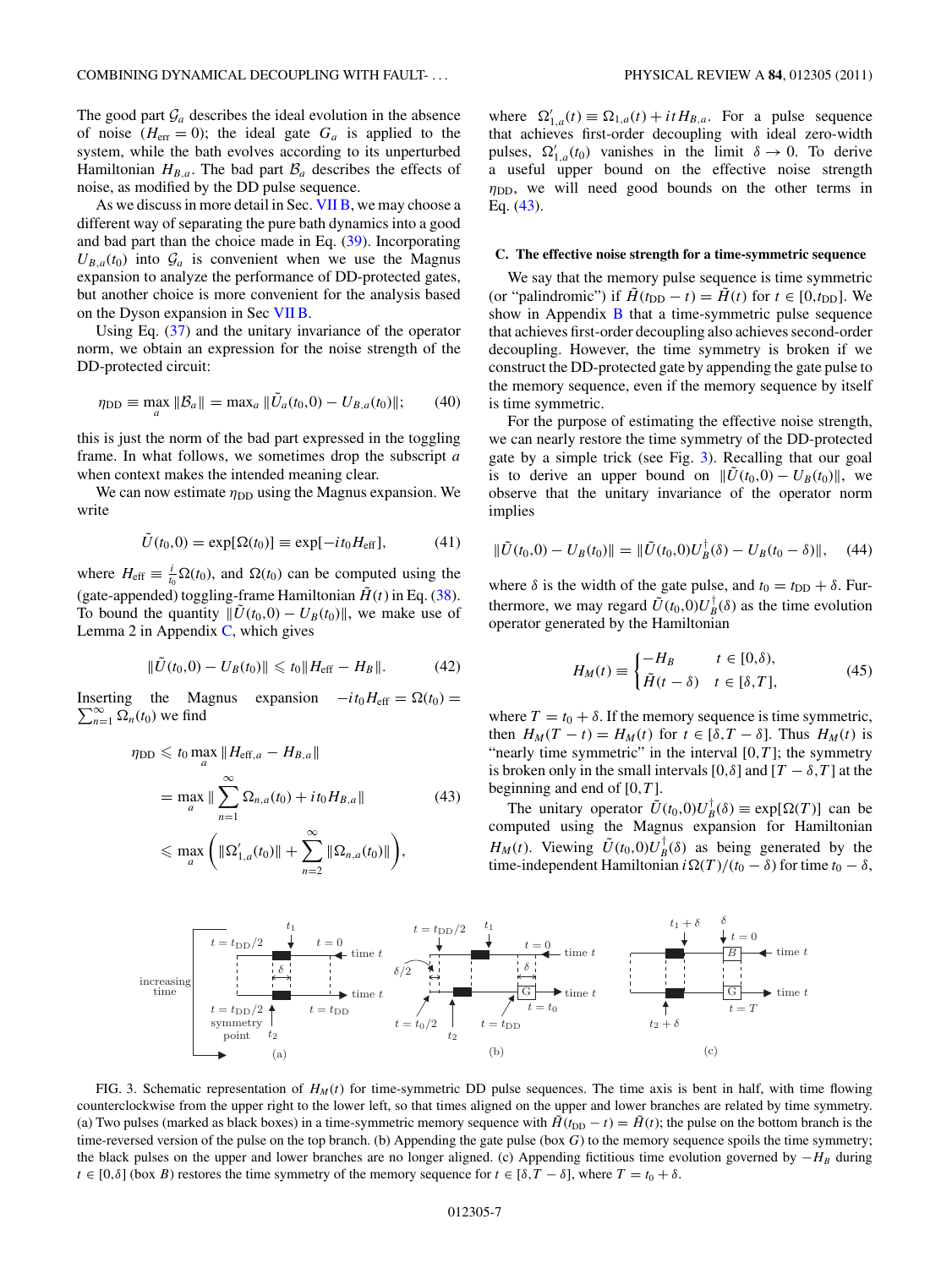<span id="page-7-0"></span>and again using Lemma 2 in Appendix  $C$ , we obtain instead of Eq. [\(43\)](#page-6-0),

$$
\eta_{\text{DD}} = \max_{a} \|\tilde{U}_{a}(t_{0},0)U_{B,a}^{\dagger}(\delta) - U_{B,a}(t_{0} - \delta)\|
$$
  
\$\leq\$ max  $\|\Omega_{a}(T) + i(T - 2\delta)H_{B,a}\|$   

$$
= \max_{a} \left( \|\Omega'_{1,a}(T)\| + \sum_{n=2}^{\infty} \|\Omega_{n,a}(T)\| \right), \qquad (46)
$$

where  $\Omega'_{1,a}(T)$  is now defined as  $\Omega'_{1,a}(T) \equiv \Omega_{1,a}(T) + i(T 2\delta$ *H<sub>B,a</sub>*.

More generally, we say that the Hamiltonian  $H_M(t)$  is nearly time symmetric in  $[0, T]$  if the time symmetry holds everywhere except in a small interval or the disjoint union of several small intervals. We denote by  $\Delta$  the region in which the time symmetry is violated; thus,

$$
\begin{cases} H_M(T-t) = H_M(t) & \text{for } t \notin \Delta, \\ H_M(T-t) \neq H_M(t) & \text{for } t \in \Delta. \end{cases}
$$
(47)

We also use the same symbol  $\Delta(\ll T)$  to denote the total length of this region. Thus,  $\Delta = 0$  for a perfectly time-symmetric sequence. In what follows, we sometimes say that the pulse sequence realizing a DD-protected gate is "time symmetric" if the corresponding memory sequence is time symmetric, even though the time symmetry may be broken by the gate pulse appended to the memory sequence. We say that the memory sequence and the DD-protected gates are "general" if the memory sequence has no special time-symmetry properties.

## **V. EFFECTIVE NOISE STRENGTH AND THRESHOLD CONDITIONS**

In this section, we state some of our conclusions concerning the effective noise strength *η*<sub>DD</sub> achieved by DD and the implications for fault-tolerant quantum computing. Derivations are postponed until Sec. [VII.](#page-13-0) Here we focus on results derived using the Magnus expansion; results relating  $\eta_{\text{DD}}$  to properties of bath correlation functions derived using the Dyson expansion are discussed in Sec. [X.](#page-24-0)

#### **A. Bounds on the Magnus expansion**

Combining Eqs.  $(43)$  and  $(46)$ , we can state our upper bound on the effective noise strength *η*<sub>DD</sub> as

$$
\eta_{\text{DD}} \leq \|\Omega_1'(T)\| + \sum_{n=2}^{\infty} \|\Omega_n(T)\|,\tag{48}
$$

where  $\Omega'_1(T) \equiv \Omega_1(T) + i(T - 2\Gamma)H_B$ ,  $T \equiv t_0 + \Gamma$ , and the maximum over all locations is understood. The Magnus expansion  $\Omega(T) = \sum_{n=1}^{\infty} \Omega_n(T)$  is computed using the Hamiltonian

$$
H_M(t) \equiv \begin{cases} -H_B, & t \in [0, \Gamma), \\ \tilde{H}(t-\Gamma) = H_B + \tilde{H}_{\text{err}}(t-\Gamma), & t \in [\Gamma, T]. \end{cases}
$$
\n(49)

For the general case, in which we are not trying to exploit the time symmetry of the memory sequence, we choose  $\Gamma = 0$ .

For the nearly-time-symmetric case we choose  $\Gamma = \delta$ , and *H<sub>M</sub>* is time symmetric in the interval  $[\delta, T - \delta]$ .

If the memory sequence achieves first-order decoupling in the limit  $\delta \to 0$ , then  $\|\Omega'_1(T)\|$  vanishes apart from finite-width corrections. The *n*th-order Magnus term  $\Omega_n(T)$  for  $n \ge 2$ satisfies  $\|\Omega_n(T)\| = O((\epsilon T)^n)$ , because  $\|H_M(t)\| \leq \epsilon$ , and the integral  $\Omega_n(T)$  can be bounded by the volume of the integration region times an upper bound on the integrand. In fact, this estimate can be improved to  $\|\Omega_n(T)\| = O((JT)(\epsilon T)^{n-1}),$ because  $H_M(t)$  has the form  $\pm H_B + H'(t)$ , where  $H'(t)$  is either 0 or  $\ddot{H}_{\text{err}}(t)$ ; therefore,  $\|[H_M(t_1), H_M(t_2)]\| = O(J\epsilon)$ , since  $||H'(t)|| \leq J$  and  $H_B$  commutes with itself.

We anticipate, then, that at any location  $a$ , the terms in the Magnus expansion can be bounded as

$$
\|\Omega_1'(T)\| \leqslant C_1(JT); \tag{50a}
$$

$$
\|\Omega_n(T)\| \leq C_n(JT)(\epsilon T)^{n-1}, \quad n = 2,3,4; \quad (50b)
$$

$$
\sum_{n=5}^{\infty} \|\Omega_n(T)\| \leqslant C_5(JT)(\epsilon T)^4,
$$
\n(50c)

where  $C_1$ ,  $C_2$ ,  $C_3$ ,  $C_4$ ,  $C_5$  are constants. Note that the last of these results bounds the sum of all high-order Magnus terms with  $n \ge 5$ . Combining Eqs. (48) and (50) we find

$$
\eta_{\text{DD}} \leqslant (JT) \sum_{n=1}^{5} C_n (\epsilon T)^{n-1}.
$$
 (51)

The constants  $C_n$ , derived in Sec. [VII,](#page-13-0) are listed in Table I for both general and time-symmetric pulse sequences. Our value of *C*5, obtained by bounding an infinite series, holds only for  $\epsilon T \leq 0.54$ , a condition likely to be satisfied when DD works effectively. If desired, tighter bounds can be derived on the *n*thorder terms with  $n \geq 5$  using results from Sec. [VII.](#page-13-0) However, we judge Eq.  $(50c)$  to be good enough for our purposes, since this bound on the sum of higher-order terms is already rather small for  $\epsilon T \ll 1$ , as in typical cases of interest. Also listed in the last column of Table I are values of  $\{C_n\}$  derived in Sec. [VII](#page-13-0) using the Dyson expansion rather than the Magnus expansion, also under the assumption  $\epsilon T \leq 0.54$ . These upper bounds are weaker for  $n = 2,3$  but stronger for  $n = 4,5$ , and

TABLE I. Constants  $\{C_n\}$  appearing in the upper bound Eq. (51) on the effective noise strength *η*<sub>DD</sub>, derived from the Magnus expansion in the general case and the nearly-time-symmetric case and from the Dyson expansion in the general case. *N* denotes the total number of pulses in the DD-protected gate,  $\delta$  is the pulse width,  $T = t_0$ in the general case, and  $T = t_0 + \delta$  in the nearly-time-symmetric case. For the nearly-time-symmetric case,  $\Delta$  is the size of the small region in which the time symmetry is violated. The value of  $C_5$  applies assuming  $\epsilon T \leqslant 0.54$ .

|                | General                                            | Nearly time symmetric                                                       | Dyson (General) |
|----------------|----------------------------------------------------|-----------------------------------------------------------------------------|-----------------|
| $C_1$          | $2N\delta/T$ in general,                           |                                                                             |                 |
|                | $N\delta/T$ if pulses are regularly spaced in time |                                                                             |                 |
| C <sub>2</sub> | 1/2                                                | $2\left(\frac{\Delta}{T}\right)\left(1-\frac{1}{2}\frac{\Delta}{T}\right)$  |                 |
| $C_3$          | 2/9                                                | 2/9                                                                         | 1/2             |
| $C_4$          | 11/9                                               | $56\left(\frac{\Delta}{T}\right)\left(1-\frac{1}{2}\frac{\Delta}{T}\right)$ | 1/6             |
| $C_5$          | 9.43                                               | 9.43                                                                        | 0.0466          |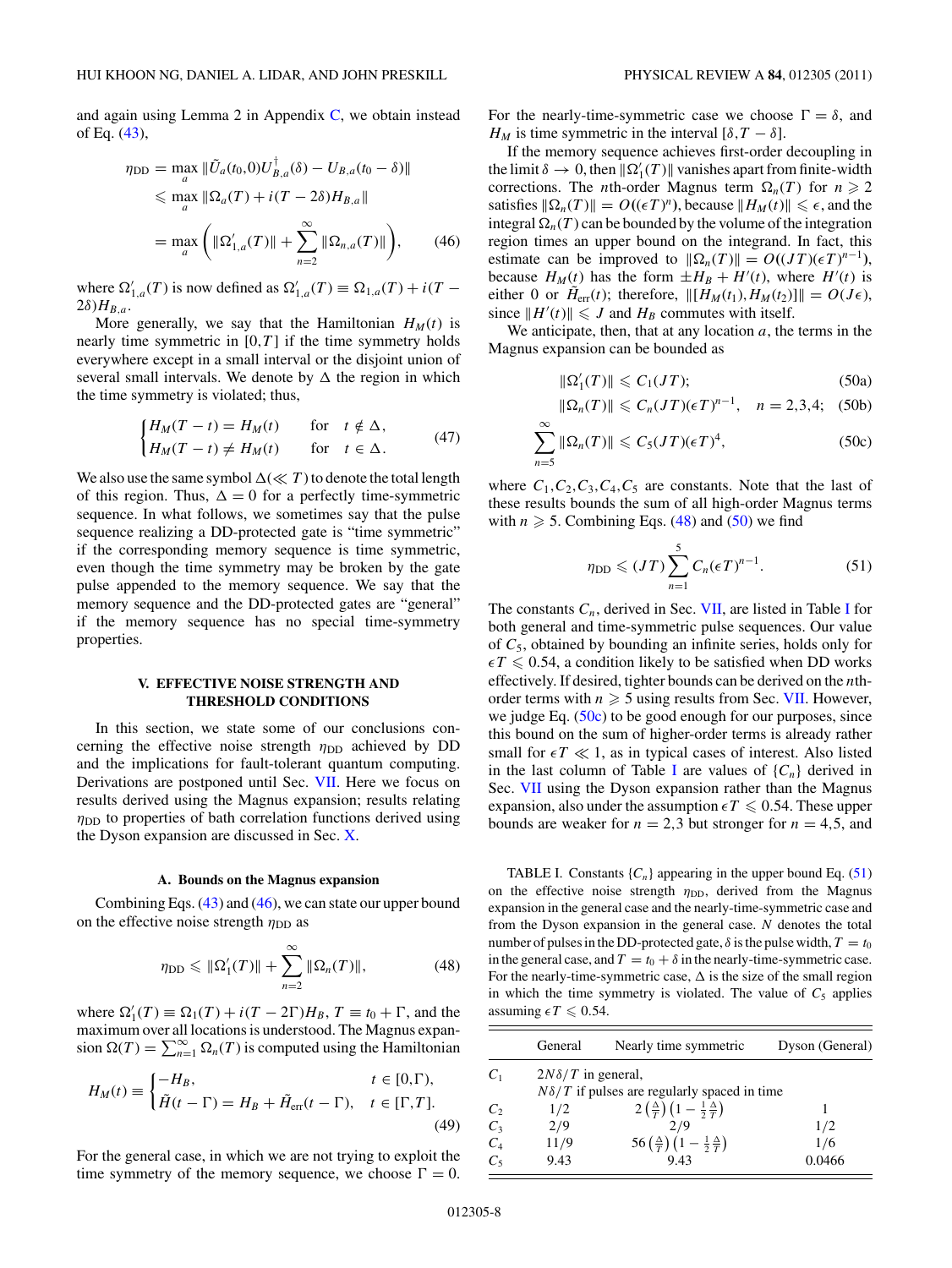<span id="page-8-0"></span>hence provide a tighter estimate of the effective noise strength for pulse sequences that achieve third-order decoupling.

Our bounds on  $\Omega_n(T)$  for *n* odd is not improved by invoking time symmetry, but for  $n = 2, 4$ , the bounds listed in Table [I](#page-7-0) are tighter for the time-symmetric case than the general case, assuming  $\Delta/T \ll 1$ . In fact,  $C_2$  and  $C_4$  vanish in the limit  $\Delta/T \rightarrow 0$ , reflecting the property that all even-order terms in the Magnus expansion vanish when the time symmetry is exact. For the time-symmetric case, we derive bounds on  $C_n$ for even  $n \geqslant 6$  in Appendix [D,](#page-30-0) but these results were not used in our estimate of  $C_5$ .

#### **B. Noise suppression threshold**

DD-protected gates will outperform unprotected gates if the noise is weak enough. In a circuit of unprotected gates, each gate is realized by a single pulse, where the pulses are separated in time by the pulse interval  $\tau_0$ . For the noise model of Sec. [II,](#page-1-0) the effective noise strength for this computation may be expressed as [\[30,31\]](#page-37-0)

$$
\eta = (\max_{a} \|H_{SB,a}\|)\tau_0. \tag{52}
$$

Equation (52) is not derived using the Magnus expansion; rather, it follows directly from Lemma 2 in Appendix [C.](#page-30-0) The noise strength *η* does not depend on the pulse shape; all that matters is the strength of the noise Hamiltonian  $H_{SB,a}$  and the time  $\tau_0$  allotted for executing the gate. If we assume that  $H_S^0 = 0$ , Eq. (52) becomes

$$
\eta = J\tau_0. \tag{53}
$$

We say that the noise model satisfies the *noise suppression threshold condition* if the effective noise strength can be reduced by using DD-protected gates instead, that is, if

$$
\eta_{\rm DD} < \eta. \tag{54}
$$

In our noise model, this condition can be expressed in terms of the parameters  $\epsilon \tau_0$ ,  $\delta/\tau_0$ , and  $\tau_0/t_0$ .

For example, continuing to assume that  $H_S^0 = 0$ , suppose in addition that  $\delta/\tau_0$  is negligible and  $\epsilon T$  is small enough so that the Magnus expansion is well-approximated by the lowestorder nonzero term. Then, in the general (non-time-symmetric) case, using  $C_1 = 0$  and  $C_2 = 1/2$ , we can approximate  $\eta_{\text{DD}}$  by

$$
\eta_{\text{DD}} \simeq \frac{1}{2}(JT)(\epsilon T) = \frac{1}{2} \left( \frac{J\tau_0}{\tau_0/t_0} \right) \left( \frac{\epsilon \tau_0}{\tau_0/t_0} \right); \tag{55}
$$

we use the  $\simeq$  symbol to emphasize that higher order corrections in  $\delta/\tau_0$  and  $\epsilon t_0$  are neglected. The noise suppression threshold condition  $\eta_{\text{DD}} < \eta = J\tau_0$  is satisfied for

$$
\epsilon \tau_0 \lesssim 2 \bigg( \frac{\tau_0}{t_0} \bigg)^2, \tag{56}
$$

or

$$
\epsilon \tau_0 \lesssim 2N^{-2} \tag{57}
$$

for a sequence of *N* equally spaced pulses. As the pulse sequence grows, the duration  $t_0$  of DD-protected gates increases relative to the duration  $\tau_0$  of unprotected gates, and Eq. (56) imposes a stronger restriction on  $\epsilon$ .

Note that  $\eta_{\text{DD}}$  depends on the norm of the bath Hamiltonian *β* (which contributes to  $\epsilon$ ), while *η* does not. Technically, this difference comes about because the second-order Magnus term exhibited in Eq. (55) contains a contribution from the nonvanishing commutator between  $H_{SB}$  and  $H_B$ , while  $\eta$ is computed directly as a difference between the ideal and noisy Hamiltonians, differing only by  $H_{SB}$  (see Appendix [C\)](#page-30-0). Physically,  $\eta_{\text{DD}}$  depends on  $\beta$  because DD works effectively only if the bath dynamics is sufficiently slow. Alternatively, we could estimate  $\eta_{\text{DD}}$  in terms of parameters other than  $\beta$ that characterize the speed of the bath dynamics; for example, we derive in Sec. [X](#page-24-0) an expression for  $\eta_{\text{DD}}$  involving the bath's frequency spectrum rather than the operator norm *β*.

In the limit of zero-width pulses, a time-symmetric pulse sequence that achieves first-order decoupling achieves secondorder decoupling as well, so that  $C_1 = C_2 = 0$ . Imposing time symmetry may lengthen the pulse sequence; we denote the duration of a DD-protected time-symmetric gate by  $t'_0$ , to contrast with the duration  $t_0$  of the gate when the pulse sequence is not time symmetric. In the time-symmetric case, the effective noise strength becomes (assuming  $\delta = 0$  and thus  $T = t_0$ , and using  $C_3 = 2/9$ 

$$
\eta_{\rm DD} \simeq \frac{2}{9} (JT)(\epsilon T)^2 = \frac{2}{9} \left( \frac{J \tau_0}{\tau_0/t_0'} \right) \left( \frac{\epsilon \tau_0}{\tau_0/t_0'} \right)^2. \tag{58}
$$

Therefore, the noise suppression threshold condition  $\eta_{\text{DD}}$  <  $J\tau_0$  is satisfied if

$$
\epsilon \tau_0 \lesssim \frac{3}{\sqrt{2}} \left( \frac{\tau_0}{t'_0} \right)^{3/2}, \tag{59}
$$

or

$$
\epsilon \tau_0 \lesssim \frac{3}{\sqrt{2}} (N')^{-3/2} \tag{60}
$$

for the case of  $N'$  equally spaced pulses. Even though  $t'_0 > t_0$ , Eq. (59) places a less stringent condition on  $\epsilon$ than Eq. (56), provided  $t'_0/t_0 \lesssim (9t_0/2\tau_0)^{1/3}$ . We emphasize again that Eqs. (56) and (59) are derived using lowest-order approximations in an expansion in  $\delta/\tau_0$  and  $\epsilon$ .

The expression Eq. (55) for  $\eta_{\text{DD}}$  indicates that to achieve effective noise suppression we should favor short DD pulse sequences (with  $t_0/\tau_0$  not too large) to minimize the exposure to noise during the DD-protected gate. On the other hand, Eq. (58) illustrates that a longer pulse sequence can pay off if it allows us to achieve higher-order decoupling. These results exemplify a more general tradeoff between shorter sequences and better decoupling that must be optimized to design DD-protected gates with the smallest possible effective noise strength. The tradeoff is also manifested by the analysis in Sec. [VIII](#page-18-0) of concatenated DD pulse sequences.

#### **C. Accuracy threshold and overhead cost**

A quantum computation unprotected by DD is scalable if the noise strength of unprotected gates is below the accuracy threshold,  $\eta < \eta_0$ . For DD-protected gates, the accuracy threshold condition becomes  $\eta_{\text{DD}} < \eta_0$ . If the noise suppression threshold condition is satisfied, so that  $\eta_{\text{DD}} < \eta$ , it may be that  $\eta > \eta_0$  and  $\eta_{\text{DD}} < \eta_0$ ; in that case, arbitrarily large quantum circuits can be simulated accurately with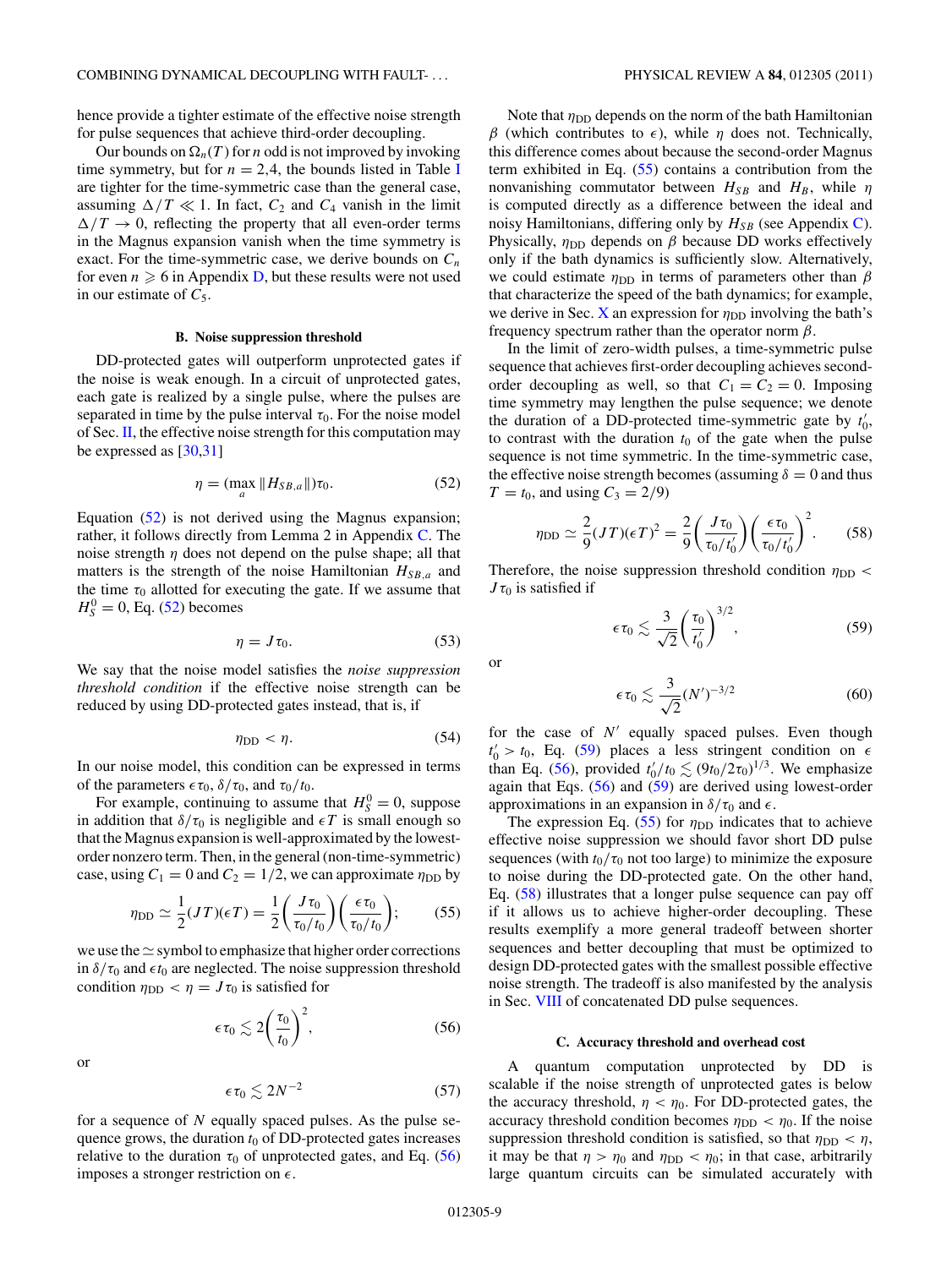<span id="page-9-0"></span>

FIG. 4. Two scenarios where DD-protected gates outperform unprotected gates. (a) Quantum computing is scalable with DDprotected gates, but not with unprotected gates. (b) Quantum computing is scalable with either DD-protected gates or with unprotected gates, but DD reduces the overhead cost of fault tolerance.

DD-protected gates, but not with unprotected gates. This is illustrated in Fig. 4(a).

Even when  $\eta < \eta_0$ , DD may reduce the overhead cost of fault-tolerant quantum computing if  $\eta_{DD} < \eta$  [Fig. 4(b)]. Suppose that we wish to simulate an ideal quantum circuit containing *L* gates. If our noisy gates have noise strength  $\bar{\eta}$ , which is below the threshold value  $\eta_0$ , the simulation is possible using  $L^*$  noisy gates, where [\[31\]](#page-37-0)

$$
\frac{L^*}{L} = \left(\frac{\log(c\eta_0 L/\theta)}{\log(\eta_0/\bar{\eta})}\right)^a; \tag{61}
$$

here *c* and *a* are constants, and  $\theta$  is the "error" in the simulation (the  $L<sup>1</sup>$  distance between the ideal probability distribution of outcomes and the simulated distribution). Denote by  $L_{un}^*$ the number of pulses in the fault-tolerant circuit built from unprotected gates and by  $L_{\text{DD}}^*$  the number of pulses in the fault-tolerant circuit built from DD-protected gates and suppose that each DD-protected gate uses *N* pulses, while each unprotected gate uses a single pulse. Then the ratio

$$
\frac{L_{\text{DD}}^*}{L_{\text{un}}^*} = N \left( \frac{\log(\eta_0/\eta)}{\log(\eta_0/\eta_{\text{DD}})} \right)^a \tag{62}
$$

is independent of the size *L* of the simulated circuit. If using DD substantially improves the effective noise strength,  $L_{\text{DD}}^*/L_{\text{un}}^*$  may be small, especially if *η* is only slightly below the threshold value  $\eta_0$ . Even though each DD-protected gate requires multiple pulses, the total number of pulses used in the simulation may be reduced, because DD improves the gate accuracy.

Of course, we have reached this conclusion using the localbath assumption, which allows us to assign a well-defined effective noise strength to the DD-protected gate. Furthermore, our results are useful only if the Hamiltonian of the local bath has finite norm (so that  $\epsilon < \infty$ ). However, we see that the correlation function analysis in Sec.  $X$  can provide useful upper bounds on  $\eta_{DD}$  even if  $\epsilon$  is infinite.

#### **D. Slow preparations and measurements**

Another drawback of this analysis is that our model of qubit preparations and measurements may be unrealistic in some physical situations. In our estimates of the effective noise strength in a DD-protected quantum computation, we have treated preparations and measurements like gates. We have assumed that each preparation and measurement location in the circuit, like each gate location, has duration  $t_0$ . A DD-protected preparation location consists of a preparation taking time *δ* followed by a DD memory sequence, and a

DD-protected measurement location consists of a DD memory sequence followed by a measurement taking time *δ*. Thus, we have assumed that the preparations and measurements are just as fast as the pulses. In some physical systems, however, preparations and measurements are relatively slow; in solid-state devices, for example, the measurement time can be orders of magnitude longer than the gate time.

If the actual time  $\bar{\delta}$  required for a preparation or measurement is longer than the pulse width  $\delta$  but still short compared to the pulse interval  $\tau_0$ , then we could still try to improve measurements and preparations using DD sequences. If it makes sense to model the noise during a preparation or measurement as we have modeled the noise in the pulses, then we could modify our analysis by using the measurement width  $\bar{\delta}$  in estimating the effective noise strength  $\eta_{\text{DD}}$  at preparation and measurement locations, while continuing to use the pulse width  $\delta$  in estimating  $\eta_{\text{DD}}$  at gate locations. However, if  $\bar{\delta} \gtrsim \tau_0$ , or more generally if the noise in preparations and measurements is modeled much differently than the noise in gates, then it may be more appropriate to consider the preparation and measurement noise strength to be a separate parameter in the analysis, not necessarily related to the parameters  $J$  and  $\epsilon$  that characterize the noise Hamiltonian described in Sec. [II](#page-1-0) and appear in the estimate of *η*<sub>DD</sub> at gate locations.

Measurement locations might be much noisier than gate locations because gates can be improved using sequences of fast DD pulses, while slow measurements cannot be improved by DD. Or measurements might be noisier than gates for other quite different reasons. Previous work has shown that scalable fault-tolerant quantum computing is still possible, and that the accuracy threshold is not much affected, when measurements are much *slower* than gates [\[49\]](#page-37-0). What deserves further study, though, is how fault-tolerant circuit design can be optimized when measurements are much *noisier* than gates.

## **VI. EXAMPLES**

Now we analyze the effectiveness of several different DD pulse sequences, applying the results from Sec. [V A.](#page-7-0) We adopt a noise model that includes only single-qubit errors acting on the system; thus, the noise Hamiltonian is

$$
H = H_B + \sum_{i,\alpha} \sigma_{\alpha}^{(i)} \otimes B_{\alpha}^{(i)},\tag{63}
$$

where *i* labels the qubits,  $\sigma_{\alpha}^{(i)}$  for  $\alpha = x, y, z$  are the Pauli operators acting on qubit *i*, and

$$
H_B = \mathbb{I}_S \otimes B_0. \tag{64}
$$

In some realistic situations, such as electron-spin qubits interacting with a nuclear spin bath [\[17](#page-36-0)[–19,40\]](#page-37-0), such singlequbit errors are the dominant noise in the system.

In principle, *H*err could also contain errors that act collectively on several qubits at once; for example, errors acting jointly on two qubits might be expected to occur during the execution of a two-qubit gate. Efficient DD pulse sequences can be constructed that suppress multiqubit errors [\[50,51\]](#page-37-0), but in this section we limit our attention to single-qubit noise and pulse sequences that combat it. The more general results in Sec. [V A](#page-7-0) can also be applied to other models that include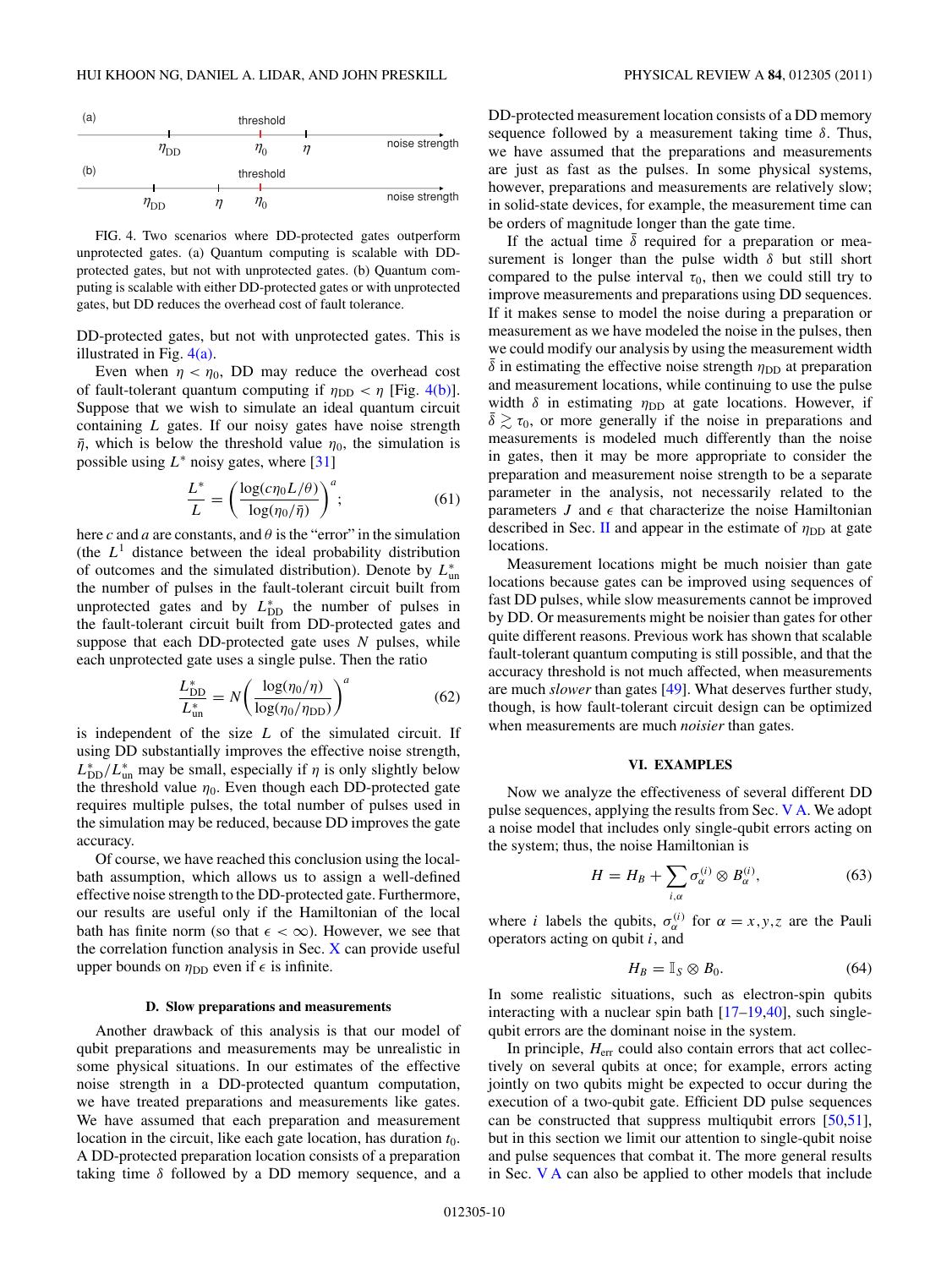<span id="page-10-0"></span>multiqubit noise and to the corresponding pulse sequences that achieve first-order decoupling for such noise.

We discuss three different DD pulse sequences that can suppress the single-qubit noise. The first is the simplest DD scheme that protects against arbitrary single-qubit errors. The second is a time-symmetric sequence that achieves secondorder decoupling in the limit of zero-width pulses. The third is the Eulerian DD scheme [\[7\]](#page-36-0), which is more robust against pulse errors than the other schemes.

## **A. Universal decoupling sequence**

The shortest pulse sequence that suppresses arbitrary single-qubit errors is called the "universal decoupling se-quence" [\[6,10\]](#page-36-0), or "XY-4" in the nuclear magnetic resonance (NMR) literature [\[52\]](#page-37-0). For this sequence, the unitary operator generated by the control Hamiltonian, acting on a single qubit, can be expressed as

$$
U_c(t_{\rm DD}) = Z\mathbb{I} X \mathbb{I} Z\mathbb{I} X \mathbb{I}.
$$
 (65)

The notation in Eq.  $(65)$  is meant to convey that one complete cycle of the memory sequence contains four equally spaced pulses (each of width *δ*) that successively apply the Pauli operators *X*, *Z*, *X*, *Z*, where  $X = \sigma_x$  and  $Z = \sigma_z$ ; therefore, the product of the four Pauli operators is  $-I$ . Each I in Eq. (65) represents trivial evolution during the pulse interval of width  $\tau_0 - \delta$ . The total duration of the pulse sequence is  $t_{\text{DD}} = 4\tau_0$ .

This sequence achieves first-order decoupling. In the limit of zero-width pulses, the toggling-frame Hamiltonian is

$$
\tilde{H}(t) = U_c^{\dagger}(t)HU_c(t) = \begin{cases} \mathbb{I}H\mathbb{I} = H_B + X \otimes B_X + Y \otimes B_Y + Z \otimes B_Z & \text{for } t \in [0, \tau_0),\\ XHX = H_B + X \otimes B_X - Y \otimes B_Y - Z \otimes B_Z & \text{for } t \in [\tau_0, 2\tau_0),\\ YHY = H_B - X \otimes B_X + Y \otimes B_Y - Z \otimes B_Z & \text{for } t \in [2\tau_0, 3\tau_0),\\ ZHZ = H_B - X \otimes B_X - Y \otimes B_Y + Z \otimes B_Z & \text{for } t \in [3\tau_0, 4\tau_0), \end{cases}
$$
(66)

and we find

$$
\Omega_1(t_{\text{DD}}) = -i \int_0^{t_{\text{DD}}} dt \tilde{H}(t)
$$
  
=  $-i\tau_0 (\mathbb{I} H \mathbb{I} + XHX + YHY + ZHZ)$   
=  $-it_{\text{DD}} H_B,$  (67)

a pure bath term. The first-order Magnus term (up to the factor  $-i$ *t*<sub>DD</sub>) is the Pauli-group average of the noise Hamiltonian *H*, which commutes with any nontrivial Pauli operator acting on the system qubit.

In a DD-protected gate, the final pulse in the universal decoupling sequence is modified by combining with the gate pulse. For a single-qubit gate, the pulse sequence realizing the gate *G* is

$$
U_c(t_0) = (GZ)\mathbb{I}X\mathbb{I}Z\mathbb{I}X\mathbb{I},\tag{68}
$$

where now *GZ* represents a single pulse with duration *δ* and  $t_0 = t_{DD}$ . In a two-qubit gate, the universal pulse sequence is applied in parallel to both qubits, except that the final pulse *Z* ⊗ *Z* in the memory sequence is replaced by the two-qubit pulse  $G(Z \otimes Z)$ .

To estimate the effective noise strength *η*<sub>DD</sub>, we note that the total number of pulses is  $N = 4$ , and that  $\tau_0/t_0 = 1/4$ . From the bounds in Eq.  $(50)$  and Table [I](#page-7-0) (for the case where the sequence is not time symmetric) we obtain

$$
\eta_{\text{DD}} = (4J\tau_0) \left[ \frac{\delta}{\tau_0} + \frac{1}{2} (4\epsilon \tau_0) + \frac{2}{9} (4\epsilon \tau_0)^2 + \frac{11}{9} (4\epsilon \tau_0)^3 + 9.43 (4\epsilon \tau_0)^4 \right],\tag{69}
$$

where we have used  $C_1 = N\delta/t_0$  because the pulses are regularly spaced in time. Note that the parameters  $J$  and  $\epsilon$ include sums over all qubits in the set  $\mathcal{Q}_a$  that participate in the gate at location *a* in the circuit.

In Fig. 5,  $\eta_{DD}/\eta$  (where  $\eta = J\tau_0$ ) is plotted as a function of  $\epsilon \tau_0$ , in the limit  $\delta/\tau_0 \rightarrow 0$ . The noise suppression threshold condition  $\eta_{DD} < \eta$  is satisfied when

$$
\epsilon \tau_0 < 0.0711. \tag{70}
$$

In the limit  $\epsilon \tau_0 \to 0$ , the noise suppression threshold condition is satisfied for

$$
\frac{\delta}{\tau_0} < \frac{1}{4}.\tag{71}
$$



FIG. 5. (Color online) Plot of  $\eta_{DD}/\eta$  versus  $\epsilon \tau_0$  for the universal decoupling sequence [Eq. (69)] and for the time-symmetric sequence [Eq. [\(74\)](#page-11-0)], assuming zero-width pulses. The noise strength for the DD-protected gate is weaker than the noise strength for the unprotected gate for  $\epsilon \tau_0 < 0.0711$  in the case of the universal decoupling sequence and for  $\epsilon \tau_0 < 0.0403$  in the case of the time-symmetric sequence. For  $\epsilon \tau_0$  sufficiently small, using the time-symmetric sequence reduces the noise strength further than the universal decoupling sequence.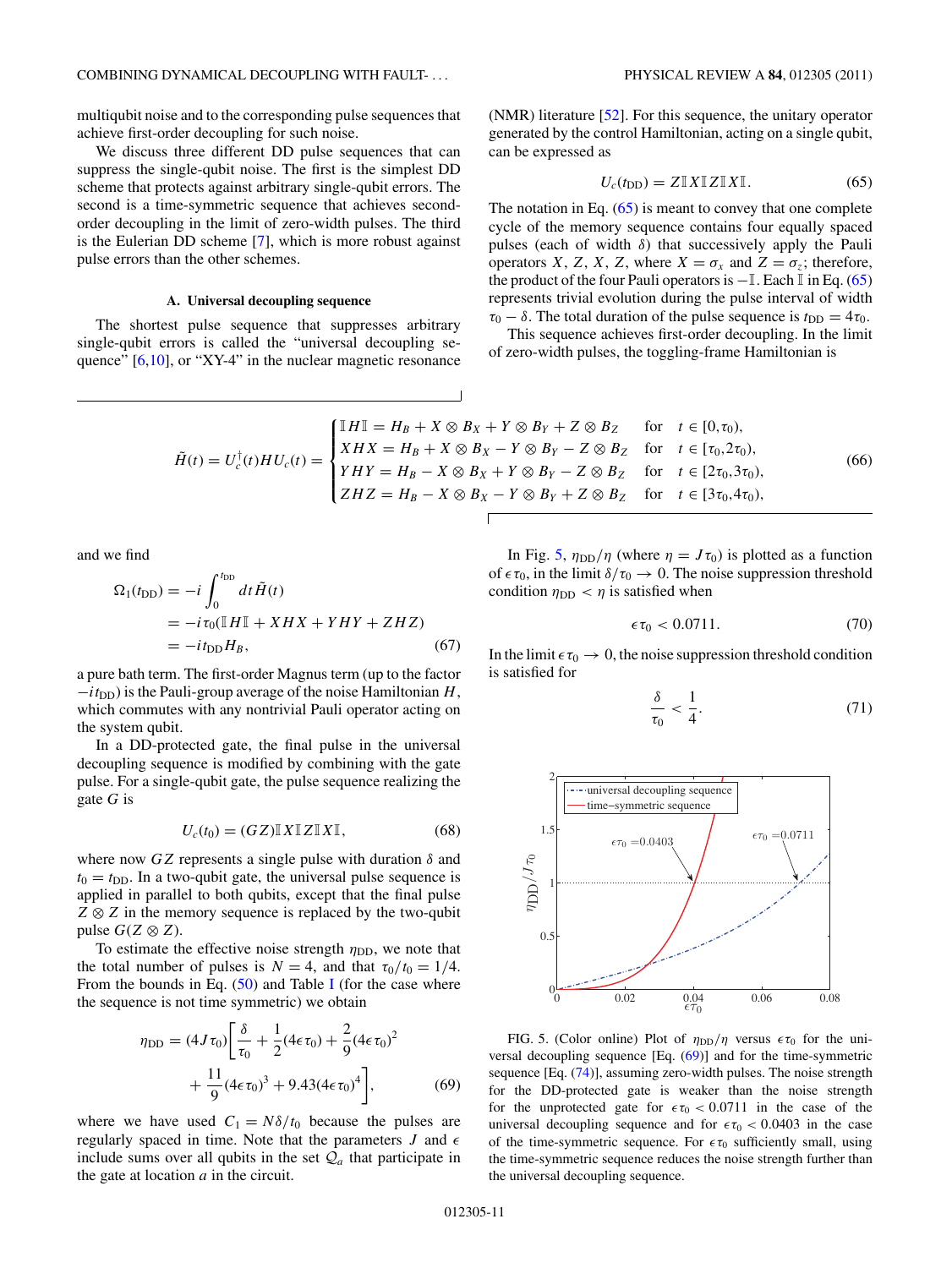#### **B. Time-symmetric sequence**

<span id="page-11-0"></span>We can construct a time-symmetric DD sequence by composing two copies of the universal decoupling sequence; first we perform the sequence in the forward direction, and then we run it backward in time. For zero-width pulses, using the same notation as in Eq.  $(65)$ , in which I represents trivial evolution for time  $\tau_0$  between successive pulses, this sequence can be expressed as

$$
U_c(t_{\rm DD}) = \mathbb{I} X \mathbb{I} Z \mathbb{I} X \mathbb{I} \mathbb{I} X \mathbb{I} Z \mathbb{I} X \mathbb{I}, \qquad (72)
$$

where we have combined the two*Z* operators in the middle into a zero-width identity "pulse" [not shown in Eq. (72)]. The total duration of the pulse sequence is  $t_{DD} = 8\tau_0$ , twice as long as the universal decoupling sequence. Like the universal decoupling sequence, this sequence achieves first-order decoupling. In addition, it satisfies the time-symmetry property  $U_c(t_{\text{DD}}$  $t$ ) =  $U_c(t)$ , so that the toggling-frame Hamiltonian obeys  $\tilde{H}(t_{\text{DD}} - t) = \tilde{H}(t)$ , and thus this pulse sequence achieves second-order decoupling as well. This pulse sequence is known in the NMR literature as "XY-8" [\[53\]](#page-37-0).

For finite-width pulses, we modify our notation to emphasize that the second half of the sequence is the time reverse of the first half. We write

$$
U_c(t_{\text{DD}}) = \mathbb{I} X^{(-)} \mathbb{I} Z^{(-)} \mathbb{I} X^{(-)} \mathbb{I} \mathbb{I}_{\delta} \mathbb{I} X^{(+)} \mathbb{I} Z^{(+)} \mathbb{I} X^{(+)} \mathbb{I}. \tag{73}
$$

Now, each I represents trivial evolution for time  $(\tau_0 - \delta)$ . The I*<sup>δ</sup>* operator in the middle represents trivial evolution for time *δ*, arising from combining two *Z* pulses. It might seem more natural to use  $\mathbb{I}_{2\delta}$  instead, matching the total duration of two *Z* pulses each with width *δ*, but we choose the sequence Eq. (73) so that our upper bound on  $\Omega_3(T)$ , the dominant Magnus term when  $\delta/\tau_0$  is negligible, will have a simple form. Since  $\delta/t_{\text{DD}}$  is small anyway, it does not matter much which of these sequences we choose.  $X^{(\pm)}$ and  $Z^{(\pm)}$  represent finite-width pulses implementing *X* and *Z*. Before the midpoint of the sequence at  $t = t_{DD}/2$ , the *X* pulses are executed using the constant Hamiltonian  $H_{P_x}$ such that  $X = \exp(-i\delta H_{P_X})$  and the *Z* pulse is executed using  $H_{P_Z}$  such that  $Z = \exp(-i\delta H_{P_Z})$ , assuming the pulses are perfectly rectangular. After the midpoint, the universal decoupling sequence runs backward; *X* is executed using  $-H_{P_X}$  and *Z* using  $-H_{P_Z}$ . Thus,  $U_c(t_{DD} - t) = U_c(t)$ .

Appending the gate pulse to this memory sequence breaks the time symmetry, which can be nearly restored using the trick explained in Sec. [IV C.](#page-6-0) The region  $\Delta$  in which the time symmetry is violated is the union of two intervals: the duration of the gate pulse and its image under time reversal, during which evolution is governed by the Hamiltonian  $-H_B$ . Thus,  $\Delta = 2\delta$  (recall that we use  $\Delta$  to denote both the region and its size). The DD-protected gate contains  $N = 8$  pulses (seven pulses in the memory sequence, including the identity pulse in the middle, plus the gate pulse) and has duration  $t_0 = 8\tau_0$ , so that  $\tau_0/t_0 = 1/8$  and  $T = t_0 + \delta$ . From the bounds in Eq.  $(50)$  and Table [I](#page-7-0) (for the case where the sequence is nearly time symmetric) we obtain an estimate of the effective noise strength *η*<sub>DD</sub> of the DD-protected gates; we may use  $C_1 = N\delta/T \leq \delta/\tau_0$  because the pulses are regularly spaced in time.

In the limit of zero-width pulses ( $\delta/\tau_0 \rightarrow 0$ ), the effective noise strength becomes

$$
\eta_{\rm DD} = (8J\tau_0) \left[\frac{2}{9}(8\epsilon\tau_0)^2 + 9.43(8\epsilon\tau_0)^4\right];\tag{74}
$$

 $\eta_{\text{DD}}/\eta$  is plotted in Fig. [5.](#page-10-0) The noise suppression threshold condition  $\eta_{\text{DD}} < \eta$  is satisfied when

$$
\epsilon \tau_0 < 0.0403. \tag{75}
$$

This condition is more stringent than for the universal decoupling sequence, which is not surprising since the time-symmetric sequence is twice as long. As Fig. [5](#page-10-0) illustrates, the time-symmetric sequence becomes more advantageous when  $\epsilon \tau_0$  is small, as is likely to be the case when  $\eta_{\text{DD}}$  is below the accuracy threshold  $\eta_0$ . In the limit  $\epsilon \tau_0 \rightarrow 0$ , only *C*<sub>1</sub> survives, and we find  $\eta_{\text{DD}} \leq 8\eta(\delta/\tau_0)$ ; thus, the noise suppression threshold condition is satisfied for

$$
\frac{\delta}{\tau_0} < \frac{1}{8}.\tag{76}
$$

The largest permissible pulse width is half as large as in the case of the universal decoupling sequence  $[Eq. (71)]$  $[Eq. (71)]$  $[Eq. (71)]$  because the time-symmetric sequence is twice as long.

Using Eq. [\(62\)](#page-9-0) and the expressions for  $\eta_{\text{DD}}$  in Eq. [\(69\)](#page-10-0) (with  $\delta/\tau_0 = 0$ ) and Eq. (74), we plot in Fig. 6 the ratio  $L_{DD}^*/L_{un}^*$ versus  $\epsilon \tau_0$  for both the universal decoupling sequence and the time-symmetric sequence. Here, just to illustrate the idea that DD can drastically reduce the overhead requirements for fault-tolerant quantum computing, we have assumed  $\eta_0/\eta = 2$ , and we have taken the value  $a = \log_2(291) \approx$ 8*.*18 from [\[31\]](#page-37-0) (291 is the number of locations, including measurements and preparations, contained in the fault-tolerant CNOT gadget constructed in  $[31]$ ). Because the noise strength for the unprotected gate is close to the threshold value, and because  $\epsilon \tau_0$  is well below the noise suppression threshold for each DD sequence in the range plotted, the reduction in the number of pulses achieved by using DD-protected gates is substantial. Furthermore, although the time-symmetric sequence is longer than the universal decoupling sequence, the time-symmetric sequence reduces the total number of pulses



FIG. 6. (Color online) Plot of  $L_{DD}^*/L_{un}^*$  [Eq. [\(62\)](#page-9-0)] versus  $\epsilon \tau_0$  for the universal decoupling sequence and the time-symmetric sequence in the limit  $\delta/\tau_0 \to 0$ . We have assumed  $\eta_0/\eta = 2$  and have used the value  $a = \log_2(291) \approx 8.18$  appropriate for the fault-tolerant gadget constructions in [\[31\]](#page-37-0).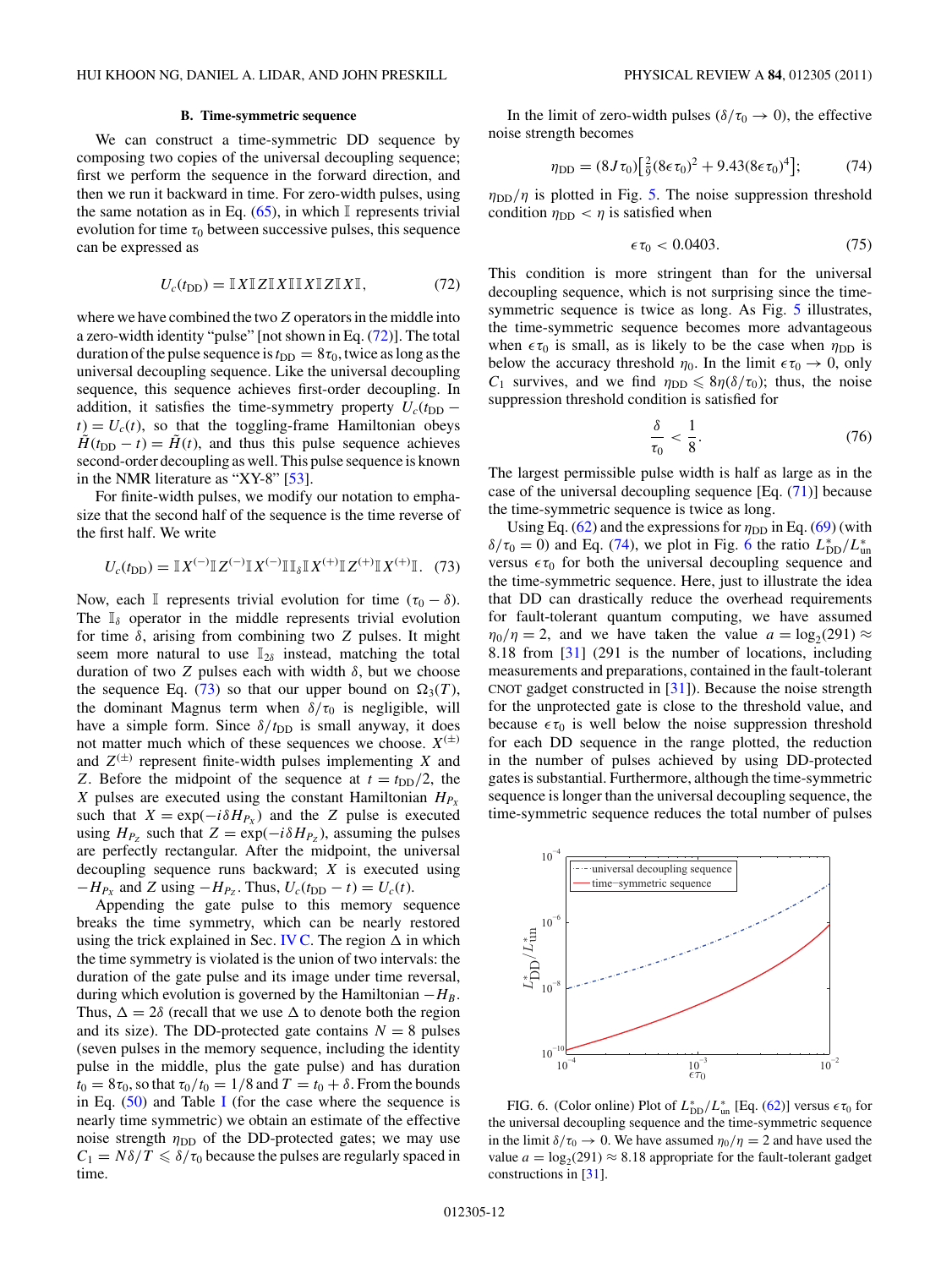<span id="page-12-0"></span>

FIG. 7. (Color online) Plot of  $\|\Omega_3\|_{\text{Bound}} / \|\Omega_3\|_{\text{Actual}}$  versus  $\beta \tau_0$  for the time-symmetric DD sequence Eq. [\(72\)](#page-11-0). The noise Hamiltonian is  $H = H_B + H_{SB}$  ( $H_S^0 = 0$ ), where  $H_B = (\beta/2) \sum_i \sigma_i^z$  and  $H_{SB} =$  $(J/4)$   $\sum_{\alpha=x,y,z} \sigma_S^{\alpha} \otimes (\sum_{i=1}^n \sigma_i^{\alpha})$ ; the index *i* labels the bath spins. Here  $\|\Omega_3\|_{\text{Bound}}$  is computed using Eq. (50) and Table [I](#page-7-0) (where  $\delta = 0$ and  $T = 8\tau_0$ ), while  $\|\Omega_3\|_{\text{Actual}}$  is computed by evaluating the integral in Eq. [\(28\)](#page-4-0) exactly. The kinks in the plots arise because the operator norm can have a discontinuous first derivative when eigenvalues cross.

more effectively than the universal sequence, by more than an order of magnitude for  $\epsilon \tau_0 < 10^{-2}$ .

In brief, the overhead improvement achieved by DD, illustrated by Fig. [6,](#page-11-0) arises as follows. The accuracy threshold analysis and overhead estimate in [\[31\]](#page-37-0) is based on concatenated coding, a hierarchy of codes within codes. The number of coding levels *k* needed to simulate accurately a circuit of fixed size varies with the effective noise strength  $\bar{\eta}$  according to

$$
2^k \propto \frac{1}{\log(\eta_0/\bar{\eta})},\tag{77}
$$

and the number of noisy gates used in the fault-tolerant simulation grows like  $2^{ak}$ . By improving the effective noise strength, DD reduces the number of levels needed, substantially reducing the overhead cost. This savings in the number of gates more than compensates for the additional pulses used to achieve the DD improvement of each gate.

For some noise models, the value of *η*<sub>DD</sub> derived by our general arguments may be overly pessimistic. For example, using the time-symmetric sequence Eq. [\(72\)](#page-11-0), we computed  $\Omega_3(T)$  for a single-qubit system coupled to an *n*-spin bath in an external magnetic field, assuming an isotropic Heisenberg interaction between the system qubit and each bath spin. The ratio of the bound from Eq.  $(50)$  and Table [I](#page-7-0) to the actual value of  $\|\Omega_3(T)\|$  for this model is plotted in Fig. 7 as a function of  $\beta \tau_0$ , for  $H_S^0 = 0$  and  $\delta = 0$ . The bound is larger than the actual value by at least a factor of 20.

#### **C. Eulerian decoupling sequences**

The effects of finite pulse width and other pulse imperfections can be suppressed by using an Eulerian memory sequence [\[7\]](#page-36-0). In Eulerian decoupling, the operator applied by each pulse is the generator of a finite group, and  $U_c(t)$ traverses an Euler cycle in the Cayley graph of this group. As a result, the error Hamiltonian is group averaged and first-order decoupling is maintained even when the pulses have (reproducible) imperfections. We describe a simple Eulerian memory sequence here; see [\[7\]](#page-36-0) for a more general discussion.

A simple Eulerian memory sequence protecting against single-qubit noise is [\[7\]](#page-36-0)

$$
U_c(t_{\text{DD}}) = X \mathbb{I} Z \mathbb{I} X \mathbb{I} Z \mathbb{I} Z \mathbb{I} X \mathbb{I} Z \mathbb{I} X \mathbb{I}.
$$
 (78)

Here the pulses are equally spaced in time; each  $\mathbb I$  operator represents the same time interval, and the spacing between the start of two consecutive pulses is  $\tau_0$ . This sequence looks like two repetitions of the universal decoupling sequence, except that the *X* and *Z* pulses are swapped in the second repetition. In contrast to the time-symmetric sequence Eq.  $(73)$ , we use the same Hamiltonian  $H_{P_Y}$  to execute each *X* pulse, rather than reversing the sign of the Hamiltonian during the second half of the sequence; similarly, we use the same Hamiltonian  $H_{P<sub>z</sub>}$  to execute each *Z* pulse.

Without making any assumption about the pulse widths or shapes (except for assuming that all *X* pulses are alike and that all *Z* pulses are alike), we may express the unitary evolution operator over the pulse interval of duration  $\tau_0$  as  $u_X(t)$  for an *X* pulse and  $u_Z(t)$  for a *Z* pulse. Then, for  $t \in [0, t_{DD} \equiv 8\tau_0]$ ,  $U_c(t)$  becomes

$$
U_c(t) = \begin{cases} u_X(t) \mathbb{I} & t \in [0, \tau_0) \\ u_Z(t - \tau_0)X & t \in [\tau_0, 2\tau_0) \\ u_X(t - 2\tau_0)(iY) & t \in [2\tau_0, 3\tau_0) \\ u_Z(t - 3\tau_0)(-Z) & t \in [3\tau_0, 4\tau_0) \\ u_Z(t - 4\tau_0)(-1) & t \in [4\tau_0, 5\tau_0) \\ u_X(t - 5\tau_0)(-Z) & t \in [5\tau_0, 6\tau_0) \\ u_Z(t - 6\tau_0)(iY) & t \in [6\tau_0, 7\tau_0) \\ u_X(t - 7\tau_0)X & t \in [7\tau_0, 8\tau_0) \end{cases}
$$

The first-order Magnus term  $\Omega_1(t_{\rm DD})$  can be expressed in terms of effective Hamiltonians  $H_X$  and  $H_Z$ , obtained by averaging the Hamiltonian over an *X* or *Z* pulse respectively:

$$
\tau_0 H_X \equiv \int_0^{\tau_0} dt u_X^{\dagger}(t) H u_X(t),
$$
  

$$
\tau_0 H_Z \equiv \int_0^{\tau_0} dt u_Z^{\dagger}(t) H u_Z(t).
$$
 (80)

Since  $u_x$  and  $u_z$  act only on the system, they commute with the bath Hamiltonian  $H_B$ ; while averaging over the pulse alters  $H_{\text{err}}$ , it has no effect on  $H_B$ . Therefore, we find that

$$
\Omega_1(t_{\rm DD}) = \int_0^{t_{\rm DD}} dt \tilde{H}(t) = \int_0^{t_{\rm DD}} dt U_c^{\dagger}(t) H U_c(t)
$$
  
=  $\tau_0 (H_X + X H_X X + Y H_X Y + Z H_X Z)$   
+  $\tau_0 (H_Z + X H_Z X + Y H_Z Y + Z H_Z Z)$   
=  $8H_B \tau_0;$  (81)

thus,  $\Omega_1(t_{\text{DD}})$  is a pure bath term. To derive the last line of Eq. (81), we have used the property  $H + XHX + YHY +$  $ZHZ = 4H_B$  [as in Eq. [\(67\)](#page-10-0)]. We conclude that first-order decoupling is perfectly attained irrespective of the pulse shape, as long as the *same*  $u_{X(Z)}(t)$  is applied for every  $X(Z)$  pulse and the *integrated* pulses are exactly right.

To demonstrate the advantage of using an Eulerian memory sequence, let us compare it with the universal decoupling sequence, taking into account finite pulse-width effects. The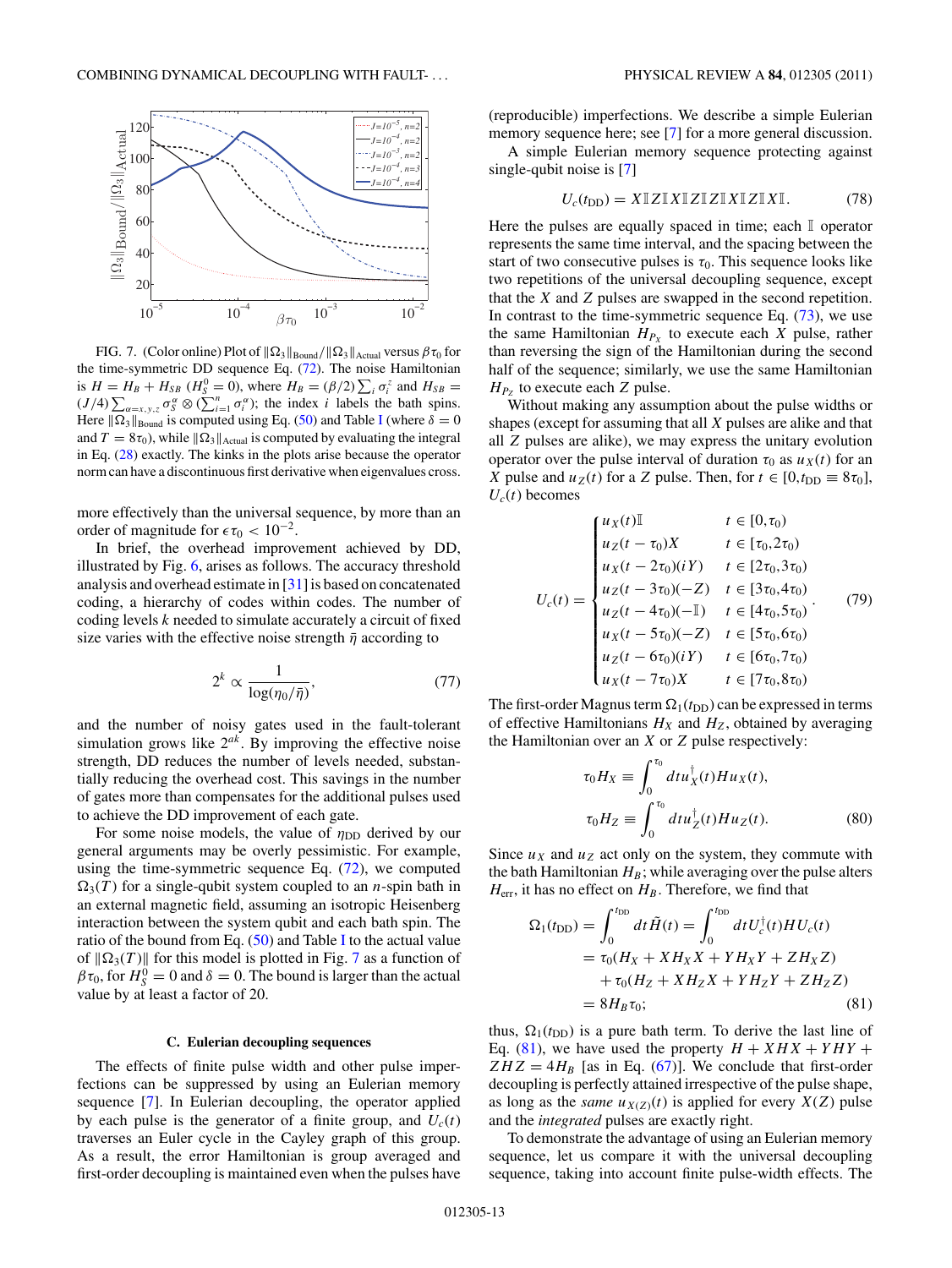<span id="page-13-0"></span>

FIG. 8. (Color online) Comparison of effective noise strengths  $\eta_{\text{DD}}$  and  $\eta_{\text{EDD}}$  for the universal decoupling sequence given in Eq. [\(65\)](#page-10-0) (for different pulse widths) and the Eulerian decoupling sequence given in Eq. [\(78\)](#page-12-0), respectively. The universal decoupling sequence is always worse than no decoupling  $(\eta = J\tau_0)$  for  $\delta/\tau_0 \geq 1/4$ , and Eulerian decoupling is worse than no decoupling for  $\epsilon \tau_0 \geqslant 0.0239$ . The Eulerian sequence is always better than universal DD for  $\delta/\tau_0 \geq$ 0.1983. For smaller values of  $\delta/\tau_0$ , as the pulse width increases, the Eulerian sequence outperforms the universal sequence for small values of  $\epsilon \tau_0$ . However, because of its longer length, the Eulerian sequence offers no advantage over the universal sequence or no decoupling when  $\epsilon \tau_0$  is too large.

effective noise strength of the universal decoupling sequence is given in Eq. [\(69\)](#page-10-0). For the Eulerian decoupling sequence described in Eq. [\(78\)](#page-12-0), the effective noise strength is given by a similar expression, but with  $4\tau_0$  replaced by  $8\tau_0$  to account for the longer Eulerian sequence  $(N = 8)$ . Furthermore, in this case we can drop the first-order, pulse-width-dependent term *δ/τ*0, which gives

$$
\eta_{\text{EDD}} = (8J\tau_0) \left[ \frac{1}{2} (8\epsilon \tau_0) + \frac{2}{9} (8\epsilon \tau_0)^2 + \frac{11}{9} (8\epsilon \tau_0)^3 + 9.43 (8\epsilon \tau_0)^4 \right].
$$
 (82)

The comparison between the universal decoupling sequence and the Eulerian decoupling sequence is illustrated in Figs. 8 and 9, with numerical values delineating different regions easily deduced by solving the corresponding inequalities comparing Eqs.  $(69)$  and  $(82)$ .

Adding a gate pulse *G*, by combining *G* with the final *X* pulse of the Eulerian memory sequence, introduces an error depending on the width of the final pulse. However, because this nonvanishing contribution to  $\Omega_1(T)$  arises only from the final pulse, it does not depend on the length of the memory sequence. Other contributions to  $\Omega(T)$  that depend on pulse shapes, in the second order of the Magnus expansion and beyond, are suppressed by additional factors of  $\epsilon \tau_0$ .

The contributions that depend on the pulse shape can be further suppressed by making the Eulerian memory sequence time symmetric. Consider, for example, the sequence

$$
U_c(t_{\text{DD}})
$$
  
=  $X^{(-)} \mathbb{I} Z^{(-)} \mathbb{I} X^{(-)} \mathbb{I} Z^{(-)} \mathbb{I} Z^{(-)} \mathbb{I} X^{(-)} \mathbb{I} Z^{(-)} \mathbb{I} X^{(-)} \mathbb{I}$   
  $\times \mathbb{I} X^{(+)} \mathbb{I} Z^{(+)} \mathbb{I} X^{(+)} \mathbb{I} Z^{(+)} \mathbb{I} Z^{(+)} \mathbb{I} X^{(+)} \mathbb{I} Z^{(+)} \mathbb{I} X^{(+)},$   
(83)



FIG. 9. (Color online) Illustration of the parameter regions in which no DD, the universal decoupling sequence (DD) [Eq. [\(65\)](#page-10-0)], or the Eulerian decoupling sequence (EDD) [Eq. [\(78\)](#page-12-0)] emerges as the best strategy. Different regions indicated correspond to the following inequalities: (1)  $\eta_{EDD} < \eta_{nOD} < \eta_{DD}$ , (2)  $\eta_{EDD} < \eta_{DD} < \eta_{nOD}$ , (3)  $\eta_{\text{DD}}$  *<*  $\eta_{\text{EDD}}$  *<i><*  $\eta_{\text{noDD}}$ *, (4)*  $\eta_{\text{DD}}$  *<*  $\eta_{\text{noDD}}$  *<i>* $\eta_{\text{EDD}}$ *, (5)*  $\eta_{\text{noDD}}$  *<*  $\eta_{\text{DD}}$  *<*  $\eta_{\text{DD}}$  *<*  $\eta_{EDD}$ , (6)  $\eta_{\text{noDD}} < \eta_{EDD} < \eta_{DD}$ . The noise strengths are given by  $\eta_{\text{noDD}} = J \tau_0$  and Eqs. [\(69\)](#page-10-0) and (82).

where the control Hamiltonian is chosen such that  $u_{X^{(-)}}(t_{\text{DD}}$ *t*) =  $u_{X^{(+)}}(t)$  and  $u_{Z^{(-)}}(t_{DD} - t) = u_{Z^{(+)}}(t)$ . Because this sequence obeys the time symmetry condition  $U_c(t_{\text{DD}} - t) =$  $U_c(t)$ , the even-order Magnus terms vanish. Furthermore, because Eq. (83) is just two copies of the Eulerian sequence Eq. [\(78\)](#page-12-0), the first running backward in time and the second running forward, the sequence achieves first-order decoupling for any pulse shape. Corrections depending on the pulse shape enter only in third order and beyond. Of course, making the Eulerian sequence time symmetric (or making the time-symmetric sequence Eulerian) lengthens the pulse sequence and so increases the time *T* appearing in the Magnus expansion. Whether using this longer sequence actually improves the noise suppression depends on the values of the parameters  $\epsilon \tau_0$ ,  $\delta \tau_0$ , and  $\tau_0/t_0$ , but it could pay off if the pulse width is relatively large, as suggested by Figs. 8 and 9. Adding a gate pulse to the time-symmetric Eulerian memory sequence spoils the first-order decoupling and breaks the time symmetry, but the resulting contributions to  $\Omega_1$  and  $\Omega_2$  depend only on the width of the final pulse, not on the length of the pulse sequence.

Eulerian DD-protected gates that achieve exact first-order decoupling for nonzero-width pulses can be devised using the dynamically corrected gates recently introduced in [\[54,55\]](#page-37-0). This scheme is based on the idea that distinct gates can have related errors, so that the errors cancel for a suitably constructed pulse sequence. The errors in distinct gates can be similar if the gates are constructed from control unitaries that traverse similar time-dependent paths, differing only by rescaling or reversing the time along the path. Arbitrary-order decoupling for nonzero-width pulses can be achieved by concatenating dynamically corrected gates [\[56\]](#page-37-0).

## **VII. DERIVATIONS**

In this section, we derive the coefficients for the bounds on the Magnus expansion listed in Table [I.](#page-7-0) The Magnus expansion is computed for the Hamiltonian  $H_M(t)$  given in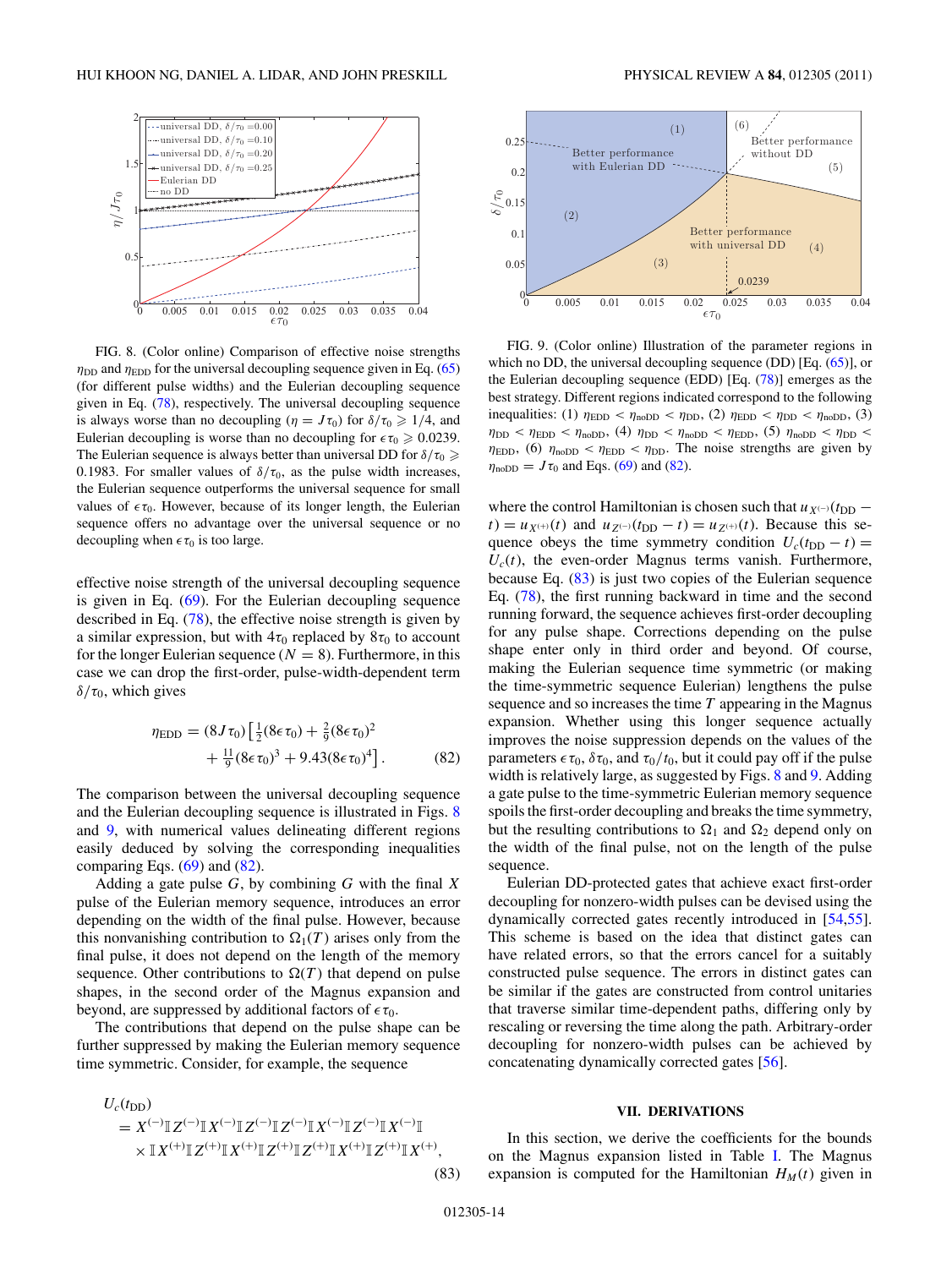<span id="page-14-0"></span>Eq. [\(49\)](#page-7-0); at any time *t*,  $H_M(t) = \pm H_B + H'(t)$ , where  $H'(t)$ is either 0 or  $\tilde{H}_{err}(t)$ . The two terms in  $H_M(t)$  are bounded as  $||H_B|| \le \beta$  and  $||H'(t)|| \le J$ ; thus,  $||H_M(t)|| \le \beta + J = \epsilon$ . The Magnus terms can be computed from  $H_M(t)$  using the following recursive formulas [\[57\]](#page-37-0), derived in Appendix [A:](#page-28-0)

$$
A(t) = -i H_M(t); \tag{84a}
$$

$$
\Omega_1(T) = \int_0^T dt A(t); \tag{84b}
$$

$$
\Omega_n(T) = \sum_{j=1}^{n-1} \frac{B_j}{j!} \int_0^T dt S_n^{(j)}(t), \quad n \ge 2; \tag{84c}
$$

$$
S_n^{(1)}(t) = [\Omega_{n-1}(t), A(t)];
$$
\n(84d)

$$
S_n^{(j)}(t) = \sum_{m=1}^{n-j} \left[ \Omega_m(t), \ S_{n-m}^{(j-1)}(t) \right], \ 2 \leq j \leq n-1, \quad (84e)
$$

where  ${B_i}$  are the Bernoulli numbers. Explicit formulas for  $\Omega_2(T)$  and  $\Omega_3(T)$  were given in Eqs. [\(27\)](#page-4-0) and [\(28\)](#page-4-0).

### **A. General case: Magnus expansion**

For the general (i.e., not time-symmetric) case, Table [I](#page-7-0) gives  $C_1 = N\delta/T$  for regularly spaced pulses or  $2N\delta/T$  in general,  $C_2 = 1/2$ ,  $C_3 = 2/9$ ,  $C_4 = 11/9$ , and  $C_5 = 9.43$ . Now we derive these coefficients.

## **1.** Bound for  $\Omega'_1$

We assume that first-order decoupling is attained, so that in the limit of zero-width pulses  $H(t)$  for the memory sequence satisfies Eq. [\(31\)](#page-4-0):  $\int_0^{t_{\text{DD}}} dt \tilde{H}_{\text{err},0}(t) = 0$ . Recall that the subscript "0" on  $\tilde{H}_{err}$  means we are to take  $\delta$  to zero in  $\tilde{H}_{err}(t)$  while holding  $\tau_0$  fixed. If a zero-width gate pulse is appended to the memory sequence, then  $H_{\text{err},0}(t)$  in the DD-protected gate differs from  $\tilde{H}_{err,0}(t)$  in the memory sequence only during the final instantaneous pulse, and therefore still integrates to zero. Hence, the DD-protected gate as well as the memory sequence satisfies  $\Omega_1(T) = -iTH_B$  and  $\Omega'_1(T) = 0$ .

When the pulses have finite width ( $\delta > 0$ ),  $\Omega'_1$  picks up corrections that depend on  $\delta$ . Noting that  $\hat{H}(t)$  differs from  $H<sub>0</sub>(t)$  only during the pulses, we write

$$
\Omega'_{1}(T) = -i \int_{0}^{t_{0}} dt \tilde{H}(t) + it_{0}H_{B}
$$
  
=  $-i \int_{0}^{t_{0}} dt \tilde{H}_{0}(t) + it_{0}H_{B}$   
+  $i \int_{0}^{t_{0}} dt_{PW} \tilde{H}_{0}(t) - i \int_{0}^{t_{0}} dt_{PW} \tilde{H}(t)$   
=  $i \int_{0}^{t_{0}} dt_{PW} \tilde{H}_{0}(t) - i \int_{0}^{t_{0}} dt_{PW} \tilde{H}(t).$  (85)

Here  $dt_{PW}$  indicates integration only over times within the pulses. Now,  $\tilde{H}_0(t) = H_B + \tilde{H}_{err,0}(t)$ , so for a sequence with *N* pulses (including the gate pulse), we have  $i \int_0^{t_0} dt_{\text{PW}} \vec{H}_0(t) = i \dot{N} \delta H_B + i \int_0^{t_0} dt_{\text{PW}} \vec{H}_{\text{err},0}(t)$  and

 $-i \int_0^{t_0} dt_{\text{PW}} \tilde{H}(t) = -i N \delta H_B - i \int_0^{t_0} dt_{\text{PW}} \tilde{H}_{\text{err}}(t)$ . The two  $iN\delta H_B$  terms cancel, and we are left with

$$
\Omega_1'(T) = i \int_0^{t_0} dt_{\rm PW} \tilde{H}_{\rm err,0}(t) - i \int_0^{t_0} dt_{\rm PW} \tilde{H}_{\rm err}(t). \quad (86)
$$

The second term can be upper bounded by *NδJ* . For the first term, Eq. [\(38\)](#page-5-0) tells us that for  $\delta = 0$ ,  $\tilde{H}_0(t) =$  $\tilde{H}^{(k)} = H_B + \tilde{H}_{\text{err}}^{(k)}$  for  $t \in [s_k, s_{k+1})$ . Hence, we have that  $i \int_0^{t_0} dt_{\text{PW}} \tilde{H}_{\text{err},0}(t) = i \delta \sum_k \tilde{H}_{\text{err}}^{(k)}$ . Now, the first-order decoupling condition can be written as

$$
\int_0^{t_0} dt \tilde{H}_{\text{err},0} = \sum_k (s_{k+1} - s_k) \tilde{H}_{\text{err}}^{(k)} = 0.
$$
 (87)

If all the pulses are regularly spaced in time, so that  $s_{k+1} - s_k$ are all equal for all *k*, this condition implies that  $\sum_{k} \tilde{H}_{err}^{(k)} = 0$ . In this case, the first term of the right-hand side of Eq. (86) vanishes and  $\Omega'_1(T)$  is bounded by the norm of the second term only:

$$
\|\Omega'_1(T)\| \le N\delta J = \frac{N\delta}{T}(JT). \tag{88}
$$

Hence,  $C_1 = N\delta/T$  if pulses are regularly spaced in time. Even if the pulses are not regularly spaced in time, this value of  $C_1$  works whenever  $\sum_k \tilde{H}_{err}^{(k)} = 0$ . Otherwise, we can still upper bound the first term in Eq.  $(86)$  by  $N\delta J$ , so that  $\|\Omega'_{1}(T)\| \le 2N\delta J = (2N\delta/T)(JT)$ . This gives  $C_1 = 2N\delta/T$ in general.

## 2. *Bound for*  $\Omega_2$

We derive an upper bound on

$$
\Omega_2(T) = -\frac{1}{2} \int_0^T ds_1 \int_0^{s_1} ds_2[H_M(s_1), H_M(s_2)], \quad (89)
$$

where  $H_M(t) = H_B + H'(t)$ . The term quadratic in  $H_B$  vanishes, because  $H_B$  is time independent and  $[H_B, H_B] = 0$ . The term of linear order in  $H_B$  can be expressed as

$$
-\frac{1}{2}\int_0^T ds_1 \int_0^{s_1} ds_2 [H_B, H'(s_2) - H'(s_1)]. \tag{90}
$$

We note that

$$
\int_0^T ds_1 \int_0^{s_1} ds_2 = \int_0^T ds_2 \int_{s_2}^T ds_1; \tag{91}
$$

either way, we are integrating over the triangle with  $s_2 \le s_1 \le$ *T* . Therefore,

$$
\int_0^T ds_1 \int_0^{s_1} ds_2[H_B, H'(s_1)] = \int_0^T ds s[H_B, H'(s)],
$$
  

$$
\int_0^T ds_2 \int_{s_2}^T ds_1[H_B, H'(s_2)] = \int_0^T ds (T - s)[H_B, H'(s)].
$$
\n(92)

Combining terms we find

$$
\int_0^T ds_1 \int_0^{s_1} ds_2 [H_B, H'(s_1) - H'(s_2)]
$$
  
= 
$$
\int_0^T (2s - T) [H_B, H'(s)],
$$
 (93)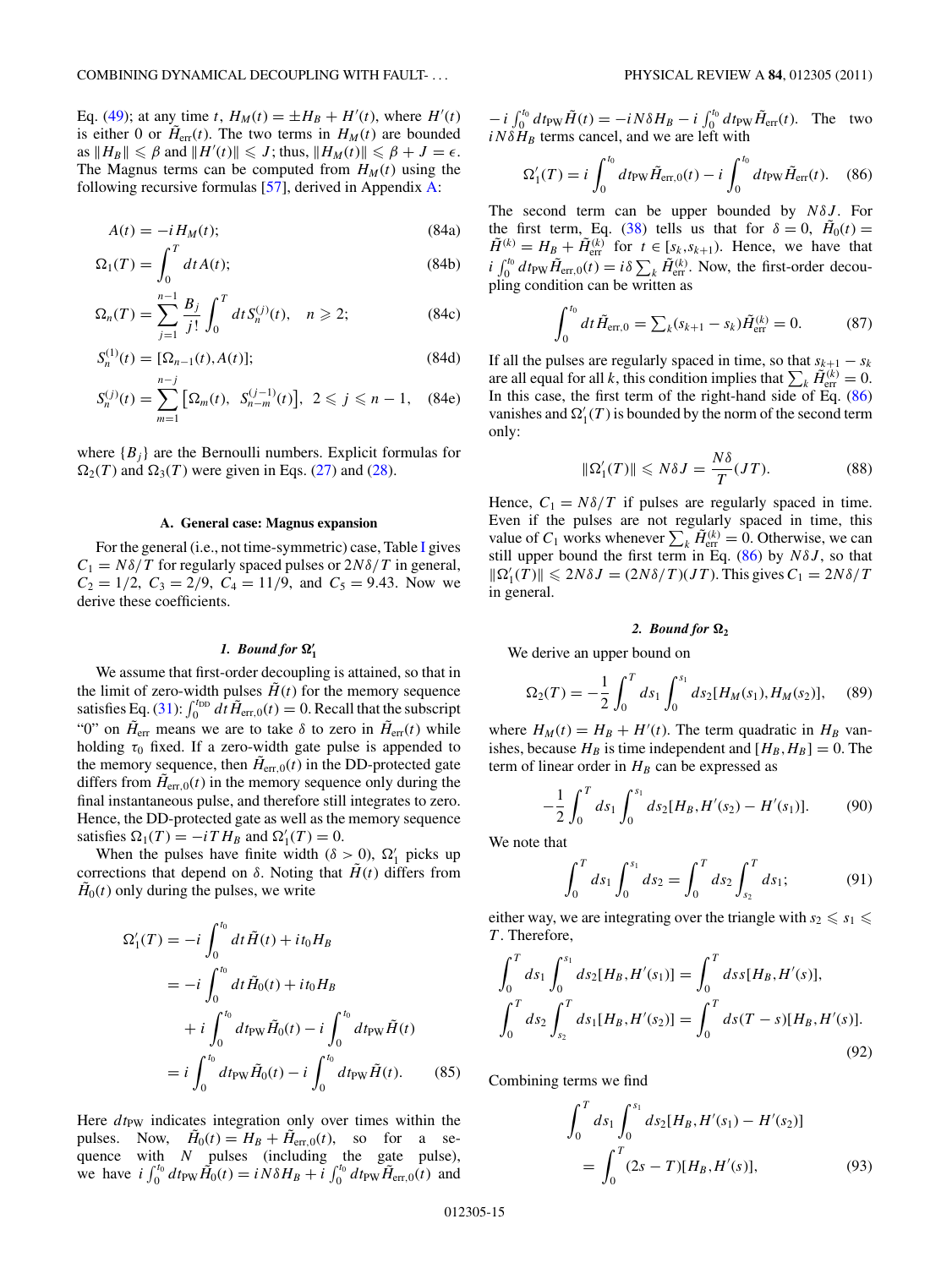and, hence,

$$
\left\| \frac{1}{2} \int_0^T ds_1 \int_0^{s_1} ds_2 [H_B, H'(s_1) - H'(s_2)] \right\|
$$
  
\$\leqslant J\beta \int\_0^T ds \, |2s - T| = \frac{1}{2} J\beta T^2. \tag{94}

This bound on the sum of two terms is better by a factor of two than we would have found by bounding the two terms separately, because of a partial cancellation between the two terms.

We bound the term in  $\Omega_2(T)$  of zeroth order in  $H_B$  using

$$
\| [H'(s_1), H'(s_2)] \| \leq 2J^2, \tag{95}
$$

and, therefore,

$$
\left\| \frac{1}{2} \int_0^T ds_1 \int_0^{s_1} ds_2[H'(s_1), H'(s_2)] \right\|
$$
  
\$\leq \frac{1}{2} (2J^2)(T^2/2) = \frac{1}{2} J^2 T^2. \tag{96}

Combining with the terms linear order in  $H_B$  we obtain

$$
\|\Omega_2(T)\| \leq \frac{1}{2}J\beta T^2 + \frac{1}{2}J^2T^2 = \frac{1}{2}(\epsilon T)(JT), \qquad (97)
$$

where  $\epsilon = \beta + J$ ; hence,  $C_2 = 1/2$ .

## 3. Bound for  $\Omega_3$

The integrand in the expression Eq. [\(28\)](#page-4-0) for  $\Omega_3(T)$  is

$$
\frac{i}{6}\{[H_M(s_1), [H_M(s_2), H_M(s_3)]] + [H_M(s_3), [H_M(s_2), H_M(s_1)]]\},\tag{98}
$$

where  $H_M(s) = H_B + H'(s)$ ; because  $[H_B, H_B] = 0$ , the term cubic in  $H_B$  vanishes, and the terms quadratic in  $H_B$  can be written in the form

$$
\frac{i}{6}[H_B,[H_B,H'(s_1)+H'(s_3)-2H'(s_2)]].\tag{99}
$$

The time-ordered integration

$$
\int_0^T ds_1 \int_0^{s_1} ds_2 \int_0^{s_2} ds_3 \tag{100}
$$

can be expressed as  $\int_0^T ds_1(s_1^2/2)$  for a function independent of  $s_2$ ,  $s_3$ , as  $\int_0^T ds_3((T - s_3)^2/2)$  for a function independent of  $s_1, s_2$ , and as  $\int_0^T ds_2 s_2(T - s_2)$  for a function independent of  $s_1, s_3$ . Therefore, the contribution to  $\Omega_3(T)$  quadratic in  $H_B$  is

$$
[\Omega_3(T)]_{\text{quadratic}} = \frac{i}{6} \int_0^T ds [H_B, [H_B, H'(s)]]
$$

$$
\times \left(\frac{1}{2}s^2 + \frac{1}{2}(T-s)^2 - 2s(T-s)\right); \quad (101)
$$

using

$$
\|[H_B, [H_B, H'(s]]\| \leq 4\beta^2 J,\tag{102}
$$

it can be bounded as

$$
\begin{aligned} \|\left[\Omega_3(T)\right]_{\text{quadratic}} \| \\ &\leq \frac{2}{3} \beta^2 J \int_0^T ds \left| \frac{1}{2} s^2 + \frac{1}{2} (T - s)^2 - 2s (T - s) \right| \\ &= \frac{2}{3} \beta^2 J \frac{T^3}{3\sqrt{3}} = \frac{2}{9\sqrt{3}} (\beta T)^2 (JT). \end{aligned} \tag{103}
$$

(The integrand has zeros at  $s_{\pm} = \frac{1}{2} \pm \frac{1}{2\sqrt{3}}$ ; it is positive in  $[0,s_-]$  and  $[s_+,T]$  and negative in  $[s_-,s_+]$ . The integrals over these three intervals are, respectively,  $\frac{T^3}{12\sqrt{3}}, -\frac{T^3}{6\sqrt{3}}, \frac{T^3}{12\sqrt{3}}$ , and the integral of the absolute value is  $\frac{T^3}{3\sqrt{3}}$ ).

Now consider the terms linear in  $H_B$ , with integrand

$$
\frac{i}{6}([B23] + [B21] + [1B3] + [3B1] + [12B] + [32B]),
$$
\n(104)

where

$$
[B23] \equiv [H_B, [H'(s_2), H'(s_3)]], \tag{105}
$$

etc. We note that

$$
\int_{T \ge s_1 \ge s_2 \ge s_3 \ge 0} ds_1 ds_2 ds_3 ([1B3] + [12B])
$$
\n
$$
= \int_{T \ge s_1 \ge s_3 \ge 0} ds_1 ds_3 (s_1 - s_3) [1B3]
$$
\n
$$
- \int_{T \ge s_1 \ge s_2 \ge 0} ds_1 ds_2 s_2 [1B2]
$$
\n
$$
= \int_{T \ge s_1 \ge s_2 \ge 0} ds_1 ds_2 (s_1 - 2s_2) [1B2], \qquad (106)
$$

and, hence,

$$
\left| \int_{T \ge s_1 \ge s_2 \ge s_3 \ge 0} ds_1 ds_2 ds_3 \left( [1B3] + [12B] \right) \right|
$$
  
\n
$$
\leq \| [1B2] \|_{\max} \int_{T \ge s_1 \ge s_2 \ge 0} ds_1 ds_2 |s_1 - 2s_2|
$$
  
\n
$$
= 4\beta J^2 \frac{T^3}{6} = \frac{2}{3} \beta J^2 T^3. \tag{107}
$$

Similarly,

$$
\int_{T \ge s_1 \ge s_2 \ge s_3 \ge 0} ds_1 ds_2 ds_3 ([3B1] + [32B])
$$
\n
$$
= \int_{T \ge s_1 \ge s_3 \ge 0} ds_1 ds_3 (s_1 - s_3) [3B1]
$$
\n
$$
- \int_{T \ge s_2 \ge s_3 \ge 0} ds_2 ds_3 (T - s_2) [3B2]
$$
\n
$$
= \int_{T \ge s_1 \ge s_3 \ge 0} ds_1 ds_3 (2s_1 - s_3 - T) [3B1], \quad (108)
$$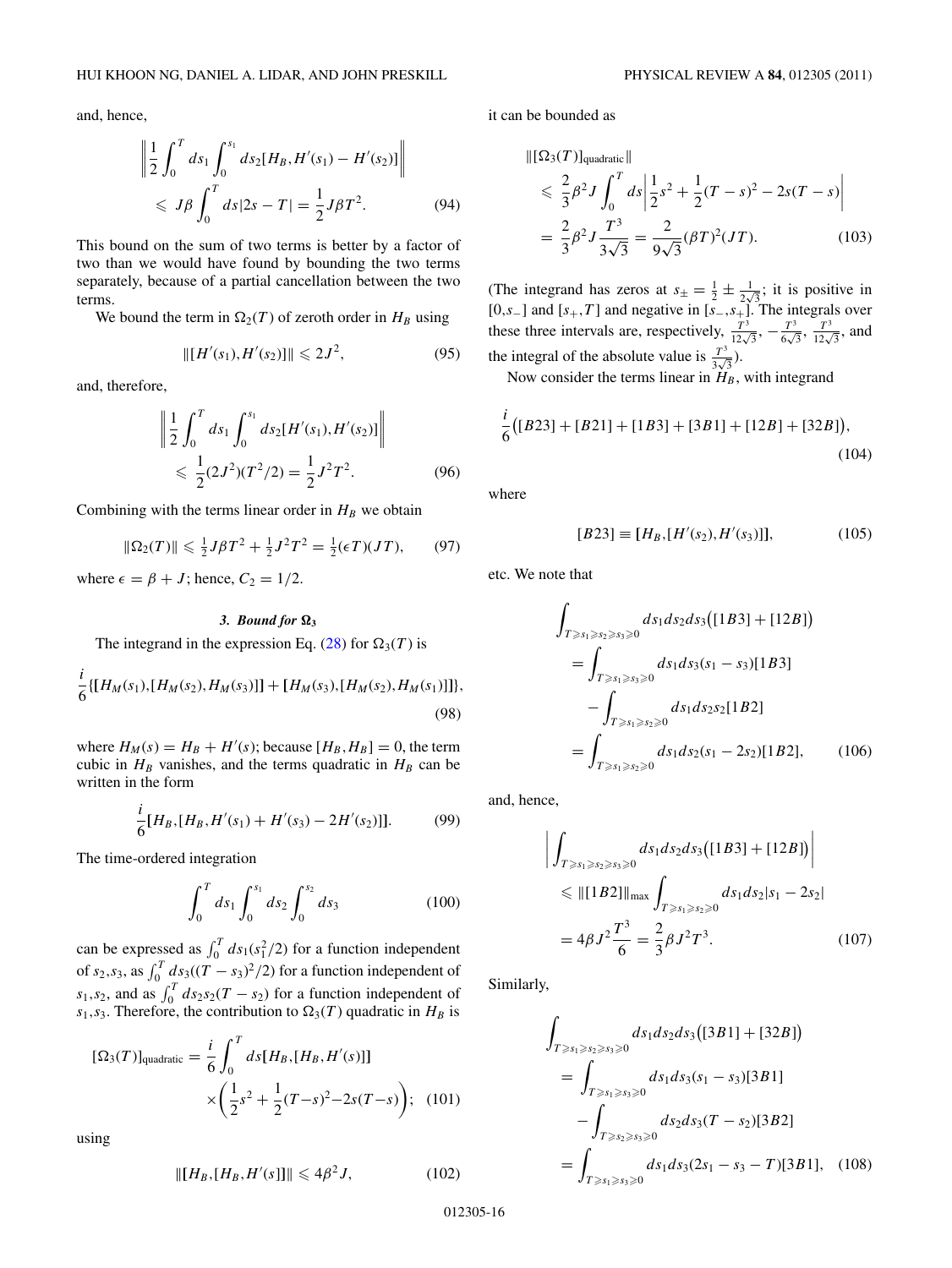<span id="page-16-0"></span>and, hence,  $\overline{\phantom{a}}$ 

 $\overline{\phantom{a}}$  $\overline{\phantom{a}}$  $\overline{\phantom{a}}$ 

$$
\int_{T \ge s_1 \ge s_2 \ge s_3 \ge 0} ds_1 ds_2 ds_3 ([3B1] + [32B])
$$
\n
$$
\le ||[3B1]||_{\text{max}}
$$
\n
$$
\times \int_{T \ge T - s_3 \ge T - s_1 \ge 0} ds_1 ds_3 |(T - s_3) - 2(T - s_1)|
$$
\n
$$
= 4\beta J^2 \frac{T^3}{6} = \frac{2}{3} \beta J^2 T^3. \tag{109}
$$

Also,

$$
\int_{T \ge s_1 \ge s_2 \ge s_3 \ge 0} ds_1 ds_2 ds_3 ([B23] + [B21])
$$
\n
$$
= \int_{T \ge s_2 \ge s_3 \ge 0} ds_2 ds_3 (T - s_2)[B23]
$$
\n
$$
- \int_{T \ge s_1 \ge s_2 \ge 0} ds_1 ds_2 s_2 [B12]
$$
\n
$$
= \int_{T \ge s_2 \ge s_3 \ge 0} ds_2 ds_3 (T - s_2 - s_3)[B23], \quad (110)
$$

and, hence,

$$
\left| \int_{T \ge s_1 \ge s_2 \ge s_3 \ge 0} ds_1 ds_2 ds_3([B23] + [B21]) \right|
$$
  
\n
$$
\leq \| [B23] \|_{\max} \int_{T \ge s_2 \ge s_3 \ge 0} ds_2 ds_3 |T - s_2 - s_3|
$$
  
\n
$$
= 4\beta J^2 \frac{T^3}{6} = \frac{2}{3} \beta J^2 T^3.
$$
\n(111)

Combining these three bounds, we obtain an upper bound on the terms in  $\Omega_3(T)$  linear in  $H_B$ :

$$
\|[\Omega_3(T)]_{\text{linear}}\| \leq \frac{1}{6} \times 3 \times \left(\frac{2}{3}\beta J^2 T^3\right) = \frac{1}{3}\beta J^2 T^3. \quad (112)
$$

For the term in  $\Omega_3(T)$  independent of  $H_B$ , we have

$$
\begin{aligned} &\|[\Omega_3(T)]_{\text{zeroth-order}}\| \\ &\leqslant \frac{1}{6} \left(\frac{T^3}{6}\right) (2) \|[H'(s_1), [H'(s_2), H'(s_3)]\|_{\text{max}} \\ &= \frac{2}{9} (JT)^3. \end{aligned} \tag{113}
$$

Putting together the bounds on the terms of second, first, and zeroth order in  $H_B$ , we find

$$
\|\Omega_3(T)\| \leq \frac{2}{9\sqrt{3}} (\beta T)^2 (JT) + \frac{1}{3} (\beta T)(JT)^2 + \frac{2}{9} (JT)^3
$$
  
=  $\frac{2}{9\sqrt{3}} (\epsilon T)^2 (JT) + \frac{1}{3} \left( 1 - \frac{4}{3\sqrt{3}} \right) (\epsilon T) (JT)^2$   
+  $\frac{1}{9} \left( \frac{2}{\sqrt{3}} - 1 \right) (JT)^3.$  (114)

Using  $J \leq \epsilon$ , we obtain a weaker but simpler bound:

$$
\|\Omega_3(T)\| \leqslant \frac{2}{9} (\epsilon T)^2 (JT). \tag{115}
$$

Hence,  $C_3 = 2/9$ .

## **4.** Bounds for  $\Omega_{n\geqslant 4}$

To bound the Magnus terms for  $n \geqslant 4$ , we use the recursive formulas Eq.  $(84)$  and ideas from [\[58,59\]](#page-37-0). In Appendix [E,](#page-31-0) we show that the  $S_n^{(j)}$  operators satisfy

$$
\|S_n^{(j)}(t)\| \le f_n^{(j)} J(2\epsilon t)^{n-1},
$$
\n(116)

for all  $n \ge 2$ ,  $1 \le j \le n - 1$ , where the coefficients  $f_n^{(j)}$  are given in Eq. [\(E2\)](#page-31-0). Using this, we can write bounds for  $\Omega_{n\geq 4}$ as follows:

$$
\|\Omega_n(T)\| \leq \sum_{j=1}^{n-1} \frac{|B_j|}{j!} \int_0^T ds \|S_n^{(j)}(s)\|
$$
  

$$
\leq \frac{1}{n} \sum_{j=1}^{n-1} \frac{|B_j|}{j!} f_n^{(j)} (JT) (2\epsilon T)^{n-1}
$$
  

$$
= f_n(T) (4\epsilon T)^{n-1}, \qquad (117)
$$

where the coefficients  $f_n$  are defined as

$$
f_n = \frac{1}{n2^{n-1}} \sum_{j=1}^{n-1} \frac{|B_j|}{j!} f_n^{(j)}.
$$
 (118)

Using Eq. (118) and the recursive formula for  $f_n^{(j)}$  from Eq. (E2), one can show that  $f_4 = 11/576$ . Then,  $\Omega_4(T)$  can be bounded as

$$
\|\Omega_4(T)\| \leq \frac{11}{576} (JT)(4\epsilon T)^3, \tag{119}
$$

so  $C_4 = 4^3(11/576) = 11/9$ .

The bounds for  $\Omega_n$  for  $n \geq 5$  can be gathered together into a single bound by writing

$$
\sum_{n=5}^{\infty} \|\Omega_n(T)\| \leq (JT)(4\epsilon T)^4 \left[ \sum_{n=5}^{\infty} f_n (4\epsilon T)^{n-5} \right]. \tag{120}
$$

In [\[59\]](#page-37-0), the  $\{f_n\}$  were shown to be coefficients in the power series expansion of  $G^{-1}(y) = \sum_{n=1}^{\infty} f_n y^n$ ;  $G^{-1}(y)$  is the inverse function of

$$
y = G(s) = \int_0^s dx \left[ 2 + \frac{x}{2} \left( 1 - \cot \frac{x}{2} \right) \right]^{-1}, \quad (121)
$$

defined for domain  $-2\pi \le s \le 2\pi$ , the interval over which *G*(*s*) is monotonically increasing. A self-contained proof of this fact is provided in Appendix [F.](#page-32-0) We want to relate the expression in the brackets in Eq. (120) to *G*<sup>−</sup>1. Define *ζ* as

$$
\zeta = G(2\pi) = 2.17374\dots, \quad G^{-1}(\zeta) = 2\pi, \quad (122)
$$

and assume that  $\epsilon T \le 0.54$  so that  $4\epsilon T \le \zeta$ . Then,  $G^{-1}(4\epsilon T) \leq 2\pi$  since  $G(s)$  is monotonically increasing over its domain, and therefore,

$$
\left[\sum_{n=5}^{\infty} f_n (4\epsilon T)^{n-5}\right] \leq \sum_{n=5}^{\infty} f_n \zeta^{n-5}
$$

$$
= \frac{1}{\zeta^5} \left[G^{-1}(\zeta) - \sum_{n=1}^4 f_n \zeta^n\right].
$$
 (123)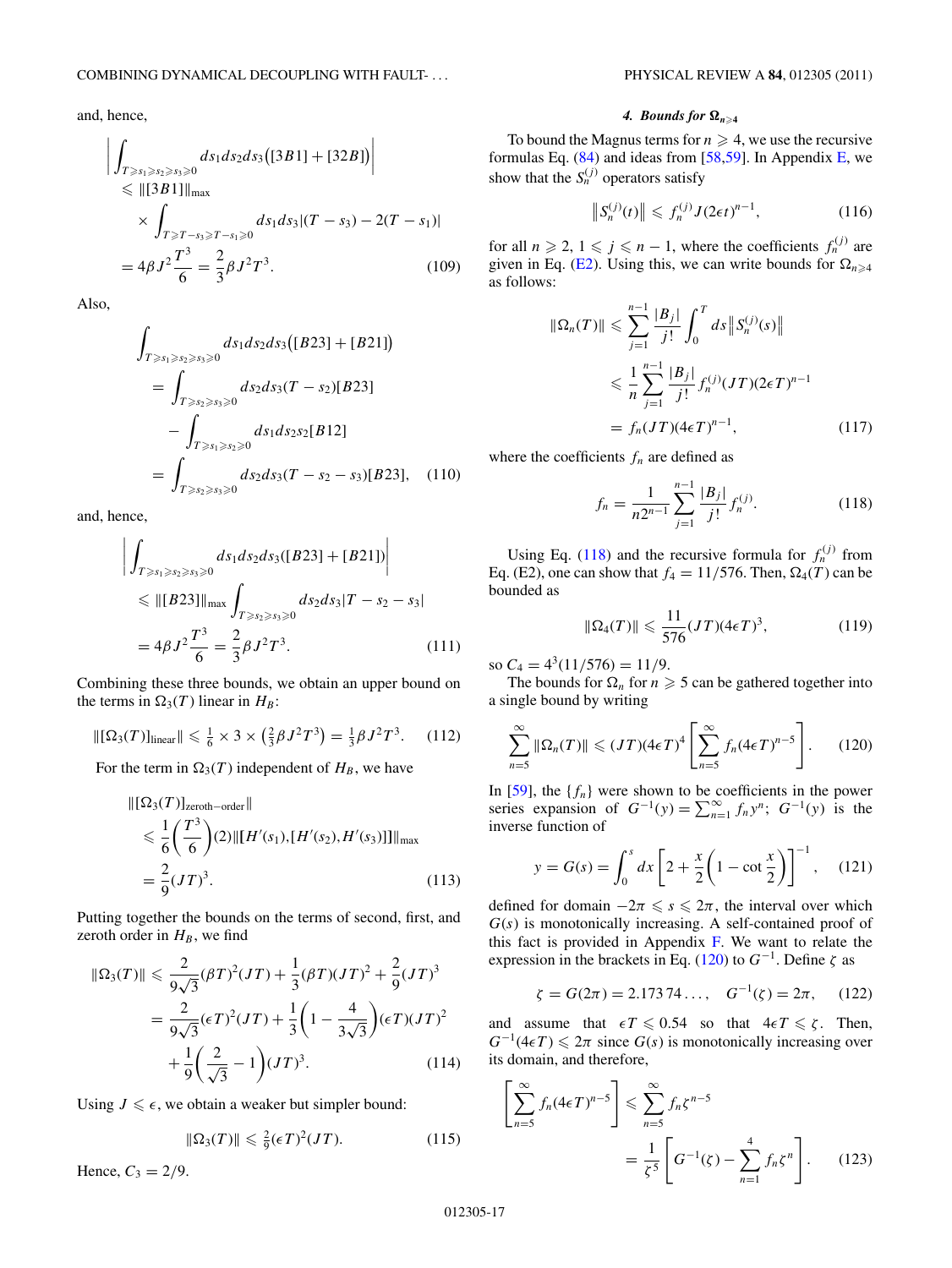<span id="page-17-0"></span>Using  $f_1 = 1$ ,  $f_2 = \frac{1}{4}$ ,  $f_3 = \frac{5}{72}$ , and  $f_4 = \frac{11}{576}$ , which can be derived from Eqs.  $(118)$  and  $(E2)$ , Eq.  $(123)$  implies

$$
\left[\sum_{n=5}^{\infty} f_n (4\epsilon T)^{n-5}\right] \leqslant 0.03685\ldots \equiv C'.\qquad (124)
$$

Then

$$
\sum_{n=5}^{\infty} \|\Omega_n(T)\| \leqslant C'(JT)(4\epsilon T)^4. \tag{125}
$$

Therefore,  $C_5 \equiv 4^4 \times C' \simeq 9.43$ .

Note that the condition  $\epsilon T \leq 0.54$  is more stringent than the sufficient condition for convergence of the Magnus expansion given in Eq. [\(29\)](#page-4-0), which requires  $\epsilon T < \pi$ . If  $0.54 < \epsilon T < \pi$ , we need to use a different method to find an upper bound on the sum of the high-order Magnus terms.

### **B. General case: Dyson expansion**

In Sec. VIIA we used the Magnus expansion to obtain bounds on the noise strength of DD-improved quantum gates. Here we derive bounds on the noise strength by a different method based on time-ordered perturbation theory in the toggling frame. These new bounds are easier to derive than those in Sec. [VII A,](#page-14-0) and they apply without any upper bound imposed on the expansion parameter  $\epsilon T$ ; furthermore, in the case of a pulse sequence that achieves third-order decoupling, they are actually tighter than the previous bounds. Unfortunately, in the case of first-order or second-order decoupling, they are not as tight. In this derivation, we assume pulses have zero width, and we consider only the general case (without time symmetry).

In the local-bath model, we consider the toggling-frame system-bath Hamiltonian

$$
\lambda \tilde{H}(t) = \lambda [H_B + \tilde{H}_{\text{err}}(t)],\tag{126}
$$

which describes the noise at a particular circuit location. Here  $\lambda H_B$  is the Hamiltonian of the local bath (acting trivially on the system) and  $\lambda \hat{H}_{\text{err}}$  is the Hamiltonian responsible for the noise (acting jointly on system and bath). We have introduced the coupling parameter  $\lambda$  here for convenience, to keep track of terms in the Dyson and Magnus expansions, and we set  $\lambda = 1$  momentarily.

Consider the toggling-frame time evolution operator  $U(T)$ obtained by integrating the Schrödinger equation with Hamiltonian  $\lambda \tilde{H}(t)$  for time *T* [if the control unitary  $U_c(T)$  for this time interval is the identity—that is, if the control sequence is *cyclic*—then the toggling-frame and Schrödinger-picture evolution operators coincide]. The Dyson expansion is the expansion of  $\hat{U}(T)$  in powers of  $\lambda$ :

$$
\tilde{U}(T) = \sum_{n=0}^{\infty} \frac{\lambda^n}{n!} \int_0^T dt_1 \cdots \int_0^T dt_n \mathcal{T}(\tilde{H}(t_1) \cdots \tilde{H}(t_n)),
$$
\n(127)

where  $T$  denotes time ordering. The Magnus expansion is the expansion of the *logarithm* of  $\tilde{U}(T)$  in powers of  $\lambda$ :

$$
\tilde{U}(T) = \exp\left(\sum_{n=1}^{\infty} \lambda^n \Omega_n(T)\right).
$$
 (128)

We say that the control sequence achieves *n*th-order decoupling if the first *n* terms in the Magnus expansion are pure bath terms, acting trivially on the system. By expanding the exponential in Eq.  $(128)$  and comparing with Eq.  $(127)$ , we see that for a control sequence that achieves *n*th-order decoupling, the terms of order  $\lambda^m$  for  $m \leq n$  in the Dyson expansion are all pure bath terms [and that the  $(n+1)$ st-order term in the Dyson expansion is  $\lambda^{n+1}[\Omega_{n+1}(T) + \cdots]$ , where the ellipsis represents a pure bath term.]

In Sec. [IV,](#page-5-0) we defined the effective noise strength  $\eta_{\text{DD}}$  as an upper bound on the deviation of the noisy operation  $\tilde{U}(T)$ from a pure bath unitary operator  $U_B(T)$ :

$$
\eta_{\rm DD} = \max_{a} \|\tilde{U}(T) - U_B(T)\|.
$$
 (129)

This definition was convenient because each order in the Magnus expansion is anti-Hermitian, so that in the case where *n*th-order decoupling is achieved, the exponential of the sum of the first *n* terms in the Magnus expansion is a pure bath unitary. However, when we express the noisy unitary as the sum of good and bad parts (where the good part acts trivially on the system), it is not necessary for the good part to be unitary; the criterion for scalable quantum computing is  $\eta \leq \eta_0$  (where  $\eta$ is the operator norm of the bad part) whether the action of the good part on the bath is unitary or not. Therefore, to estimate the noise strength, we can separate the terms in the Dyson expansion into pure bath terms (whose sum is not necessarily unitary) and remaining terms that may act nontrivially on the system. Then the noise strength  $\eta$  is an upper bound on the operator norm of the sum of these remaining terms.

The operator norm of the *n*th-order term in the Dyson expansion Eq. (127) can be bounded above by  $\frac{1}{n!} (\epsilon T)^n$  (with  $\lambda$ now set equal to 1). This is simply an upper bound on the norm of the integrand times the volume of the integration region. However, we can also do a double expansion of the *n*th-order term in  $H_B$  and  $\tilde{H}_{\text{err}}$ , bounding each term separately [\[60\]](#page-37-0). In this double expansion, the terms that are zeroth order in  $H_{\text{err}}$ are, of course, pure bath terms, and their sum has operator norm bounded above by  $\frac{1}{n!} (\beta T)^n$ . Thus, the upper bound on the sum of all the order *n* terms in the Dyson expansion that are not zeroth order in *J* is

$$
\frac{T^n}{n!}[(\beta+J)^n-\beta^n].\tag{130}
$$

To express this bound in terms of  $\epsilon$ , we note that  $f(\beta) = \beta^n$ is a convex function for  $n \ge 1$ , so that  $f(\beta) \ge f(\beta + J)$  –  $Jf'(J + \beta)$ ; thus,

$$
(\beta + J)^n - \beta^n \le n J (\beta + J)^{n-1} = n J \epsilon^{n-1}, \quad (131)
$$

and the upper bound in Eq. (130) becomes

$$
\frac{1}{(n-1)!}(JT)(\epsilon T)^{n-1}.
$$
 (132)

Now consider a cyclic control sequence that achieves *n*thorder decoupling, so that all terms up to *n*th order in the Dyson expansion are pure bath terms. We estimate the effective noise strength using an upper bound on the non-pure-bath parts of all higher-order terms, finding

$$
\eta_{\rm DD} = \sum_{m=n+1}^{\infty} \frac{1}{(m-1)!} (JT)(\epsilon T)^{m-1}.
$$
 (133)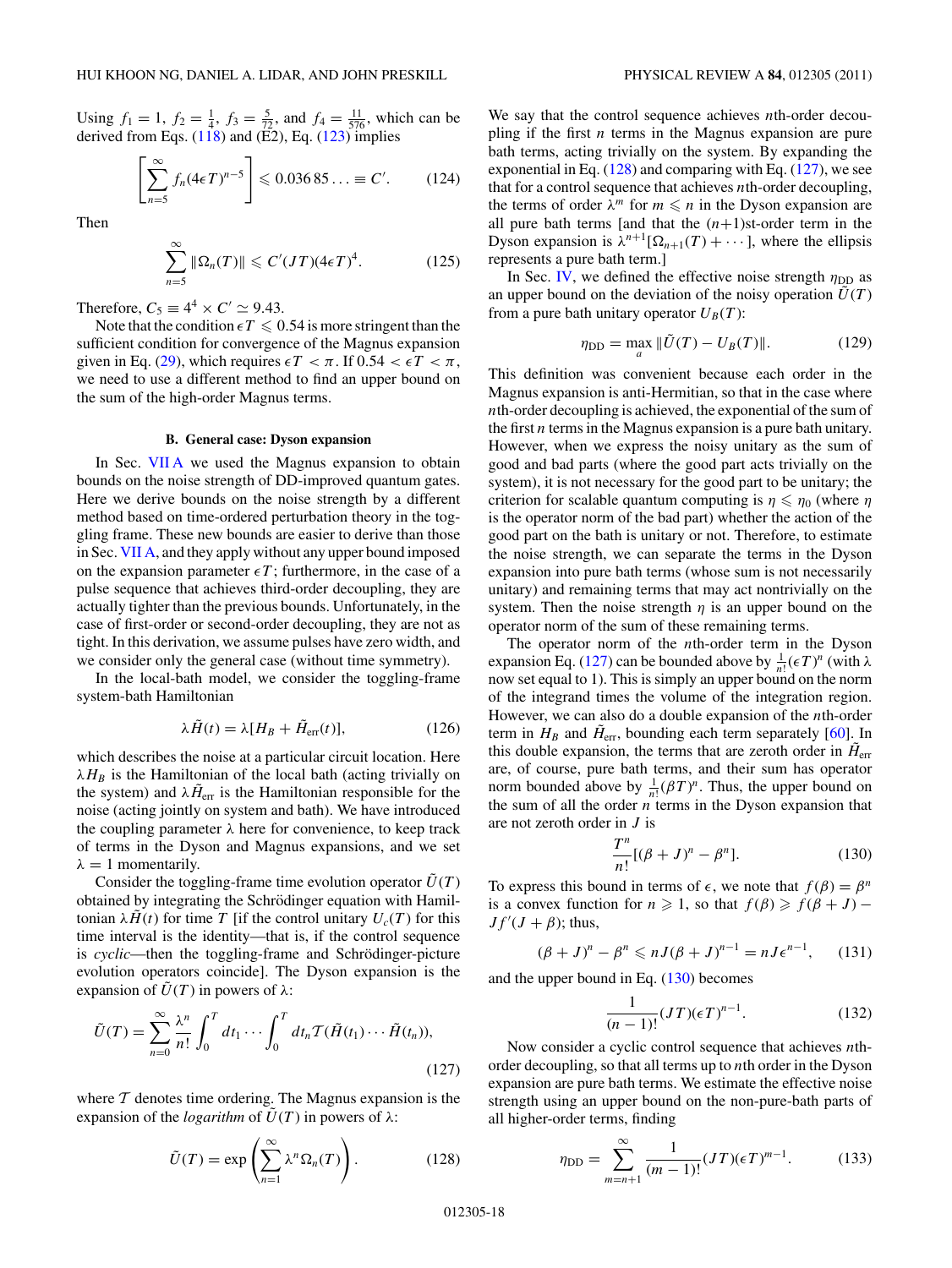<span id="page-18-0"></span>Thus, by using the Dyson expansion rather than the Magnus expansion we have found, we read off  $C_n = 1/(n - 1)!$  for  $n = 2,3,4$  from Eq. [\(132\)](#page-17-0); that is,

$$
C_2 = 1, \quad C_3 = 1/2, \quad C_4 = 1/6, \tag{134}
$$

and

$$
C_5 = \sum_{m=5}^{\infty} \frac{1}{(m-1)!} (\epsilon T)^{m-5}
$$
  
= 
$$
\frac{e^x - 1 - x - x^2/2 - x^3/6}{x^4} \Big|_{x=\epsilon T}
$$
  
= 
$$
\frac{1}{24} + \frac{\epsilon T}{120} + \frac{(\epsilon T)^2}{720} + \dots \approx 0.0466, \quad (135)
$$

where the numerical value of  $C_5$  was obtained by setting  $\epsilon T = 0.54$  in order to have a meaningful comparison with the  $C_5$  value we obtained from the Magnus expansion. Thus, comparing with the bounds derived in Sec. [VII A,](#page-14-0) we have improved the values of  $C_4$  and  $C_5$  substantially, but not the values of  $C_2$  and  $C_3$ . This means that for a (not time-symmetric) cyclic control sequence achieving third-order decoupling, we get a smaller value for *η*<sub>DD</sub> using the Dyson expansion rather than the Magnus expansion.

#### **C. Time-symmetric case**

Now we derive bounds on the Magnus terms that apply when the pulse sequence is time-symmetric except inside a small region  $\Delta \subseteq [0, T]$ ; as before, we use  $\Delta$  to denote both this region and its size. As in Eq. [\(49\)](#page-7-0), we are interested in the Hamiltonian  $H_M(t)$  describing evolution for time  $\Gamma$ governed by the Hamiltonian  $-H_B$ , followed by evolution for time  $T - \Gamma$  governed by the toggling-frame Hamiltonian of a DD-protected gate. However, our analysis in this section applies to any Hamiltonian  $H_M(t)$  that is time symmetric outside region  $\Delta$ .

Even Magnus terms vanish when  $\Delta = 0$ , and we derive explicit  $\Delta$ -dependent bounds on  $\Omega_2(T)$  and  $\Omega_4(T)$ , which are linear in  $\Delta$  when  $\Delta$  is small. We could also exploit the time symmetry to derive improved bounds on the higher-order Magnus terms  $\left[\Omega_{n\geqslant 5}(T)\right]$ ; however, we do not bother to do so. Instead, we use the same upper bounds on these terms that apply in the general case, with the expectation that these bounds are already quite small in typical cases of interest.

To obtain a bound on  $\Omega_2(T)$  for a nearly time-symmetric sequence, we observe that the double time integral in Eq. [\(89\)](#page-14-0) can be split into four cases: (i)  $s_1, s_2 \notin \Delta$ , (ii)  $s_1 \in \Delta$ ,  $s_2 \notin \Delta$ , (iii)  $s_1 \notin \Delta$ ,  $s_2 \in \Delta$ , and (iv)  $s_1, s_2 \in \Delta$ . The contribution from case (i) vanishes, because  $H_M(t)$  is time symmetric in this region. The contribution from the remaining three cases can be bounded by

$$
\|\Omega_2(T)\| \leq \frac{1}{2} \|[H_M(s_1), H_M(s_2)]\|_{\max} \cdot \text{Volume}
$$
  
\$\leq 2J\epsilon \cdot \text{Volume}, \qquad (136)\$

where "Volume" means the total volume of integration regions (ii), (iii), and (iv) combined.

We recall that the integral is time ordered, so that  $s_1 \geq s_2$ . The region  $\Delta$  is the union of a disjoint set of intervals  $\{\Delta_i\}$ . We assume these intervals are labeled consecutively, so that  $\Delta_i$  >  $\Delta_i$  for *j* > *i*. For case (ii), if  $s_1 \in \Delta_i$ , then  $s_2$  lies in the part of  $T \setminus \Delta$  less than  $\Delta_i$ . Call this region  $T_{\leq i}$ . Similarly, for case (iii), if  $s_2 \in \Delta_i$ , then  $s_1$  lies in the part of  $T \setminus \Delta$  greater then  $\Delta_i$ . Call this region  $T_{>i}$ . Adopting the convention in which the same symbol is used to represent both a region and its length, the total integration region for cases (ii) and (iii) combined has volume

$$
\sum_{i} \Delta_{i}(T_{i}) = \sum_{i} \Delta_{i}(T_{i})
$$
  
=  $\sum_{i} \Delta_{i}(T - \Delta) = \Delta(T - \Delta),$  (137)

with the first contribution coming from case (ii) and the second from case (iii).

For case (iv), if  $s_1$  and  $s_2$  are in the same interval  $\Delta_i$ , the integration region has volume  $\frac{1}{2}\Delta_i^2$ . If  $s_1 \in \Delta_i$  and  $s_2 \notin \Delta_i$ , then  $s_2 \in \Delta_j$  for  $j < i$ . Summing the volumes of all regions with  $s_1, s_2 \in \Delta$  gives

$$
\sum_{i} \frac{1}{2} \Delta_i^2 + \sum_{i < j} \Delta_i \Delta_j = \frac{1}{2} \left( \sum_{i} \Delta_i \right)^2 = \frac{1}{2} \Delta^2. \tag{138}
$$

Adding the contributions from cases (ii), (iii), and (iv), we find that the total volume is  $\Delta T - \frac{1}{2}\Delta^2$  and conclude that [\[61\]](#page-37-0)

$$
\|\Omega_2(T)\| \leq 2J\epsilon \cdot \text{Volume}
$$
  
=  $2\frac{\Delta}{T} \left(1 - \frac{\Delta}{2T}\right) (\epsilon T) \epsilon T.$  (139)

Hence,  $C_2 = 2(\Delta/T)(1 - \Delta/2T)$ .

Since each even-order Magnus term vanishes in the timesymmetric case, there are upper bounds on all even Magnus terms that depend linearly on  $\Delta/T$  to lowest order. Such bounds are derived in Appendix [D.](#page-30-0) For  $\Omega_4(T)$ , Eq. [\(D7\)](#page-31-0) yields

$$
\|\Omega_4(T)\| \leq 14(JT)(\epsilon T)^3 \left[1 - (1 - \frac{\Delta}{T})^4\right]
$$

$$
= 14(JT)(\epsilon T)^3 \left[4\left(\frac{\Delta}{T}\right) - 6\left(\frac{\Delta}{T}\right)^2\right]
$$

$$
+ 4\left(\frac{\Delta}{T}\right)^3 - \left(\frac{\Delta}{T}\right)^4\right]. \tag{140}
$$

Since  $4(\Delta T)^3 \le 4(\Delta T)^2$  and  $({\Delta} /T)^4 \ge 0$ , we can rewrite this as

$$
\|\Omega_4(T)\| \leq 14(JT)(\epsilon T)^3 \left[4\frac{\Delta}{T} - 2\left(\frac{\Delta}{T}\right)^2\right]
$$

$$
= 56\frac{\Delta}{T}\left(1 - \frac{\Delta}{2T}\right)(JT)(\epsilon T)^3. \tag{141}
$$

Hence,  $C_4 = 56(\Delta/T)(1 - \Delta/2T)$ . [For  $\Omega_2(T)$  the bound Eq. [\(D7\)](#page-31-0) is actually weaker by a factor of 2 than Eq. (139), because a looser estimate of the integration volume is used to derive Eq.  $(D7)$ ].

#### **VIII. CONCATENATED DYNAMICAL DECOUPLING**

A concatenated DD pulse sequence is a recursively generated sequence with a self-similar structure [\[9,10\]](#page-36-0). For example, from the "level-1" universal pulse sequence

$$
p_1 = Z\mathbb{I}X\mathbb{I}Z\mathbb{I}X\mathbb{I} \tag{142}
$$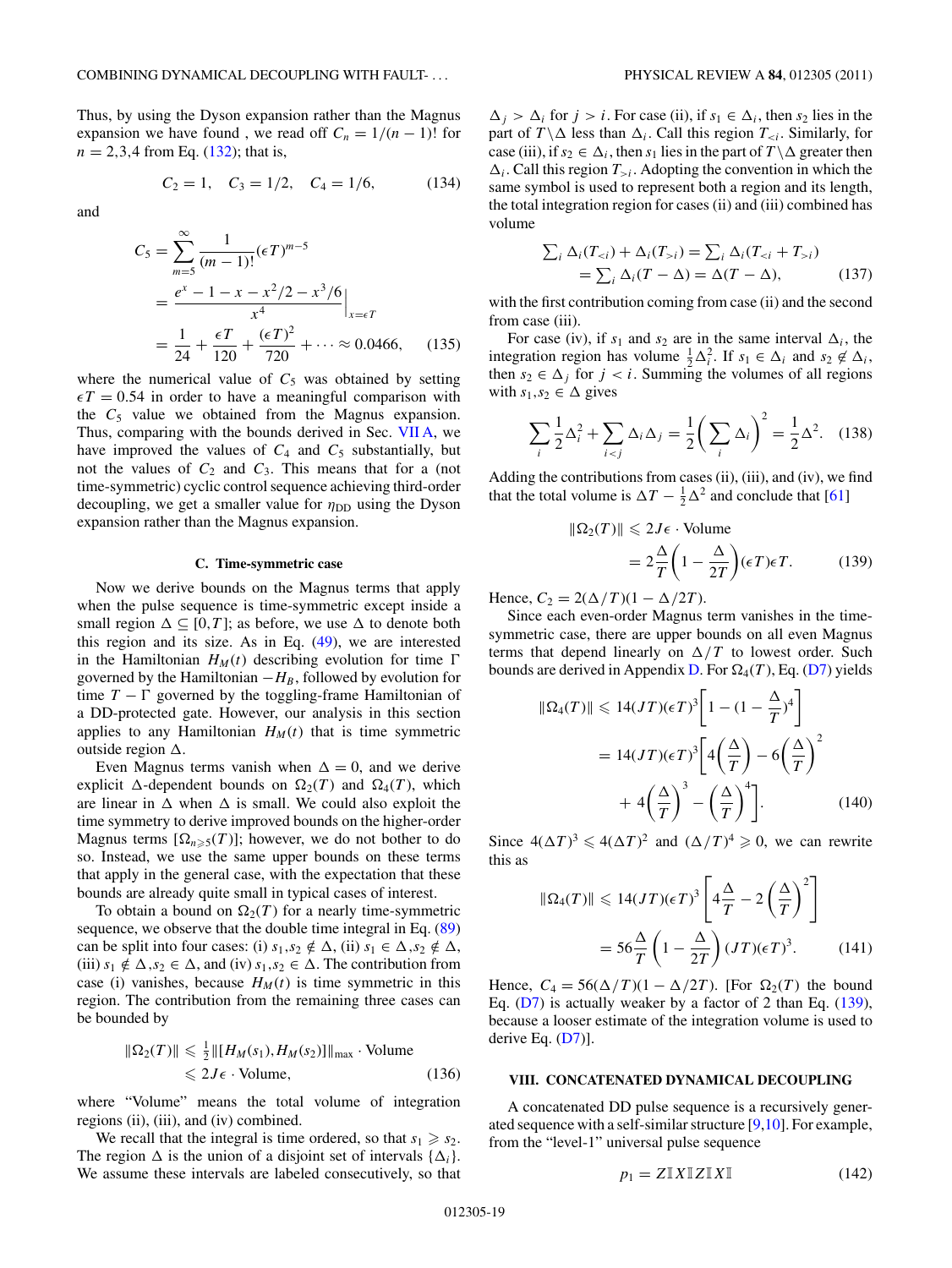<span id="page-19-0"></span>we obtain the corresponding "level-2" sequence by replacing each pulse interval  $\mathbb I$  in the level-1 sequence by the complete level-1 sequence  $p_1$ , obtaining

$$
p_2 = Zp_1Xp_1Zp_1Xp_1; \t\t(143)
$$

similarly, the level-*k* sequence is

$$
p_k = Zp_{k-1}Xp_{k-1}Zp_{k-1}Xp_{k-1}.
$$
 (144)

If the duration of a single pulse is  $\tau_0$  and  $p_1$  is an *R*pulse sequence that achieves first-order decoupling, then the corresponding level-*k* sequence  $p_k$  has duration  $T^{(k)} = R^k \tau_0$ and achieves *k*th-order decoupling, that is, has effective noise strength  $O(J\epsilon^k)$ .

The advantages of concatenated DD over standard periodic pulse sequences (such as cycles of the universal decoupling, or XY-4 sequence) have been documented numerically [\[10,](#page-36-0)[62–65\]](#page-37-0) and confirmed in a number of recent experimental studies [\[66–69\]](#page-37-0). Concatenated pulse sequences are substantially less efficient than "optimal" sequences with nonuniform pulse intervals that achieve *k*th-order decoupling with exponentially fewer pulses [\[13,](#page-36-0)[39,41,70–72\]](#page-37-0), but nevertheless have some nice properties. For one thing, concatenated pulse sequences are relatively robust against pulse imperfections, because pulse errors arising at each level get suppressed at higher levels. Experimental evidence for this robustness was provided in a recent NMR study of a qubit in a rapidly fluctuating spin bath, where pulse imperfections played a role, and concatenated DD sequences outperformed a variety of other sequences, including "optimal" ones with nonuniform pulse intervals, in preserving an unknown quantum state [\[66\]](#page-37-0).

We analyze the performance of concatenated pulse sequences in two ways, first using the Magnus expansion, and then in Sec.  $XF$  using the Dyson expansion and bath correlation functions.

Before presenting the analysis, we briefly state our main results. For ideal, zero-width pulses, we find that if an *R*pulse sequence is concatenated *k* times, then the effective noise strength is

$$
\eta_{\text{DD}}^{(k)} = R^{k(k+3)/2} \left( \bar{c} \epsilon \tau_0 \right)^k (J \tau_0), \tag{145}
$$

where  $\tau_0$  is the pulse interval and  $\bar{c}$  is a constant of order one. Increasing the concatenation level produces higher-order decoupling, reflected in the *k*-dependent power of  $\epsilon \tau_0$  in Eq. (145), but also lengthens the pulse sequence, reflected in the *k*-dependent power of *R*. Thus, there is an optimal concatenation level *k*, given by

$$
k_{\max} = \lfloor \log_R(1/\bar{c}\epsilon \tau_0) - 1 \rfloor, \tag{146}
$$

where  $\lfloor \cdot \rfloor$  denotes the "floor" function. Using this optimal value of *k*, we find that the optimal effective noise strength satisfies the bound

$$
\eta_{\text{DD}}^{(\text{opt})}/(J\tau_0) \leq R^{-1} \left(\bar{c}\epsilon\tau_0\right)^{\frac{1}{2}\log_R(1/\bar{c}\epsilon\tau_0) - \frac{3}{2}}.\tag{147}
$$

If a time-symmetric *R*-pulse sequence is concatenated *k* times, then the effective noise strength is

$$
\eta_{\text{DD}}^{(k)} = R^{k(k+2)} (\bar{c} \epsilon \tau_0)^{2k} (J \tau_0), \tag{148}
$$



FIG. 10. (Color online) Upper bounds on the effective noise strengths achieved by the concatenated universal DD pulse sequence [blue dashed line, based on Eq.  $(147)$  with  $R = 4$ ] and by the concatenated time-symmetric DD pulse sequence [red solid line, based on Eq. (149) with  $R = 8$ ], as a function of  $\bar{c} \in \tau_0$ , where  $\bar{c}$ is defined in the text.

which yields

$$
\eta_{\text{DD}}^{(\text{opt})}/(J\tau_0) \leqslant R^{-3/4} \left(\bar{c}\epsilon\tau_0\right)^{\log_R(1/\bar{c}\epsilon\tau_0) - 2} \tag{149}
$$

after choosing the optimal value of *k*.

Optimal noise strengths for the universal and timesymmetric sequences, plotted in Fig. 10 , are orders of magnitude lower than the noise strengths achievable without concatenation, shown in Fig. [5.](#page-10-0) Though longer, the timesymmetric sequence performs much better when  $\bar{c} \in \tau_0$  is sufficiently small.

When the pulses have a finite width *δ* and consequently experience systematic errors that arise from the time-independent noise Hamiltonian that is on during the pulses, there is a floor on the effective noise strength, namely,

$$
\eta_{\text{DD}}^{(k)} \geqslant 4R\delta J. \tag{150}
$$

As the level *k* increases,  $\eta_{\text{DD}}^{(k)}$  falls as in Eq. (145) or Eq. (148) as long as it remains well above the floor, but reaches a plateau as the floor is approached. Such behavior was observed in the numerical simulations reported in [\[10\]](#page-36-0). This floor might be substantially suppressed by using Eulerian pulse sequences as in Sec. VIC.

#### **A. Magnus expansion analysis**

The noise Hamiltonian has an unambiguous decomposition into two parts:  $H = H_B + H_{\text{err}}$ , where  $H_B = I \otimes B_0$ ,  $H_{\text{err}} = \sum_{\alpha} S_{\alpha} \otimes B_{\alpha}$ , and  $\{S_{\alpha}\}\$  is a basis for the *traceless* operators  $\sum_{\alpha} S_{\alpha} \otimes B_{\alpha}$ , and  $\{S_{\alpha}\}\$ is a basis for the *traceless* operators acting on the system. For a level-1 pulse sequence with duration  $T$ , the toggling-frame time evolution operator is  $\tilde{U}(T) = \exp[\Omega(T)]$ ; writing  $\Omega(T) = -i H^{(1)}T$ , we may regard  $H^{(1)}$  as the level-1 "effective Hamiltonian." Like *H*,  $H^{(1)}$  has an unambiguous decomposition into two parts,

$$
H^{(1)} = H_B^{(1)} + H_{\text{err}}^{(1)} \equiv I \otimes B_0^{(1)} + \sum_{\alpha} S_{\alpha} \otimes B_{\alpha}^{(1)}, \qquad (151)
$$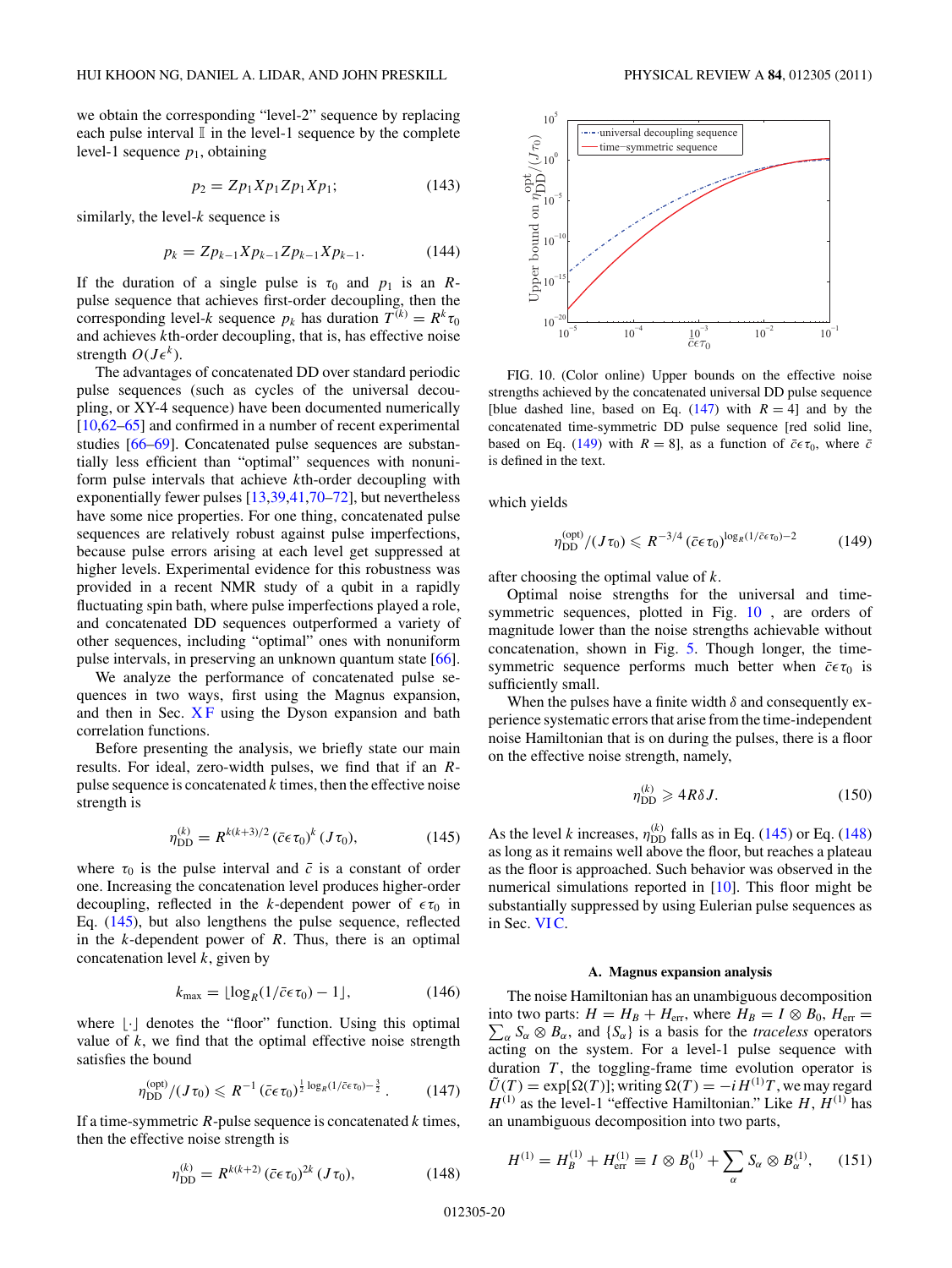<span id="page-20-0"></span>and we may define parameters that characterize the effective noise at level 1:

$$
\left\|H_B^{(1)}\right\| \leqslant \beta^{(1)}, \quad \left\|H_{\text{err}}^{(1)}\right\| \leqslant J^{(1)}, \quad \epsilon^{(1)} = \beta^{(1)} + J^{(1)}.\tag{152}
$$

Now, we can analyze the level-2 pulse sequence just as we did the level-1 sequence, but with the level-0 noise Hamiltonian  $H = H^{(0)}$  replaced by the level-1 effective Hamiltonian  $H^{(1)}$ . Proceeding in this way, we can estimate properties of the toggling-frame time evolution operator  $\tilde{U}^{(\tilde{k})}$  for the level-*k* pulse sequence using the level- $(k-1)$  Hamiltonian  $H^{(k-1)}$ . At each level, we can define noise parameters  $\beta^{(k)}$ ,  $J^{(k)}$ , and  $\epsilon^{(k)}$ as in Eq. (152) and derive recursion relations that relate the level-*k* noise parameters to level-(*k*−1) noise parameters.

To understand how first-order decoupling is achieved by the level-1 sequence, we assumed that the toggling-frame Hamiltonian is constant in the interval between pulses. For the concatenated sequence at level 2 and above, this assumption is not true, since the interval in between the level-*k* pulses contains a complex level-(*k*−1) pulse sequence. However, the unitary operator describing the evolution from the end of one level-*k* pulse to the beginning of the next level-*k* pulse is equivalent to the evolution operator that would have been derived from the constant Hamiltonian *H*(*k*−1) during the pulse interval. Thus, for the purpose of understanding the time evolution in the toggling frame resulting from the level-*k* sequence, it does no harm to imagine that the Hamiltonian is constant between pulses and do the analysis just as for the level-1 sequence.

For a sequence that achieves first-order decoupling,  $\Omega_1$  at each level is a pure bath term

$$
\Omega_1^{(k)}(T^{(k)}) = -i T^{(k)} H_B^{(k-1)},\tag{153}
$$

where  $T^{(k)} = R^k \tau_0$  is the duration of the level-*k* sequence, constructed by concatenating *k* times a sequence with *R* pulses. Suppose we consider a pulse sequence such that each pulse either commutes or anticommutes with each of the traceless operators in the set  ${S_\alpha}$  (the argument below can be easily adapted to more general pulse sequences). Under this assumption, the second-order term  $\Omega_2$  in the Magnus expansion has no pure bath component (see Appendix [G\)](#page-33-0) and thus contributes only to  $H_{\text{err}}^{(1)}$ . Therefore,  $H_B^{(k)}$  arises from  $\Omega_1^{(k)}$ and the pure bath component of  $\Omega_{\geq 3}^{(k)}$  $\sum_{k=3}^{(k)} \sum_{n=3}^{\infty} \Omega_n^{(k)}$ . As shown in Appendix [H,](#page-33-0) the norm of the pure bath component of  $\Omega_j^{(k)}$ is no larger than  $\|\Omega_j^{(k)}\|$ ; it follows that we may choose  $\beta^{(k)}$ such that  $\beta^{(k)}T^{(k)}$  is an upper bound on

$$
\|\Omega_1^{(k)}(T)\| + \|\Omega_{\geq 3}^{(k)}(T)\|.\tag{154}
$$

From Eq.  $(50)$  and Table [I](#page-7-0) we see that

$$
\left\|\Omega_{\geq 3}^{(k)}\right\| \leq c_3^{(k)}(J^{(k-1)}T^{(k)})(\epsilon^{(k-1)}T^{(k)})^2, \tag{155}
$$

where the "constant"  $c_3^{(k)}$  actually depends on the value of  $\epsilon^{(k-1)}T^{(k)}$ 

$$
c_3^{(k)} = \frac{2}{9} + \frac{11}{9} (\epsilon^{(k-1)} T^{(k)}) + 9.43 (\epsilon^{(k-1)} T^{(k)})^2, \qquad (156)
$$

assuming  $\epsilon^{(k-1)}T^{(k)} \le 0.54$  (e.g.,  $c_3^{(k)} = 0.44$  for  $\epsilon^{(k-1)}T^{(k)} =$ 0.1 and  $c_3^{(k)} = 0.24$  for  $\epsilon^{(k-1)}T^{(k)} = 0.01$ ). Recalling Eq. (153), we conclude that

$$
\beta^{(k)} = \beta^{(k-1)} + c_3^{(k)} J^{(k-1)} (\epsilon^{(k-1)} T^{(k)})^2.
$$
 (157)

Though Eq. (157) has been expressed as an equality, the righthand side is actually an upper bound on  $||H_B^{(k)}||$ .

The level-*k* error Hamiltonian  $H_{\text{err}}^{(k)}$  arises from  $\Omega_2^{(k)}$  and the traceless component of  $\Omega_{\geq 3}^{(k)}$  $\frac{K}{\geq 3}$ . It is shown in Appendix [H](#page-33-0) that the norm of the traceless component of  $\Omega_j^{(k)}$  is no larger than  $2\|\Omega_j^{(k)}\|$ ; therefore, we may choose  $J^{(k)}$  such that  $J^{(k)}T^{(k)}$  is an upper bound on

$$
\|\Omega_2^{(k)}(T)\| + 2\|\Omega_{\geq 3}^{(k)}(T)\|.\tag{158}
$$

(If the system is a single qubit, then the norm of the traceless component of  $\Omega_j^{(k)}$  is no larger than  $\|\Omega_j^{(k)}\|$ , and thus the factor of 2 in the second term can be omitted.) Therefore, again using Eq. (50) and Table [I](#page-7-0) we find

$$
J^{(k)} = c_2^{(k)} J^{(k-1)}(\epsilon^{(k-1)} T^{(k)}),\tag{159}
$$

where

$$
c_2^{(k)} = \frac{1}{2} + 2\left[\frac{2}{9}(\epsilon^{(k-1)}T^{(k)}) + \frac{11}{9}(\epsilon^{(k-1)}T^{(k)})^2 + 9.43(\epsilon^{(k-1)}T^{(k)})^3\right],
$$
 (160)

assuming  $\epsilon^{(k-1)}T^{(k)} \le 0.54$  (e.g.,  $c_2^{(k)} = 0.588$  for  $\epsilon^{(k-1)}T^{(k)} =$ 0.1 and  $c_2^{(k)} = 0.505$  for  $\epsilon^{(k-1)}T^{(k)} = 0.01$ .

Equation  $(157)$  can be rewritten as

$$
\beta^{(k)} = \beta^{(k-1)} + K^{(k)},\tag{161}
$$

where

$$
K^{(k)} = c_3^{(k)} J^{(k-1)} (\epsilon^{(k-1)} T^{(k)})^2, \qquad (162)
$$

and iterating this equation yields

$$
\beta^{(k)} = \beta + K^{(1)} + K^{(2)} + \dots + K^{(k)} \tag{163}
$$

and

$$
\epsilon^{(k)} = \beta^{(k)} + J^{(k)}
$$
  
=  $\beta + K^{(1)} + K^{(2)} + \dots + K^{(k)} + J^{(k)}$ . (164)

The solution to the recursion relations Eqs.  $(159)$ ,  $(162)$  and (164) cannot be expressed easily in closed form, but the properties of the solution can be grasped if we assume that

$$
c_2^{(k)} \epsilon^{(k-1)} \leq \bar{c} \epsilon \tag{165}
$$

for each  $k$ , where  $\bar{c}$  is a constant. That is, if we iterate the recursion relations to estimate  $J^{(\ell)}$ , our assumption is that Eq. (165) is satisfied for all  $k \leq \ell$ . Then using  $T^{(k)} = R^k \tau_0$ , we can replace Eq. (159) with

$$
J^{(k)} = (\bar{c}\epsilon\tau_0) R^k J^{(k-1)}, \qquad (166)
$$

which has the solution

$$
J^{(k)} = (\bar{c}\epsilon\tau_0)^k R^{k(k+1)/2} J, \qquad (167)
$$

where  $J^{(0)} = J$  [\[73\]](#page-37-0).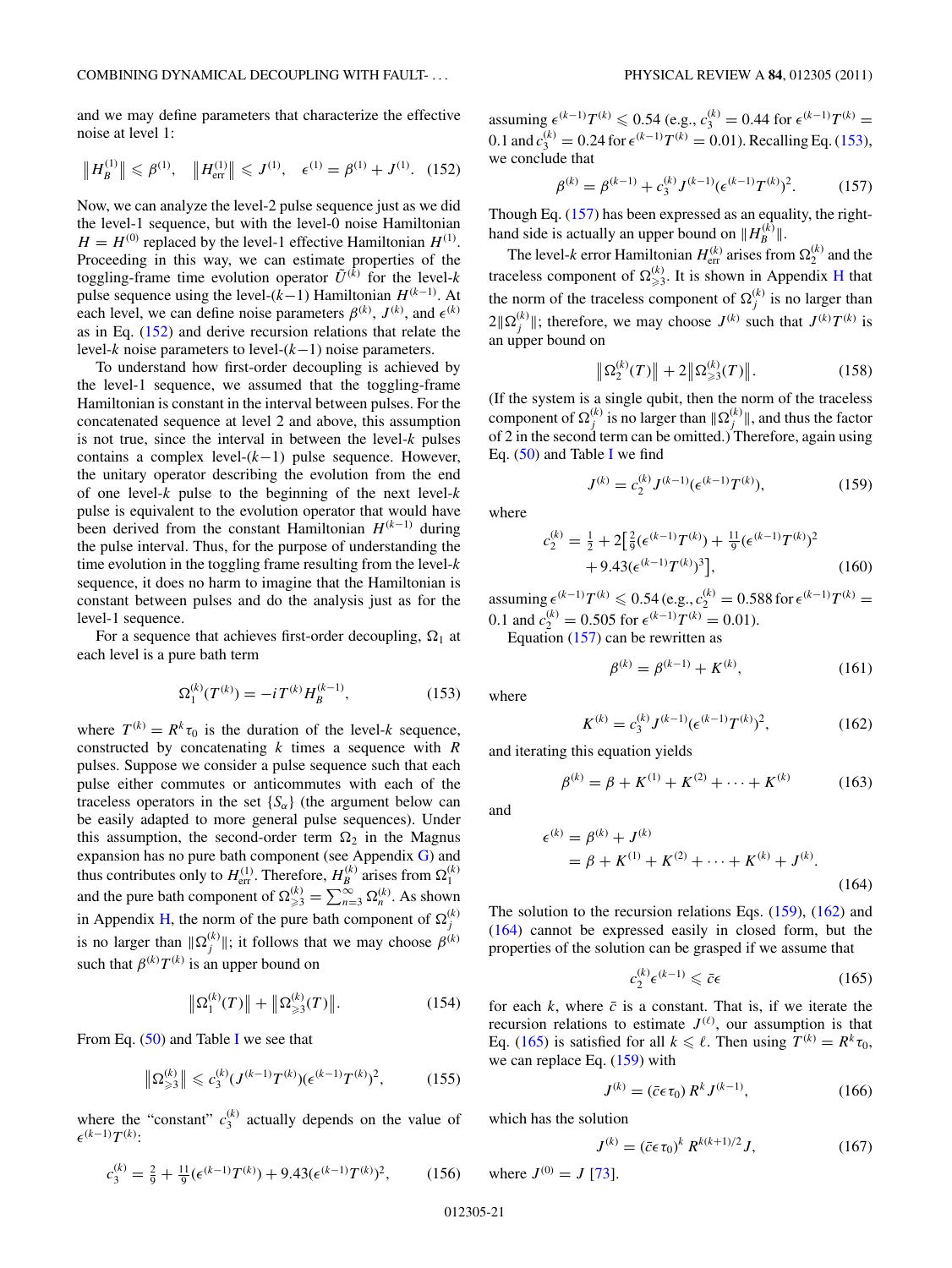<span id="page-21-0"></span>The effective noise strength for the level-*k* sequence is

$$
\eta_{\rm DD}^{(k)} = \| H_{\rm err}^{(k)} \| T^{(k)} = J^{(k)} R^k \tau_0
$$
  
=  $R^{k(k+3)/2} (\bar{c} \epsilon \tau_0)^k (J \tau_0),$  (168)

so that

$$
\eta_{\rm DD}^{(k)} = R^{k+1} (\bar{c} \epsilon \tau_0) \eta_{\rm DD}^{(k-1)}; \tag{169}
$$

therefore, the optimal suppression of the noise strength is achieved by choosing the level  $k$  to be the largest integer such that  $R^{k+1}(\bar{c}\epsilon\tau_0) < 1$ , or equivalently,  $k_{\max} = \lfloor \log_R(1/\bar{c}\epsilon\tau_0) - \frac{1}{2}\right)$ 1 [Eq.  $(146)$ ].

For example, if  $\bar{c} \epsilon \tau_0 = 10^{-3}$  and  $R = 4$ , we choose  $k_{\text{max}} =$ 3 (i.e., a sequence with duration  $T^{(3)} = 64\tau_0$ ) and obtain  $\eta_{\rm DD}^{(k_{\rm max})}/(J\tau_0) = 2.6 \times 10^{-4}$ , an improvement by a factor of 60 over the noise strength  $\eta_{DD}^{(1)}$  achieved by the level-1 sequence.

The expression for  $\eta_{\text{DD}}^{(k)}$  in Eq. (168) is the exponential of a quadratic function of *k*, minimized at  $k = \log_R(1/\bar{c}\epsilon \tau_0)$  – 3*/*2. The nearest integer differs from this optimal value by at most 1/2; substituting  $k + 1 = \log_R(1/\bar{c}\epsilon \tau_0)$  into Eq. (168), we conclude that the optimal effective noise strength satisfies  $\eta_{\mathrm{DD}}^{(\mathrm{opt})}/(J\tau_0) \leqslant R^{-1}(\bar{c}\epsilon\tau_0)^{\frac{1}{2}\log_R(1/\bar{c}\epsilon\tau_0) - \frac{3}{2}} \text{ [Eq. (147)]}.$  $\eta_{\mathrm{DD}}^{(\mathrm{opt})}/(J\tau_0) \leqslant R^{-1}(\bar{c}\epsilon\tau_0)^{\frac{1}{2}\log_R(1/\bar{c}\epsilon\tau_0) - \frac{3}{2}} \text{ [Eq. (147)]}.$  $\eta_{\mathrm{DD}}^{(\mathrm{opt})}/(J\tau_0) \leqslant R^{-1}(\bar{c}\epsilon\tau_0)^{\frac{1}{2}\log_R(1/\bar{c}\epsilon\tau_0) - \frac{3}{2}} \text{ [Eq. (147)]}.$ 

The condition Eq. [\(165\)](#page-20-0), used in the derivation of Eq. [\(147\)](#page-19-0), can be justified for  $\bar{c} = O(1)$ . Suppose for example that *J* is small compared to  $\beta$ . In that case,  $\epsilon^{(k-1)}$  grows slowly with *k*, and it is a good approximation to assume  $\epsilon^{(k-1)} \simeq \epsilon$ . The optimal value of *k* is chosen such that  $R^{k+1}(\bar{c}\epsilon \tau_0) < 1$  and, hence,

$$
\epsilon^{(k-1)} T^{(k)} \simeq \epsilon \tau_0 R^k < 1/(\bar{c}R). \tag{170}
$$

Using Eq. [\(160\)](#page-20-0) we see that Eq. [\(165\)](#page-20-0) applies for  $k \le k_{\text{max}}$ provided that

$$
\frac{1}{2} + 2\left[\frac{2}{9}(\bar{c}R)^{-1} + \frac{11}{9}(\bar{c}R)^{-2} + 9.43(\bar{c}R)^{-3}\right] \leq \bar{c}, \quad (171)
$$

which for  $R = 4$  is satisfied by

$$
\bar{c} = 1.027.\tag{172}
$$

For consistency, we note that with these values Eq. (170) yields  $\epsilon^{(k-1)}T^{(k)}$  < 0.244 < 0.54, as assumed in the derivation of Eq. [\(160\)](#page-20-0).

We can also check the self-consistency of the approximation  $\epsilon^{(k-1)}$   $\simeq$   $\epsilon$ . Using this approximation together with Eqs. [\(165\)](#page-20-0) and  $(167)$  we find

$$
K^{(k)} = c_3^{(k)} J^{(k-1)} (\epsilon^{(k-1)} T^{(k)})^2
$$
  
\n
$$
\leq [c_3^{(k)}/(c_2^{(k)})^2] [(\bar{c} \epsilon \tau_0)^{k-1} R^{k(k-1)/2} J] (\bar{c} \epsilon \tau_0 R^k)^2
$$
  
\n
$$
= [c_3^{(k)}/(c_2^{(k)})^2] R^{k(k+3)/2} (\bar{c} \epsilon \tau_0)^k (\bar{c} \epsilon) (J \tau_0), \qquad (173)
$$

and, hence, using Eq. (168),

$$
K^{(k)}/\epsilon \leqslant \left[\bar{c}c_3^{(k)}/\left(c_2^{(k)}\right)^2\right]\eta_{\text{DD}}^{(k)}.\tag{174}
$$

Since  $\eta_{\text{DD}}^{(k)} \ll 1$  for  $1 \leq k \leq k_{\text{max}}$ , and Eqs. [\(156\)](#page-20-0) and [\(160\)](#page-20-0) yield  $c_3^{(k)} \lesssim c_2^{(k)}$ , we conclude that  $K^{(k)} \ll \epsilon$  for each *k*. Thus, for  $J \ll \beta$  we have  $\epsilon \simeq \beta$  and  $\epsilon^{(k)} \simeq \beta^{(k)} \simeq \beta \simeq \epsilon$  for each *k*, where we have used Eq.  $(164)$ .

Numerical iteration of the recursion relations confirms that the approximation  $\epsilon^{(k-1)} \simeq \epsilon$  works well for  $J/\beta < 0.3$  and that our estimate of  $\eta_{\text{DD}}^{(\text{opt})}$  is reasonably tight in that case [\[61\]](#page-37-0).

For  $J \gg \beta$ , though,  $\epsilon \simeq J$  and  $\epsilon^{(k)} \ll \epsilon$  for  $1 \leq k \leq k_{\text{max}}$ ; we may still use Eq. [\(165\)](#page-20-0) to derive an upper bound on  $\eta_{\text{DD}}^{\text{(opt)}}$  in that case, but our estimate Eq. [\(147\)](#page-19-0) becomes overly pessimistic [\[61\]](#page-37-0). Indeed, the case  $J \gg \beta$  is favorable for DD, since the bath dynamics is relatively slow and the system-bath coupling, which DD suppresses, is larger to begin with. For an analysis of concatenated DD in this case, see Ref. [\[10\]](#page-36-0).

If we concatenate a time-symmetric pulse sequence, which achieves second-order decoupling, then we may replace Eq.  $(159)$  with

$$
J^{(k)} = 2c_3^{(k)} J^{(k-1)} (\epsilon^{(k-1)} T^{(k)})^2
$$
 (175)

(the factor of 2 can be omitted if the system is a qubit), and we can also improve the estimate of  $c_3$  to

$$
c_3^{(k)} = \frac{2}{9} + 9.43(\epsilon^{(k-1)}T^{(k)})^2, \tag{176}
$$

where  $\epsilon^{(k-1)}T^{(k)} \leq 0.54$ . Defining  $\bar{c}$  for a time-symmetric sequence by

$$
2c_3^{(k)}(\epsilon^{(k-1)})^2 \leqslant (\bar{c}\epsilon)^2,\tag{177}
$$

Eq.  $(175)$  becomes

$$
J^{(k)} = (\bar{c}\epsilon\tau_0)^2 R^{2k} J^{(k-1)}, \qquad (178)
$$

which has the solution

$$
J^{(k)} = (\bar{c}\epsilon \tau_0)^{2k} R^{k(k+1)} J, \qquad (179)
$$

and, thus,

$$
\eta_{\text{DD}}^{(k)} = R^{k(k+2)} (\bar{c} \epsilon \tau_0)^{2k} (J \tau_0).
$$
 (180)

The noise strength is optimized by choosing the largest integer *k* such that  $k + \frac{1}{2} < \log_R(1/\bar{c} \epsilon \tau_0)$ . For example, if  $R = 8$ and  $\bar{c}\epsilon\tau_0 = 10^{-3}$ , we choose  $k_{\text{max}} = 2$  (i.e., a sequence with duration  $T^{(2)} = 64\tau_0$ ) and obtain  $\eta_{\text{DD}}^{(k_{\text{max}})} / (J\tau_0) = 1.7 \times 10^{-5}$ , an improvement by a factor of 30 over the noise strength  $\eta_{DD}^{(1)}$ achieved by the level-1 sequence. The optimal noise strength satisfies  $\eta_{\text{DD}}^{\text{(opt)}}/(J\tau_0) \le R^{-3/4}(\bar{c}\epsilon\tau_0)^{\log_R(1/\bar{c}\epsilon\tau_0)-2}$  [Eq. [\(149\)](#page-19-0)].

If we make the approximation  $\epsilon^{(k-1)}$   $\simeq$   $\epsilon$ , then, because  $R^{k+\frac{1}{2}}(\bar{c}\epsilon\tau_0) < 1$  for the optimal value of *k*, we have

$$
\epsilon^{(k-1)} T^{(k)} \simeq \epsilon \tau_0 R^k < 1/(\bar{c}\sqrt{R}).\tag{181}
$$

Using Eq. (176) we see that Eq. (177) applies for  $k \le k_{\text{max}}$ provided that

$$
2\left[\frac{2}{9} + 9.43(\bar{c}^2 R)^{-1}\right] < \bar{c}^2,\tag{182}
$$

which for  $R = 8$  is satisfied by

$$
\bar{c} = 1.332.\tag{183}
$$

As in our analysis for the non-time-symmetric case, the approximation  $\epsilon^{(k-1)} \simeq \epsilon$  is reasonable, and our estimate Eq. [\(149\)](#page-19-0) is fairly tight, if *J* is small compared to *β*. The upper bound Eq. [\(149\)](#page-19-0) applies more generally, but it is far from tight if *J* is much larger than  $\beta$ , in which case  $\epsilon^{(k)} \ll \epsilon$ for  $1 \leq k \leq k_{\text{max}}$ .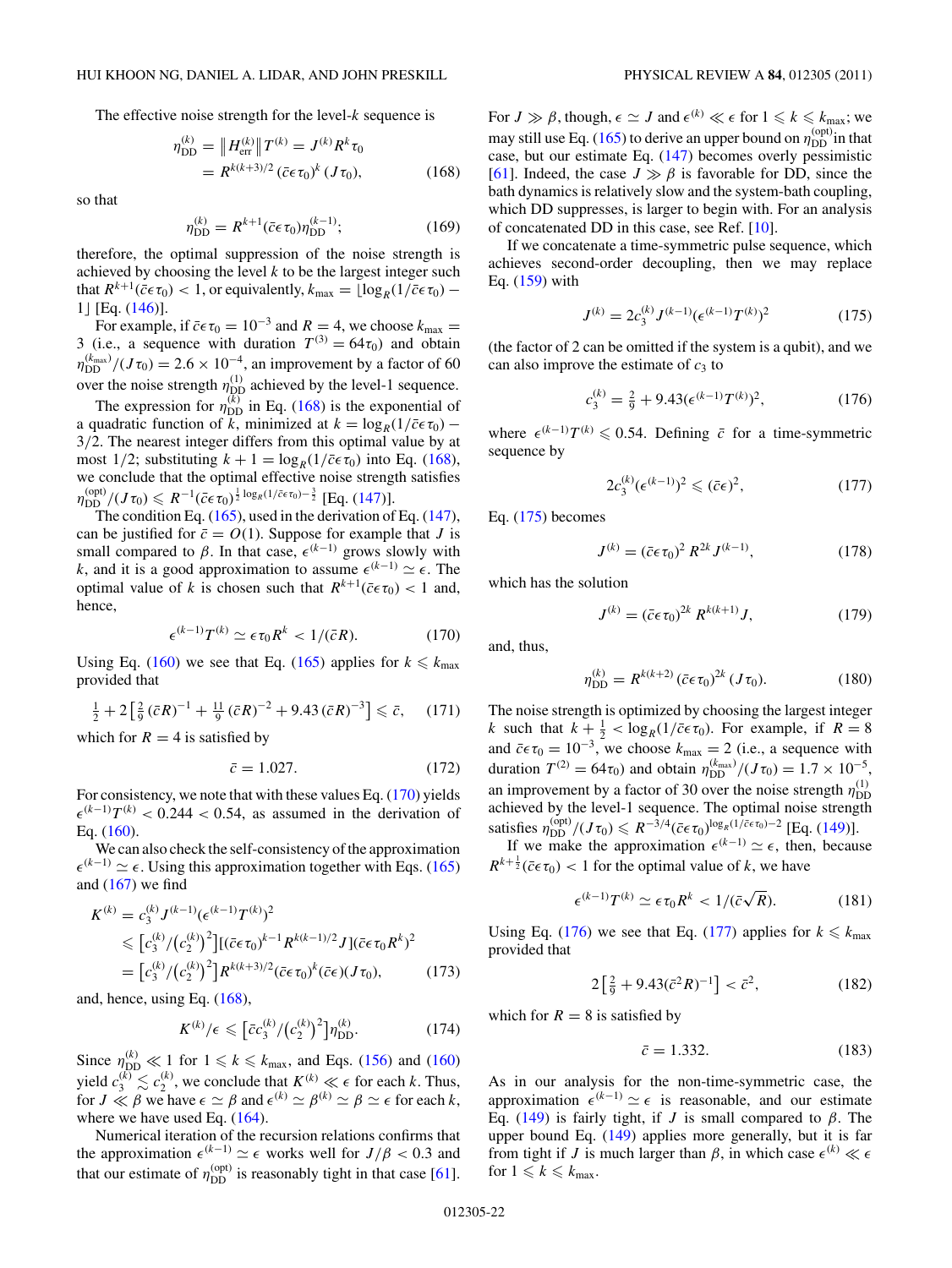#### **B. Including pulse errors**

<span id="page-22-0"></span>How is this analysis affected if the pulses are imperfect? The answer depends on the degree to which the pulse errors are systematic and reproducible, rather than random. As in our discussion of Eulerian decoupling, let us assume that the errors are systematic. This assumption is reasonable if the pulse errors arise from the time-independent noise Hamiltonian that is "on" during the pulses, rather than from variations in the pulse shape.

In the recursive analysis of the concatenated pulse sequence, the effective Hamiltonian *H*(*k*−1) incorporates all the damage caused by the pulses errors at level  $k - 1$  and below. Because the pulse errors are systematic, we may use the same *H*<sup>(*k*−1)</sup> to describe the noise in each interval between level-*k* pulses. Suppose we imagine, at first, that while the pulses at level *k* − 1 and below are noisy, the pulses at level *k* are ideal, and denote by  $\hat{J}^{(k)}$  the upper bound on  $||H_{\text{err}}^{(k)}||$  under this fictitious assumption. Repeating the derivation of Eq. [\(159\)](#page-20-0) yields

$$
\hat{J}^{(k)} = c_2^{(k)} J^{(k-1)} (\epsilon^{(k-1)} T^{(k)}).
$$
 (184)

However, now we must relate  $\hat{J}^{(k)}$  to  $J^{(k)}$  by estimating the effects of the pulse errors at the top level.

The noise in these level-*k* pulses is governed by the level-0 error Hamiltonian  $H_{\text{err}}^{(0)}$  rather than the effective level-(*k*-1) error Hamiltonian  $H_{\text{err}}^{(k-1)}$ . We could adapt our analysis of the Magnus expansion to this new situation, using a different upper bound on *H*err during the pulses than in the interval between pulses, but then we would face the complication of revising our estimate of all the higher-order terms in the expansion. To avoid that complication, we use a different approach. As in Sec. [VII A 1,](#page-14-0) we assume that the Hamiltonian describing the sequence of noisy pulses at level *k* deviates in operator norm from the Hamiltonian describing the sequence of ideal pulses at level *k* by at most 2*J* during a total time interval *Rδ*, if there are *R* pulses each with width *δ*. It then follows from Lemma 2 in Appendix [C](#page-30-0) that

$$
\left\|e^{\Omega^{(k)}} - e^{\hat{\Omega}^{(k)}}\right\| \leqslant 2R\delta J,\tag{185}
$$

where  $\Omega^{(k)}$  includes pulse-error corrections at all levels while  $\hat{\Omega}^{(k)}$  includes pulse-error corrections at level  $k-1$  and below but not at level  $k$ . From Eq.  $(19)$  in Appendix [I,](#page-34-0) we find that

$$
\|\Omega^{(k)} - \hat{\Omega}^{(k)}\| \leq d^{(k)} \|e^{\Omega^{(k)}} - e^{\hat{\Omega}^{(k)}}\| \leq 2d^{(k)}R\delta J, \qquad (186)
$$

where the "constant"  $d^{(k)}$  is close to one if  $\|\Omega^{(k)}\|$  and  $\|\hat{\Omega}^{(k)}\|$ are both small; therefore, we obtain an upper bound on  $J^{(k)}$ :

$$
J^{(k)} \leq \hat{J}^{(k)} + 2\|\Omega^{(k)} - \hat{\Omega}^{(k)}\| / T^{(k)}
$$
  

$$
\leq c_2^{(k)} J^{(k-1)}(\epsilon^{(k-1)} T^{(k)}) + 4d^{(k)} R\delta J / T^{(k)}.
$$
 (187)

If at each level the second term in Eq. (187) is small compared to the first term, then our previous analysis of the pulse sequence remains a good approximation, and we conclude that the pulse errors do not compromise the effectiveness of concatenated DD very much. However, the second term imposes a floor on (our upper bound on) the effective noise strength

$$
\eta_{\text{DD}}^{(k)} = J^{(k)} T^{(k)} \geqslant 4d^{(k)} R \delta J \geqslant 4R \delta J. \tag{188}
$$

A noteworthy property of Eq. (187) is that only the pulse errors at the top level appear explicitly on the right-hand side. The errors at lower levels are included implicitly, through their contributions to  $J^{(k-1)}$  and  $\epsilon^{(k-1)}$ . Accordingly, Eq. (187) captures the idea that the cumulative effect of the errors in the  $R<sup>k</sup>$  pulses is smaller than might have been naively expected, because errors that occur at lower levels in the pulse sequence become suppressed by the upper level pulses. This is an important feature of concatenated DD.

## **IX. BEYOND THE LOCAL-BATH ASSUMPTION**

A key element of the noise model formulated in Sec. [II](#page-1-0) is the local-bath assumption: At any given time, the noise Hamiltonians *Ha* and *Hb* associated with distinct circuit locations *a* and *b* act not only on disjoint sets of qubits but also on disjoint baths. This assumption is important because it allows us to ignore interactions among different circuit locations and thus assign an effective noise strength *η*<sub>DD</sub> to each DD-protected gate individually. The local-bath assumption may be a reasonable approximation to noise in actual systems, at least in some cases, but it is not strictly satisfied; surely, there are bath degrees of freedom that couple to multiple qubits, even while these qubits are participating in distinct gates. Can our analysis be extended to noise models that include correlations that arise because qubits participating in different gates at the same time couple to common bath variables?

Accuracy threshold theorems have been proved for Hamiltonian models of correlated noise in [\[31–33\]](#page-37-0). Perhaps similar methods can be applied to DD-protected circuits, but this seems to be a technically challenging problem which we leave for the future.

However, there is an easier problem that already arises when we consider just a single circuit location, and disregard how the noise at one location is correlated with the noise at another location. How is our analysis affected if the qubits at this location couple not just to a local bath comprising nearby bath degrees of freedom but to a global bath that includes bath variables that are far away? Of course, our previous analysis still applies if we replace the norm  $||H_{B,a}||$  of the local-bath Hamiltonian by the norm  $||H_B||$  of the global-bath Hamiltonian in Eqs.  $(8)$  and  $(10)$ , but the trouble with this approach is that  $||H_B||$  is a huge number that scales linearly with the volume of the bath, while an accuracy threshold criterion should be stated in terms of intensive quantities that are independent of the size of the system and bath. On the other hand, we expect on physical grounds that the bath has a decomposition into local subsystems, and that the coupling of a given bath subsystem to a system qubit decays as the distance increases between the bath subsystem and the qubit; if in contrast each system qubit were coupled with constant strength to bath subsystems arbitrarily far away, the noise would be unacceptably strong and coherent manipulation of the system would be hopeless. Even though the local-bath assumption formulated in Sec [II](#page-1-0) may not hold exactly, a sensible noise model should be *quasilocal*; qubits ought to interact only very weakly with bath subsystems that are far away. In this case, can we express the effective noise strength in terms of intensive quantities?

To be concrete, consider a noise model in which a single system qubit is immersed in a bath of  $N_b$  noninteracting spins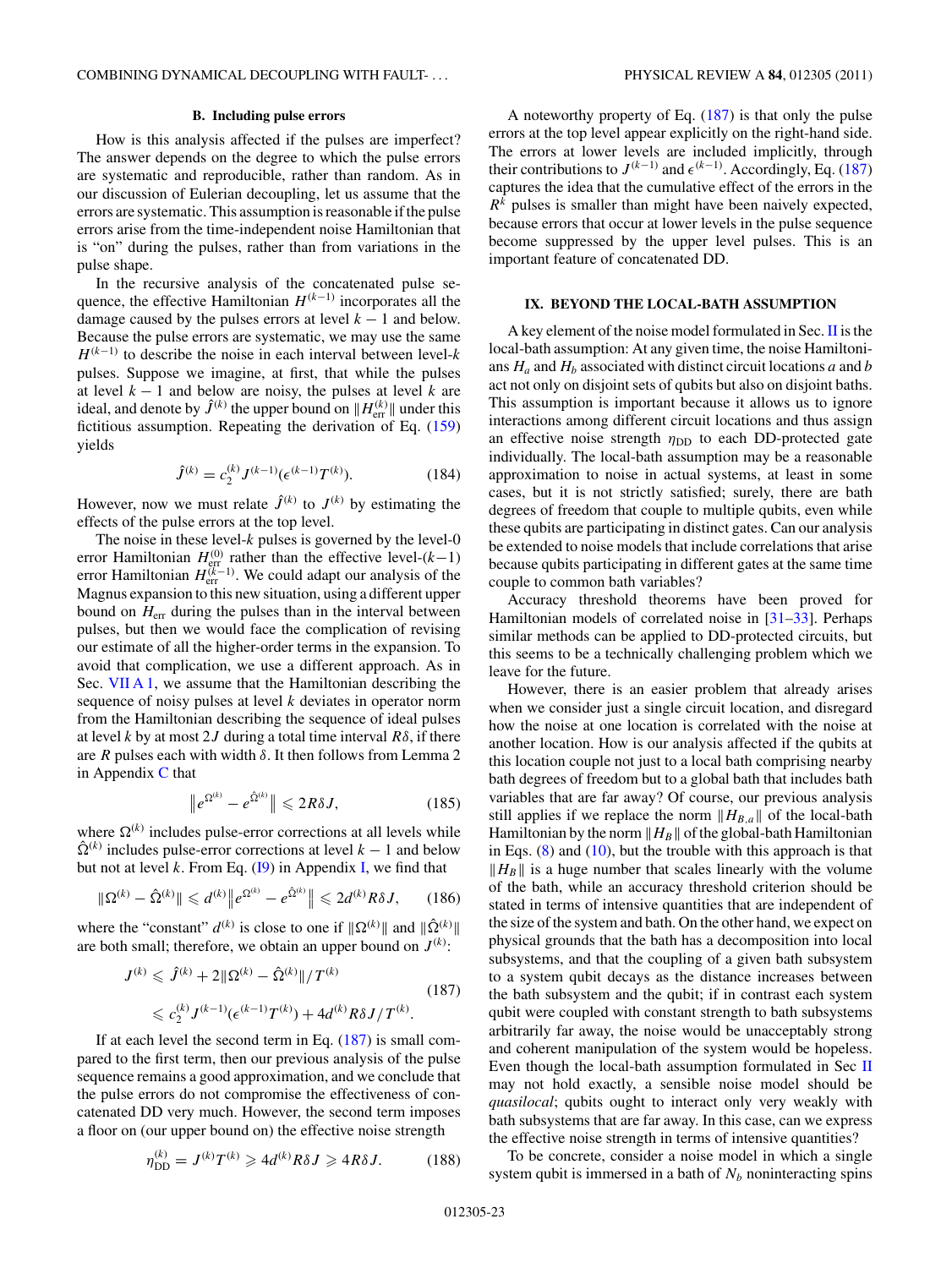in an external magnetic field. The noise Hamiltonian, assuming  $H<sub>S</sub> = 0$ , is

$$
H = H_B + H_{SB} = \sum_i H_{B,i} + \sum_i H_{SB,i}, \qquad (189)
$$

where

$$
H_{B,i} \equiv \mathbb{I}_S \otimes B_i^0,
$$
  
\n
$$
H_{SB,i} \equiv \sum_{\alpha} \sigma^{\alpha} \otimes B_i^{\alpha}.
$$
\n(190)

Here the index  $i = 1, \ldots, N_b$  labels the bath spins and { $\sigma_{\alpha}, \alpha$  = 1*,*2*,*3} are the Pauli operators acting on the system qubit. We may define the strengths of the individual terms as

$$
\lambda_i \equiv ||H_{SB,i}||
$$
 and  $b_i \equiv ||H_{B,i}|| = ||B_i^0||,$  (191)

and the strength of the system-bath coupling can be characterized by

$$
J \equiv \sum_{i} \lambda_{i} \geqslant \|H_{SB}\| \, ; \tag{192}
$$

we assume that the sum converges to a (small) finite value in the limit  $N_b \to \infty$ . On the other hand, the quantity

$$
\beta \equiv \sum_{i} b_i \ge \|H_B\| \tag{193}
$$

is not expected to remain bounded as  $N_b \to \infty$ .

Now consider how the bath parameters  ${b_i}$  enter the Magnus expansion for a DD memory sequence or for a DDprotected gate applied to the system qubit. The Hamiltonian  $H_M(t)$  is

$$
H_M(t) = H_B + H'(t) = \sum_i H_{B,i} + H'(t), \qquad (194)
$$

where  $H'(t) = 0$  or  $\tilde{H}_{err}(t)$ [=  $\tilde{H}_{SB}(t)$ ] as in Sec. [V A,](#page-7-0) so that  $||H'(t)|| \leq J$ . Furthermore, bath operators acting on different bath spins commute:

$$
\left[B_i^0, B_j^0\right] = \left[B_i^0, B_j^\alpha\right] = \left[B_i^\alpha, B_j^\alpha\right] = 0, \forall i \neq j; \qquad (195)
$$

the only nonvanishing commutators of bath operators are  $[B_i^0, B_i^\alpha]$  and  $[B_i^\alpha, B_i^\gamma]$  (for any spin *i*).

The bath parameters  $\{b_i\}$  do not contribute to  $\Omega_1(T)$ , so consider  $\Omega_2(T)$ . To estimate the integral in Eq. [\(89\)](#page-14-0) [taking  $\Gamma = 0$  so that  $H_M(t) = \tilde{H}(t)$ , we need an upper bound on the commutators. We observe that

$$
\begin{aligned} ||[H_B, \tilde{H}_{\text{err}}(s_2)]|| &= \left\| \sum_i [H_{B,i}, \tilde{H}_{SB,i}(s_2)] \right\| \\ &\leqslant \sum_i 2||H_{B,i}|| \|\tilde{H}_{SB,i}(s_2)\| \leqslant 2bJ, \quad (196) \end{aligned}
$$

where we have defined the single-spin bath parameter

$$
b \equiv \max_{i} \|H_{B,i}\|.\tag{197}
$$

We also observe that

$$
\|[\tilde{H}_{\text{err}}(s_1), \tilde{H}_{\text{err}}(s_2)]\| \leqslant \left\| \sum_{i,j} [\tilde{H}_{SB,i}(s_1), \tilde{H}_{SB,j}(s_2)] \right\|
$$
  

$$
\leqslant \sum_{i,j} 2\lambda_i \lambda_j = 2J^2.
$$
 (198)

Together, Eqs. (196) and (198) imply

$$
\| [H_M(s_1), H_M(s_2)] \| \leq 4bJ + 2J^2, \tag{199}
$$

and plugging Eq. (199) into Eq. [\(89\)](#page-14-0) yields

$$
\|\Omega_2(T)\| \leq (4bJ + 2J^2)^{\frac{1}{4}}T^2 \leq (JT)[(b+J)T]. \tag{200}
$$

Using the local-bath assumption we would conclude  $||[H_M(s_1), H_M(s_2)]|| \leq 4\beta J + 2J^2$ . The result [Eq. (200)] matches the conclusion we would reach under the local-bath assumption, but with *β* now replaced with *b*.

Similarly, upper bounds on the higher-order Magnus terms can be also be expressed in terms of *J* and *b*, though the "replace  $\beta$  with  $b$  rule" does not quite work beyond second order. Consider, for example, one triple commutator that occurs in  $\Omega_3(T)$ :

$$
\begin{aligned}\n\| [H_B, [\tilde{H}_{\text{err}}(s_2), \tilde{H}_{\text{err}}(s_3)]] \| \\
&= \left\| \sum_{ijk} [H_{B,k}, [\tilde{H}_{SB,i}(s_2), \tilde{H}_{SB,j}(s_3)]] \right\| \\
&\leqslant \sum_{ij} (\|[H_{B,i}, [\tilde{H}_{SB,i}(s_2), \tilde{H}_{SB,j}(s_3)]] \| \\
&+ \| [H_{B,j}, [\tilde{H}_{SB,i}(s_2), \tilde{H}_{SB,j}(s_3)]] \|) \\
&\leqslant 2(2b) \sum_{i,j} 2\lambda_i \lambda_j = 8bJ^2.\n\end{aligned} \tag{201}
$$

In contrast, in the local-bath model we could upper bound the corresponding triple commutator by  $4\beta J^2$ . Simply replacing *β* with *b* gives the wrong answer by a factor of 2, because it fails to take into account that there are two different bath spins that do not commute with  $[\tilde{H}_{SB,i}(s_2), \tilde{H}_{SB,j}(s_3)]$  for  $i \neq j$ . Similar factors, dependent on *n*, occur in the higher-order nested commutators contributing to  $\Omega_n(T)$ , but these factors do not depend on the total number of bath spins  $N<sub>b</sub>$ .

We could also include quasilocal interactions among the bath spins and still obtain an upper bound on each Magnus term expressed in terms of intensive quantities. Suppose, for example, that we include in the bath Hamiltonian the additional term

$$
\frac{1}{2}\sum_{i,j}H_{B,\langle ij\rangle},\tag{202}
$$

where

$$
H_{B,\langle ij\rangle} = \mathbb{I}_S \otimes B_{\langle ij\rangle} \tag{203}
$$

acts trivially on the system qubit but nontrivially on the *pair* of bath spins  $\langle ij \rangle$ . In that case there will be an additional term in our upper bound on  $\left\| [H_B, \tilde{H}_{err}(s_2)] \right\|$ :

$$
\frac{1}{2} \left\| \sum_{i,j} [H_{B,\langle ij \rangle}, \tilde{H}_{SB,i}(s_2) + \tilde{H}_{SB,j}(s_2)] \right\|
$$
  

$$
\leq 2 \sum_{i,j} \lambda_i \| H_{B,\langle ij \rangle} \| \leq 2cJ,
$$
 (204)

where

$$
c = \max_{i} \left( \sum_{j} \|H_{B,\langle ij\rangle}\| \right). \tag{205}
$$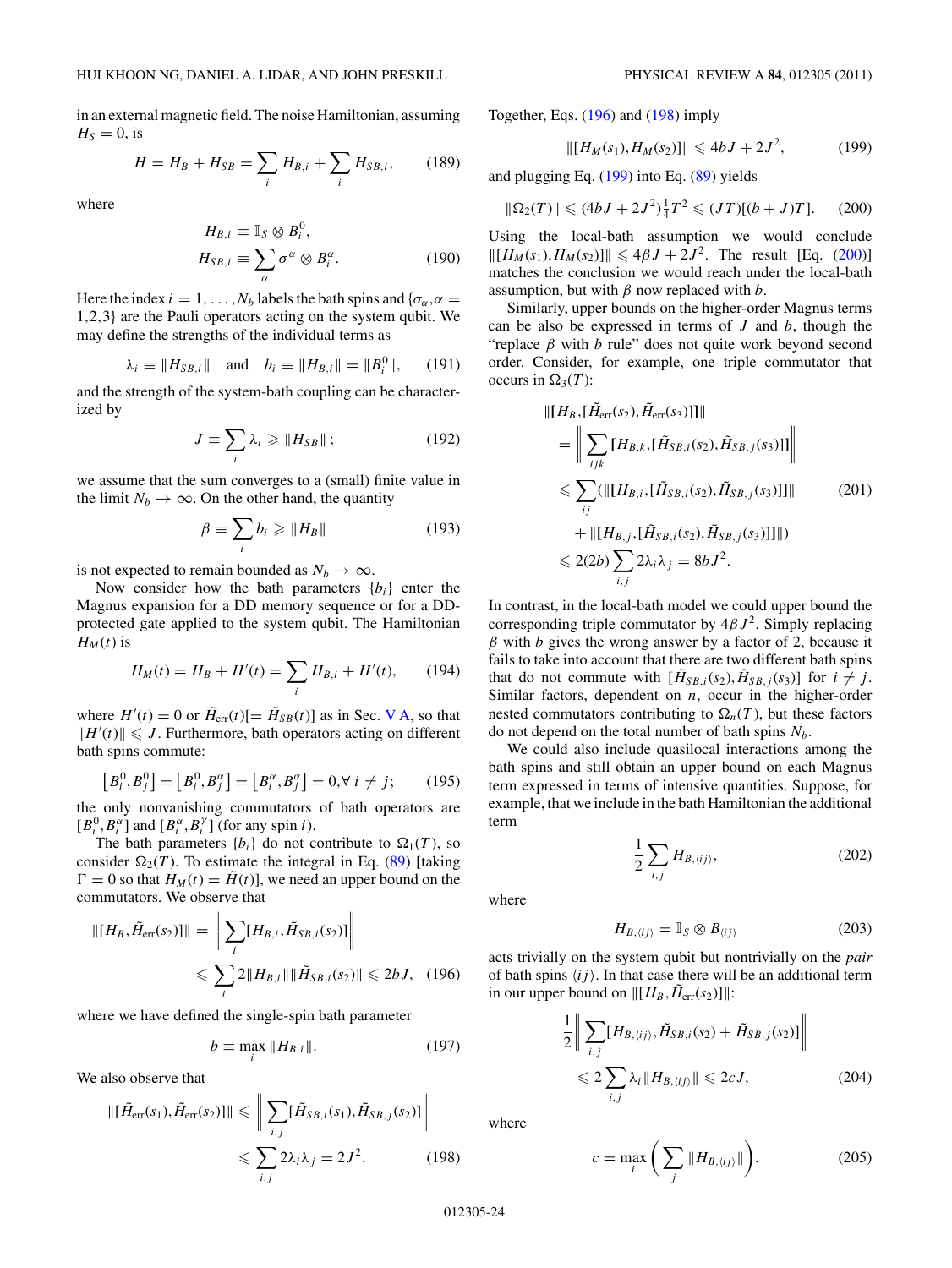<span id="page-24-0"></span>Thus, in the modified upper bound on  $\|\Omega_2(T)\|$  we replace *b* with  $b + c$ . The expression for *c* includes a sum over all bath spins but converges to an intensive quantity if the interaction between bath spins *i* and *j* decays sufficiently rapidly with the distance between the spins. Similar convergent sums occur in the upper bounds on higher-order Magnus terms.

Even when our bounds on the Magnus expansion are intensive, they might still be useless if each local-bath subsystem has a Hamiltonian with a large norm. In that case, though, there is another method that might succeed, which relates the effective noise strength to the frequency spectrum of bath correlations. We turn to that method next.

## **X. DYNAMICAL DECOUPLING AND BATH CORRELATIONS**

So far, we have described how to analyze the performance of DD using the toggling frame and the Magnus expansion. Another method is to use the interaction picture defined by  $H_c(t) + H_B$ , that is, to transform away both the control sequence acting on the system and the free bath dynamics. In that case, the interaction-picture Hamiltonian is

$$
\tilde{H}(t) = [U_c^{\dagger}(t) \otimes U_B^{\dagger}(t)] H_{\text{err}}[U_c(t) \otimes U_B(t)]
$$
\n
$$
= \sum_{\alpha} S_{\alpha}(t) \otimes B_{\alpha}(t), \tag{206}
$$

where

$$
S_{\alpha}(t) = U_{c}(t)^{\dagger} S_{\alpha} U_{c}(t), \quad B_{\alpha}(t) = e^{itB_{0}} B_{\alpha} e^{-itB_{0}}, \quad (207)
$$

and we can study the interaction-picture time evolution operator using the Magnus expansion defined by this Hamiltonian. This expansion has the big advantage that the interaction picture sums up the effects of the free bath dynamics to all orders in  $\beta$ ; therefore, higher-order corrections are small provided *J* is small, even though  $\beta$  may be large. However, there is also a substantial disadvantage: Because the interaction picture bath operator  $B_\alpha(t)$  is now time dependent, a pulse sequence that achieves first-order decoupling in the toggling frame may not achieve first-order decoupling in the interaction picture.

On the other hand, if the bath operator  $B_\alpha(t)$  is in some sense slowly varying, then first-order decoupling might be satisfied to a good approximation. Though the rate of change of the operator  $B_\alpha(t)$  is actually of order  $\beta$ , if the *state* of the bath has suitable properties, then the expectation value of  $B_\alpha(t)$  in that state may vary slowly; then DD may work well because the typical *frequencies* of the bath are sufficiently small, even though  $\beta$  may be large.

When estimating *η*<sub>DD</sub> using the Magnus expansion, we did not make any assumption about the state of the bath. The new estimates we derive in this section depend on the bath's frequency spectrum and hence implicitly on the bath's state. In order to obtain a simple formula for *η*<sub>DD</sub> we impose a further limitation on the noise model that was not needed in the Magnus expansion analysis; we assume that the state of the bath is discarded at the end of each circuit location and replaced with a fresh bath state at the beginning of the next location. Thus, we include the effects of the bath's memory in analyzing the effectiveness of the DD pulse sequence at each

circuit location, but we assume that noise correlations between consecutive circuit locations can be neglected. We recognize the artificiality of this noise model, but we adopt it anyway because it allows us to derive an explicit expression for  $\eta_{\text{DD}}$ . See Appendix [J](#page-35-0) for further discussion.

## **A. Dyson expansion**

In the toggling frame, it is convenient to analyze DD using the Magnus expansion because for a well-chosen sequence of ideal pulses  $\Omega_1$  is a pure bath term, and the remaining noise acting on the system resides in the higher-order terms. However, if we use the interaction picture instead, so that firstorder decoupling is not exact even for ideal pulses, it is simpler to estimate the effective noise strength *η*<sub>DD</sub> using the Dyson expansion rather than the Magnus expansion. The interactionpicture time evolution operator  $\tilde{U}(t) = [U_c^{\dagger}(t) \otimes U_B^{\dagger}(t)] U(t,0)$ is

$$
\tilde{U}(t) = \mathcal{T} \exp\left(-i \int_0^t dt' \tilde{H}(t')\right),\tag{208}
$$

where  $T$  denotes time ordering. For the local-bath noise model, augmented by the assumption that the bath is refreshed at the beginning at each circuit location, the arguments in Appendix [J](#page-35-0) show that the noise strength  $\bar{\eta}$  can be expressed as

$$
\bar{\eta}^2 = \max_{a,|\Psi\rangle} \langle (\tilde{U}^\dagger(T) - \mathbb{I})(\tilde{U}(T) - \mathbb{I}) \rangle
$$
  
= 
$$
\max_{a,|\Psi\rangle} \langle 2\mathbb{I} - \tilde{U}(T) - \tilde{U}^\dagger(T) \rangle; \tag{209}
$$

here *T* is the duration of the location, the expectation value  $\langle \cdot \rangle$  is evaluated in the pure state  $|\Psi\rangle \otimes |\Phi_a\rangle$ , where  $|\Phi_a\rangle$ is (a purification of) the initial state of the bath at the beginning of location *a*, and the maximum is with respect to all circuit locations and all system states. As is also shown in Appendix [J,](#page-35-0)

$$
\bar{\eta}^2 \le \max \int_0^T dt_1 \int_0^T dt_2 \langle \tilde{H}(t_1) \tilde{H}(t_2) \rangle
$$
  
+2\left(e^{JT} - 1 - JT - \frac{1}{2}(JT)^2\right). (210)

For each term in the expansion [Eq. (206)] the expectation value in the product state factorizes and we have

$$
\bar{\eta}^2 \leqslant \int_0^T dt_1 dt_2 \sum_{\alpha,\beta} \langle S_{\alpha}(t_1) S_{\beta}(t_2) \rangle_{S} \langle B_{\alpha}(t_1) B_{\beta}(t_2) \rangle_{B}
$$

$$
+ 2 \left( e^{JT} - 1 - JT - \frac{1}{2} (JT)^2 \right), \tag{211}
$$

where the maximum over circuit locations and system states is implicit.

Now suppose that the bath's time correlations are stationary, that is, that the expectation value  $\langle B_{\alpha}(t_1)B_{\beta}(t_2) \rangle_B$  is a function of the time difference  $t_1 - t_2$ ; this will be true if the initial state of the bath commutes with  $H_B$ , for example, if the state is a mixture of energy eigenstates such as a thermal state. Then the bath correlation function may be expressed as

$$
\langle B_{\alpha}(t_1)B_{\beta}(t_2)\rangle_B = \int_{-\infty}^{\infty} \frac{d\omega}{2\pi} e^{-i\omega(t_1 - t_2)} K_{\alpha\beta}(\omega), \tag{212}
$$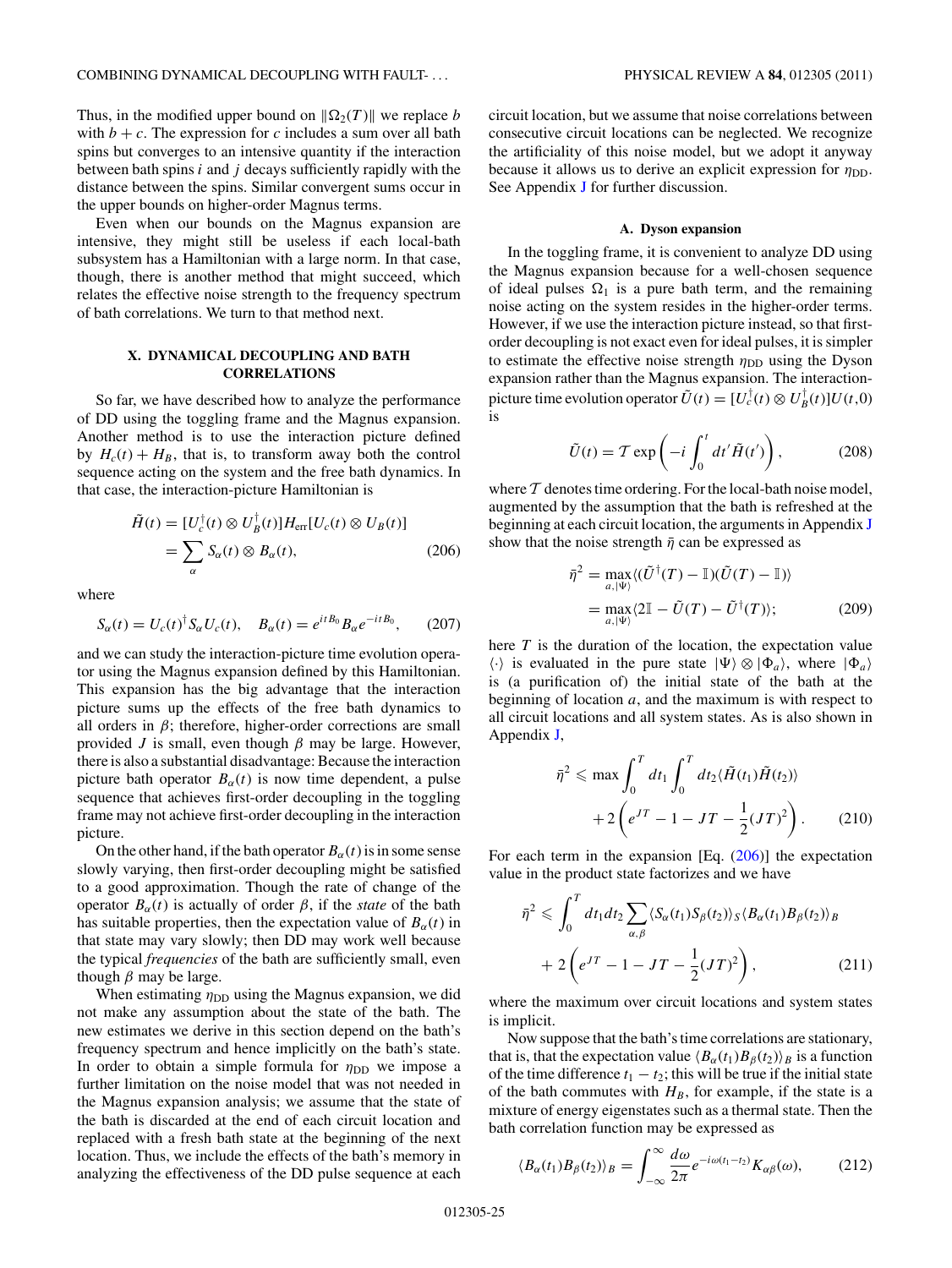<span id="page-25-0"></span>and Eq. [\(211\)](#page-24-0) becomes

$$
\bar{\eta}^2 \leqslant \max \int_{-\infty}^{\infty} \frac{d\omega}{2\pi} \sum_{\alpha,\beta} \langle \tilde{S}_{\alpha}(\omega) \tilde{S}_{\beta}(-\omega) \rangle_S K_{\alpha\beta}(\omega) + \cdots, (213)
$$

where

$$
\tilde{S}_{\alpha}(\omega) = \int_0^T dt e^{-i\omega t} S_{\alpha}(t), \qquad (214)
$$

and the ellipsis indicates the terms higher order in *J* . Defining the bath's spectral function  $J_{\alpha\beta,i}^2$  by

$$
K_{\alpha\beta}(\omega) = 2\pi \sum_{i} J_{\alpha\beta,i}^{2} \delta(\omega - \omega_{i}), \qquad (215)
$$

our expression for (the square of) the noise strength is

$$
\bar{\eta}^2 \leqslant \max \sum_{i,\alpha,\beta} J_{\alpha\beta,i}^2 \langle \tilde{S}_{\alpha}(\omega_i) \tilde{S}_{\beta}(-\omega_i) \rangle_S + \cdots. \tag{216}
$$

Thus, speaking loosely, DD is effective if  $\tilde{S}_\alpha(\omega)$  is suppressed when  $\omega$  is a "typical frequency" where the bath spectral function has support. We use the symbol  $J^2$  advisedly, because  $\sqrt{J_{\alpha\beta,i}^2}$ , like  $J = \max ||H_{\text{err}}||$ , scales linearly with the strength of the system-bath coupling.

The operator  $\tilde{S}_{\alpha}(\omega)$  can be written as  $T\bar{S}_{\alpha}(\omega T)$ , where  $\bar{S}_{\alpha}$ is dimensionless. Adapting our terminology to this correlation function analysis, let us say that a pulse sequence achieves *n*th-order decoupling if the first *n* terms in the Taylor expansion of  $\bar{S}_\alpha(\omega T)$  vanish, so that

$$
\tilde{S}_{\alpha}(\omega) = T[\bar{S}_{\alpha,n}(\omega T)^{n} + O[(\omega T)^{n+1}]].
$$
 (217)

Equivalently, the pulse sequence achieves *n*th-order decoupling, provided

$$
\int_0^T dt t^m S_\alpha(t) = 0 \tag{218}
$$

for all  $\alpha$  and for  $m = 0, 1, 2, \ldots, n - 1$ . Denoting the norm of the operator  $\bar{S}_{\alpha,n}$  by  $C_{\alpha,n}$ , we find that for a pulse sequence achieving *n*th-order decoupling, the noise strength is

$$
\eta_{\text{DD}} \leqslant \left[ \sum_{i,\alpha,\beta} C_{\alpha,n} C_{\beta,n} J_{\alpha\beta,i}^2 T^2 (\omega_i T)^{2n} \right]^{1/2} + \cdots, \qquad (219)
$$

where now the ellipsis includes corrections both higher order in *ωT* and higher order in the Dyson expansion. Therefore, ignoring the  $O[(JT)^3]$  corrections higher order in the Dyson expansion, *n*th-order decoupling implies that DD suppresses the effective noise strength by *n* powers of  $ωT$ , where  $ω$  is a characteristic bath frequency, rather than *n* powers of  $\epsilon T$  as in our previous analysis using the Magnus expansion.

#### **B. Universal decoupling**

To be concrete, consider the case of a single qubit with noise Hamiltonian

$$
H = \mathbb{I} \otimes B_0 + \sum_{\alpha=x,y,z} \sigma_\alpha \otimes B_\alpha. \tag{220}
$$

For a sequence of ideal zero-width Pauli operator pulses, the time-dependent system operator in the interaction-picture Hamiltonian becomes

$$
\sigma_{\alpha}(t) = F_{\alpha}(t)\sigma_{\alpha},\tag{221}
$$

where  $F_\alpha(t) = \pm 1$  [+1 if  $\sigma_\alpha$  commutes with  $U_c(t)$  and  $-1$ if  $\sigma_{\alpha}$  anticommutes with  $U_c(t)$ ]. For the universal decoupling sequence

$$
U_c(t_{\rm DD}) = Z\mathbb{I} X \mathbb{I} Z\mathbb{I} X\mathbb{I},\tag{222}
$$

these functions are

$$
F_x = (+ - -),F_y = (+ - + -),F_z = (+ - - +);
$$
 (223)

here, for example,  $F_x = (+ + - -)$  means that  $F_x$  has the value +1 in the intervals  $[0, \tau_0]$  and  $[\tau_0, 2\tau_0]$  and has the value  $-1$  in the intervals  $[2\tau_0, 3\tau_0]$  and  $[3\tau_0, 4\tau_0]$ . All three functions integrate to zero over the interval  $[0,4\tau_0]$  and hence achieve first-order decoupling. Evaluating the Fourier transform

$$
\tilde{F}_{\alpha}(\omega) = \int_0^{4\tau_0} dt \, e^{-i\omega t} F_{\alpha}(t),\tag{224}
$$

we find

$$
(-i\omega)\tilde{F}_x(\omega) = (x - 1)(1 + x - x^2 - x^3) = -(x^2 - 1)^2 = 4e^{-2i\omega\tau_0} \sin^2(\omega\tau_0) = 4(\omega\tau_0)^2 + \cdots,
$$
  
\n
$$
(-i\omega)\tilde{F}_y(\omega) = (x - 1)(1 - x + x^2 - x^3) = -(x - 1)(x^4 - 1)/(x + 1)
$$
  
\n
$$
= 2e^{-2i\omega\tau_0} \tan(\omega\tau_0/2) \sin(2\omega\tau_0) = 2(\omega\tau_0)^2 + \cdots,
$$
  
\n
$$
(-i\omega)\tilde{F}_z(\omega) = (x - 1)(1 - x - x^2 + x^3) = (x - 1)(x^2 - 1)^2/(x + 1)
$$
  
\n
$$
= 4ie^{-2i\omega\tau_0} \tan(\omega\tau_0/2) \sin^2(\omega\tau_0) = 2i(\omega\tau_0)^3 + \cdots,
$$
\n(225)

where  $x = e^{-i\omega\tau_0}$ . The low-frequency suppression of  $\tilde{F}_y(\omega)$ is stronger by a factor of 2 than the suppression of  $F_x(\omega)$ because the period of  $F_y(t)$  is shorter than the period of *F<sub>x</sub>*(*t*). The function  $\tilde{F}_z(\omega)$  is suppressed by a further power of  $\omega \tau_0$  because  $F_z(t)$  is time symmetric:  $F_z(4\tau_0 - t) = F_z(t)$ . Indeed, for any function  $F(t)$  satisfying  $F(T - t) = F(t)$ , we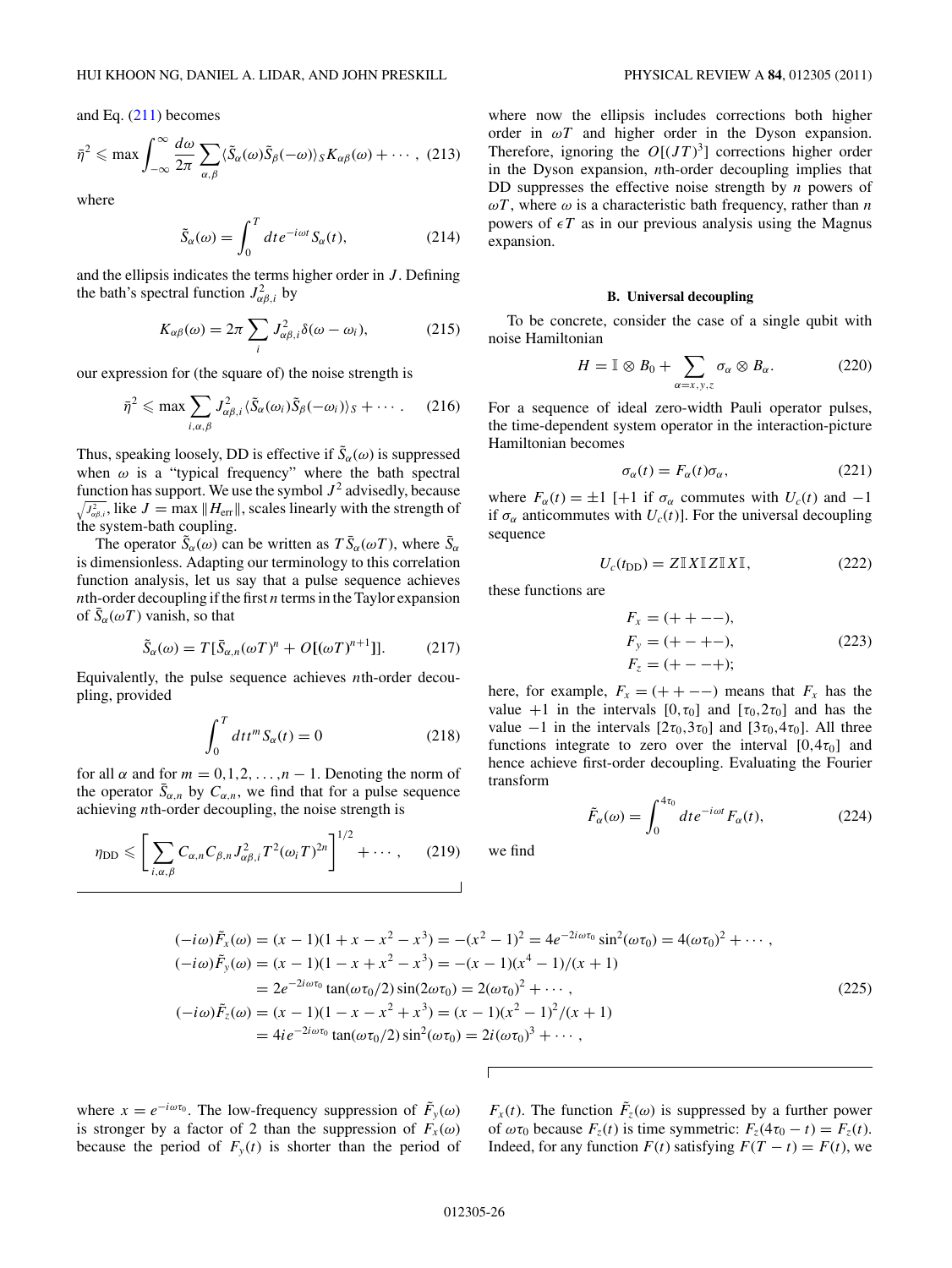<span id="page-26-0"></span>have

$$
\tilde{F}(\omega) = \int_0^T dt e^{-i\omega t} F(t) = \int_0^T dt e^{-i\omega t} F(T - t)
$$

$$
= \int_0^T dt e^{-i\omega (T - t)} F(t) = e^{-i\omega T} \tilde{F}(-\omega); \qquad (226)
$$

thus,  $\tilde{F}(\omega) = e^{-i\omega T/2} \tilde{F}_{\text{even}}(\omega)$ , where  $\tilde{F}_{\text{even}}(\omega)$  is an even function of  $\omega$ , and  $\tilde{F}(\omega) = O(\omega^2)$  if  $\tilde{F}(0)$  vanishes. The time-symmetric pulse sequence

$$
U_c(t_{\rm DD}) = \mathbb{I} X \mathbb{I} Z \mathbb{I} X \mathbb{I} \mathbb{I} X \mathbb{I} Z \mathbb{I} X \mathbb{I} \tag{227}
$$

achieves second-order decoupling because all three functions  $\text{obey } F(t) = F(T - t)$ :

$$
F_x = (+ + - - - + +),
$$
  
\n
$$
F_y = (+ - + - - + - +),
$$
  
\n
$$
F_z = (+ - - + + - - +).
$$
\n(228)

Compared to the four-pulse sequence, the functions  $F_x$  and  $F<sub>y</sub>$  are repeated twice, but with a sign flip, so the Fourier transform is suppressed by an additional factor of  $1 - x^4 =$  $2i e^{-2i\omega\tau_0} \sin(2\omega\tau_0) \approx 4i(\omega\tau_0)$ . The function  $F_z$  is repeated without the sign flip, so its Fourier transform is multiplied by  $1 + x^4 = 2e^{-2i\omega\tau_0} \cos(2\omega\tau_0) \approx 2$ . Therefore, we have

$$
\tilde{F}_x(\omega) = -16\tau_0(\omega \tau_0)^2 + \cdots ,
$$
\n
$$
\tilde{F}_y(\omega) = -8\tau_0(\omega \tau_0)^2 + \cdots ,
$$
\n
$$
\tilde{F}_z(\omega) = -4\tau_0(\omega \tau_0)^2 + \cdots .
$$
\n(229)

Again, different types of low-frequency Pauli noise are suppressed by different (constant) factors, with the heaviest suppression for phase (i.e.,  $\sigma_z$ ) noise. By altering the pulse sequence, the stronger suppression could be applied to  $\sigma_x$  or *σy* noise instead.

#### **C. Finite-width pulses**

If the pulses are not ideal, then first-order decoupling will not be exact. For example, if the pulses have nonzero width, then there is a contribution to  $\bar{\eta}^2$  of the form

$$
\int (dt_1 dt_2)_{PW} \sum_{\alpha,\beta} \langle S_{\alpha}(t_1) S_{\beta}(t_2) \rangle_S \langle B_{\alpha}(t_1) B_{\beta}(t_2) \rangle_B
$$
  
= 
$$
\sum_{i,\alpha,\beta} J_{\alpha\beta,i}^2 \langle \tilde{S}_{\alpha,PW}(\omega_i) \tilde{S}_{\beta,PW}(-\omega_i) \rangle_S;
$$
 (230)

here  $\int (dt)_{\text{PW}}$  denotes integration over the nonzero-width pulses, and

$$
\tilde{S}_{\alpha, \text{PW}}(\omega) = \int (dt)_{\text{PW}} e^{-i\omega t} S_{\alpha}(t). \tag{231}
$$

For a sequence of *N* pulses, each with duration *δ*, we expect  $\tilde{S}_{\alpha, PW}(\omega) \approx N\delta \|S_{\alpha}\|$  for  $\omega t \ll 1$ . Comparing with Eq. [\(217\)](#page-25-0), we conclude that for a pulse sequence that achieves *n*th-order decoupling in the ideal case, pulse-width corrections are small provided

$$
N\delta/T \ll (\omega T)^n, \tag{232}
$$

where  $\omega$  is a typical bath frequency. This is similar to the criterion we found using the Magnus expansion, except with the frequency  $\omega$  now replacing the operator norm  $\epsilon$ .

For an Eulerian sequence with reproducible pulse errors,  $\tilde{S}_\alpha(\omega)$  vanishes in the limit  $\omega \to 0$  (by the same reasoning as in Sec. VIC); therefore, first-order decoupling is exact. Furthermore,  $\tilde{S}_{\alpha}(\omega)$  is an even function of  $\omega$  for any timesymmetric pulse sequence, and therefore a time-symmetric Eulerian sequence achieves second-order decoupling.

## **D. Gaussian noise**

We have seen that, while in our previous analysis we required  $\beta = \max ||H_B||$  to be small compared to  $1/\tau_0$  in order to get a useful estimate of *η*<sub>DD</sub>, the analysis based on bath correlation functions can provide a useful estimate even if  $\beta$  is large. However, we still require that  $J = \max ||H_{\text{err}}||$  is small to justify neglecting the higher-order corrections in the Dyson expansion in Eq. [\(210\)](#page-24-0). In some cases it is possible to go further and express these higher-order corrections in terms of correlation functions as well, thereby obtaining an estimate that makes sense even if the system qubits are coupled to bath operators with large norm (e.g., the quadrature amplitudes of a bath of harmonic oscillators).

Consider, for example, a single qubit coupled to bath operators whose correlators obey Gaussian statistics in the interaction picture: The interaction-picture Hamiltonian is

$$
\tilde{H}(t) = \sum_{\alpha} \sigma_{\alpha}(t) \otimes B_{\alpha}(t), \qquad (233)
$$

where the expectation value of an odd number of bath operators vanishes, and the expectation of an even number of bath operators is

$$
\langle B(1)B(2)\cdots B(2n)\rangle
$$
  
= 
$$
\sum_{\text{contractions}} K(i_1, i_2)K(i_3, i_4)\cdots K(i_{2n-1}, i_{2n}).
$$
 (234)

Here the sum is over the  $(2n)!/2<sup>n</sup>n!$  ways to divide the labels 1*,*2*,...* 2*n* into *n* unordered pairs, and we use the shorthand  $B(i) = B_{\alpha_i}(t_i)$ ,  $K(i, j) = \langle B(i)B(j) \rangle_B$ . Thus, terms of odd order in the Dyson expansion for  $\bar{\eta}^2$  vanish, and we may bound the  $(2n)$ th-order term as

$$
\left| \left\langle \frac{1}{(2n)!} \int_0^T dt_1 \dots dt_{2n} \mathcal{T}(\tilde{H}(t_1) \dots \tilde{H}(t_{2n})) \right\rangle \right|
$$
\n
$$
\leq \frac{1}{(2n)!} \int_0^T dt_1 \dots dt_{2n} \sum_{\alpha_1, \dots, \alpha_{2n} \text{ contractions}} \sum_{K(i_1, i_2) \dots K(i_{2n-1}, i_{2n})} |K(i_1, i_2) \dots K(i_{2n-1}, i_{2n})|
$$
\n
$$
= \frac{1}{(2n)!} \sum_{\text{contractions}} (2K)^n = \frac{K^n}{n!}, \quad \text{where} \quad K = \frac{1}{2} \int_0^T dt ds \sum_{\alpha, \beta} |\langle B_\alpha(t)B_\beta(s) \rangle_B|.
$$
\n(235)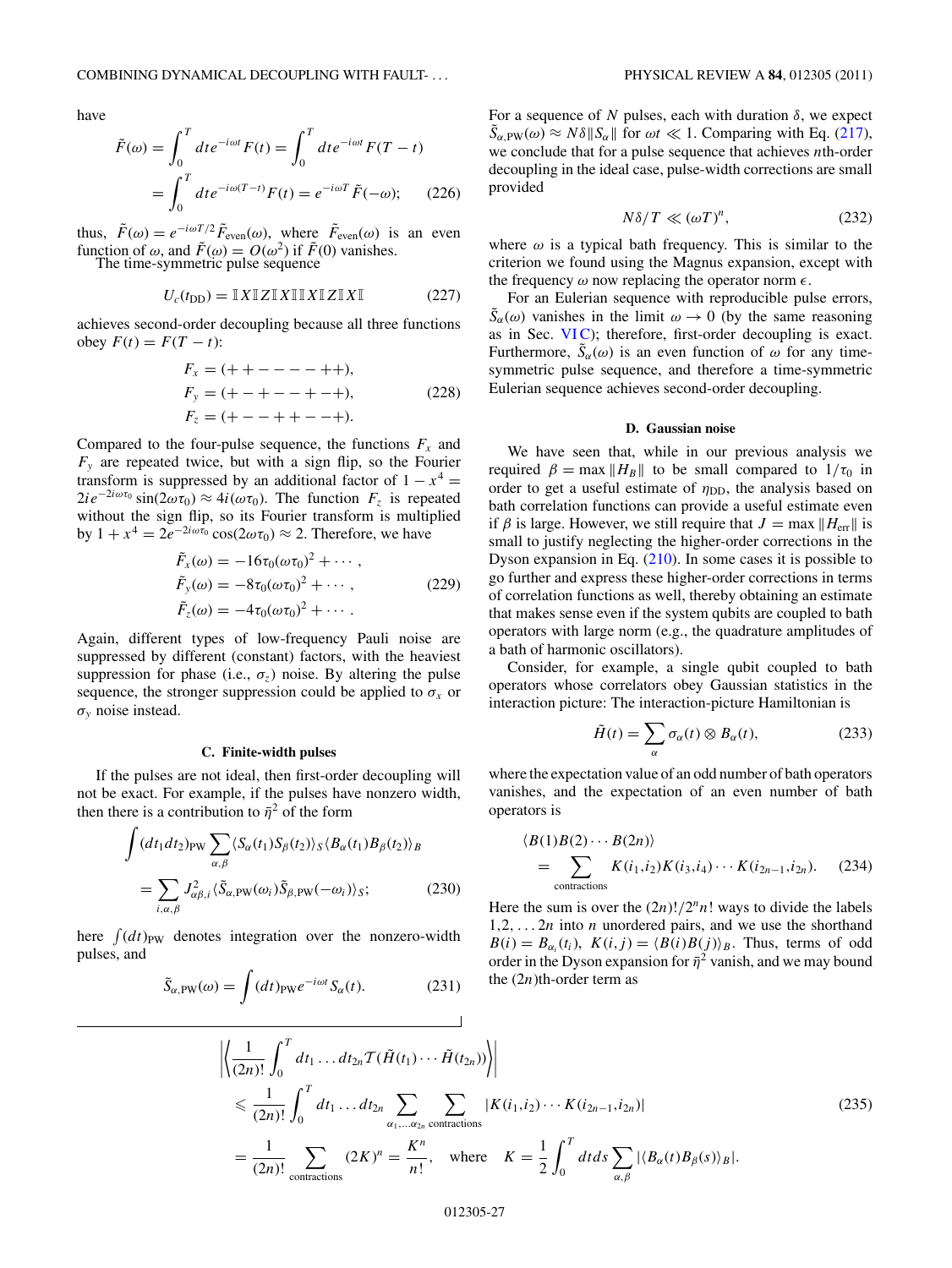<span id="page-27-0"></span>To derive Eq. [\(235\)](#page-26-0), we use Eq. [\(234\)](#page-26-0) and  $\|\sigma_{\alpha}(t)\| = 1$ , and we note that the value of  $|K(i, j)|$  does not depend on the time ordering of  $t_i$  and  $t_j$ . We conclude that, in the case of Gaussian noise, the sum of all corrections higher than quadratic order in the Dyson expansion can be bounded above by

$$
\sum_{n=2}^{\infty} K^n/n! = e^K - 1 - K,\tag{236}
$$

and that the quadratic term provides a good approximation to the effective noise strength for  $K$  sufficiently small.

#### **E. Nonuniformly spaced pulses**

Another approach to analyzing DD is to use the Dyson expansion and to also expand  $B_\alpha(t)$  in powers of  $B_0t$ , thus obtaining a double expansion in powers of *J T* and *βT* . In that case we might say that "*n*th-order decoupling" is achieved if, in the expression for the interaction-picture evolution operator  $\tilde{U}(T)$ , all terms of order  $T^m$  are pure bath terms for  $m = 1, 2, \ldots, n$ . For the case of a qubit subject to pure dephasing noise  $(B_1 = B_2 = 0)$ , it is shown in [\[13,](#page-36-0)[39\]](#page-37-0) that in this sense *n*th-order decoupling can be achieved by a sequence of *X* pulses with  $n + 1$  pulse intervals, where the pulses are nonuniformly spaced in time. For general single-qubit noise, *n*th-order decoupling can be achieved by a sequence of nonuniformly spaced *X* and *Z* pulses with altogether  $(n + 1)^2$ pulse intervals [\[70\]](#page-37-0), and for general *m*-qubit noise,  $(n + 1)^{2m}$ pulse intervals suffice [\[72\]](#page-37-0).

The corrections higher-order in *T* are not necessarily small unless both  $\beta T \ll 1$  and  $JT \ll 1$  are satisfied. However, the ideal pulse sequence constructed in [\[70\]](#page-37-0) has the property

$$
\int_0^T dt t^m F_\alpha(t) = 0, \quad m = 0, 1, \dots n - 1, \quad \alpha = x, y, z.
$$
\n(237)

(The sequence in [\[13,](#page-36-0)[39\]](#page-37-0) has this property only for  $\alpha = z$ .) Therefore, even if  $\beta T$  is not small, we can use the correlation function analysis to show that same sequence also achieves *nth-order decoupling in the sense of Eq. [\(217\)](#page-25-0). Therefore,* DD works effectively if  $\omega T \ll 1$ , where  $\omega$  is a typical bath frequency, provided that either  $JT \ll 1$  or (in the case of Gaussian noise)  $K \ll 1$ . The same remark applies to pure dephasing noise for the pulse sequence in [\[13,](#page-36-0)[39\]](#page-37-0).

#### **F. Concatenated dynamical decoupling**

Instead of using the Magnus expansion, we can analyze the performance of concatenated DD sequences using the Dyson expansion and bath correlation functions. As in Sec.  $X A$ , we suppose that the higher-order terms in the Dyson expansion can be neglected and focus on the lowest-order term Eq. [\(216\)](#page-25-0). The objective is to show that, by concatenating *k* times a pulse sequence that achieves first-order decoupling, *k*thorder decoupling can be achieved, in the sense that  $\tilde{S}_\alpha(\omega) =$  $O[(\omega T)^k]$ .

To illustrate the idea, consider the simple pulse sequence that decouples pure-dephasing noise for a single qubit:

$$
U_c(t_{\rm DD}) = X \mathbb{I} X \mathbb{I},\tag{238}
$$

so that the "level-1" function multiplying  $\sigma_z$  in the interaction picture can be represented as

$$
F_z^{(1)} = (+-). \tag{239}
$$

When we concatenate the pulse sequence,  $F_z^{(1)}$  is replaced with  $F_z^{(2)}$ , in which  $F_z^{(1)}$  is repeated twice, but with a sign flip in the second repetition,

$$
F_z^{(2)} = (+ - - +), \tag{240}
$$

and for higher-level sequences we have

$$
F_z^{(3)} = (+ - - + - + + -),
$$
  
\n
$$
F_z^{(4)} = (+ - - + - + + - - + + - - +),
$$
 (241)

etc. Evaluating the Fourier transforms of these functions,

$$
\tilde{F}_z^{(k)}(\omega) = \int_0^{2^k \tau_0} dt \, e^{-i\omega t} F_z^{(k)}(t),\tag{242}
$$

we see that

$$
\tilde{F}_z^{(1)}(\omega) = (-i\omega)^{-1}(x-1)(1-x) \tag{243}
$$

and

$$
\tilde{F}_z^{(k)}(\omega) = (1 - x^{2^{k-1}}) \tilde{F}_z^{(k-1)}(\omega),
$$
\n(244)

where  $x = e^{-i\omega\tau_0}$ , and, hence,

$$
\tilde{F}_z^{(n)}(\omega) = (-i\omega)^{-1} x^{1/2} (x^{1/2} - x^{-1/2})
$$
\n
$$
\times \prod_{k=1}^n x^{2^{k-2}} \left( x^{-2^{k-2}} - x^{2^{k-2}} \right)
$$
\n
$$
= 2\omega^{-1} x^{1/2} \sin(\omega \tau_0/2)
$$
\n
$$
\times \prod_{k=1}^n x^{2^{k-2}} [2i \sin(2^{k-2}\omega \tau_0)].
$$
\n(245)

The leading behavior of this function for small  $\omega \tau_0$  is

$$
\tilde{F}_z^{(n)}(\omega) = \tau_0(i)^n 2^{n(n-1)/2} \left(\omega \tau_0\right)^n + \cdots, \qquad (246)
$$

and therefore Eq. [\(216\)](#page-25-0) becomes

$$
\eta_{\text{DD}}^{(n)} \leq 2^{n(n-1)/2} \left( \sum_{i} \left( J_{33,i}^2 \tau_0^2 \right) (\omega_i \tau_0)^{2n} \right)^{1/2} + \cdots, \quad (247)
$$

where we neglect corrections both higher order in the Dyson expansion and higher order in frequency. Naively, this expression for the effective noise strength  $\eta_{\text{DD}}$  is optimized by choosing the level of concatenation *n* to be the largest integer such that  $2^{n-1}$  ( $\omega \tau_0$ ) < 1 where  $\omega$  is a "typical" bath frequency. Note, however, that for  $2^n (\omega \tau_0) \approx 1$  the higher-order corrections in  $(\omega \tau_0)$  modify  $\eta_{\text{DD}}$  by an  $O(1)$  multiplicative factor. Note also that  $2^n \tau_0 = T^{(n)}$  is the duration of the level-*n* pulse sequence, and thus the optimal pulse sequence has duration comparable to a typical inverse frequency of the bath.

Other concatenated pulse sequences can be studied similarly. Consider for example the universal DD sequence. We have seen in Eq. [\(225\)](#page-25-0) that this sequence suppresses noise asymmetrically (the best suppression for  $\sigma_z$ , the worst for  $\sigma_x$ ), so we might choose to alter the sequence at higher levels to provide more balanced noise suppression. However, if we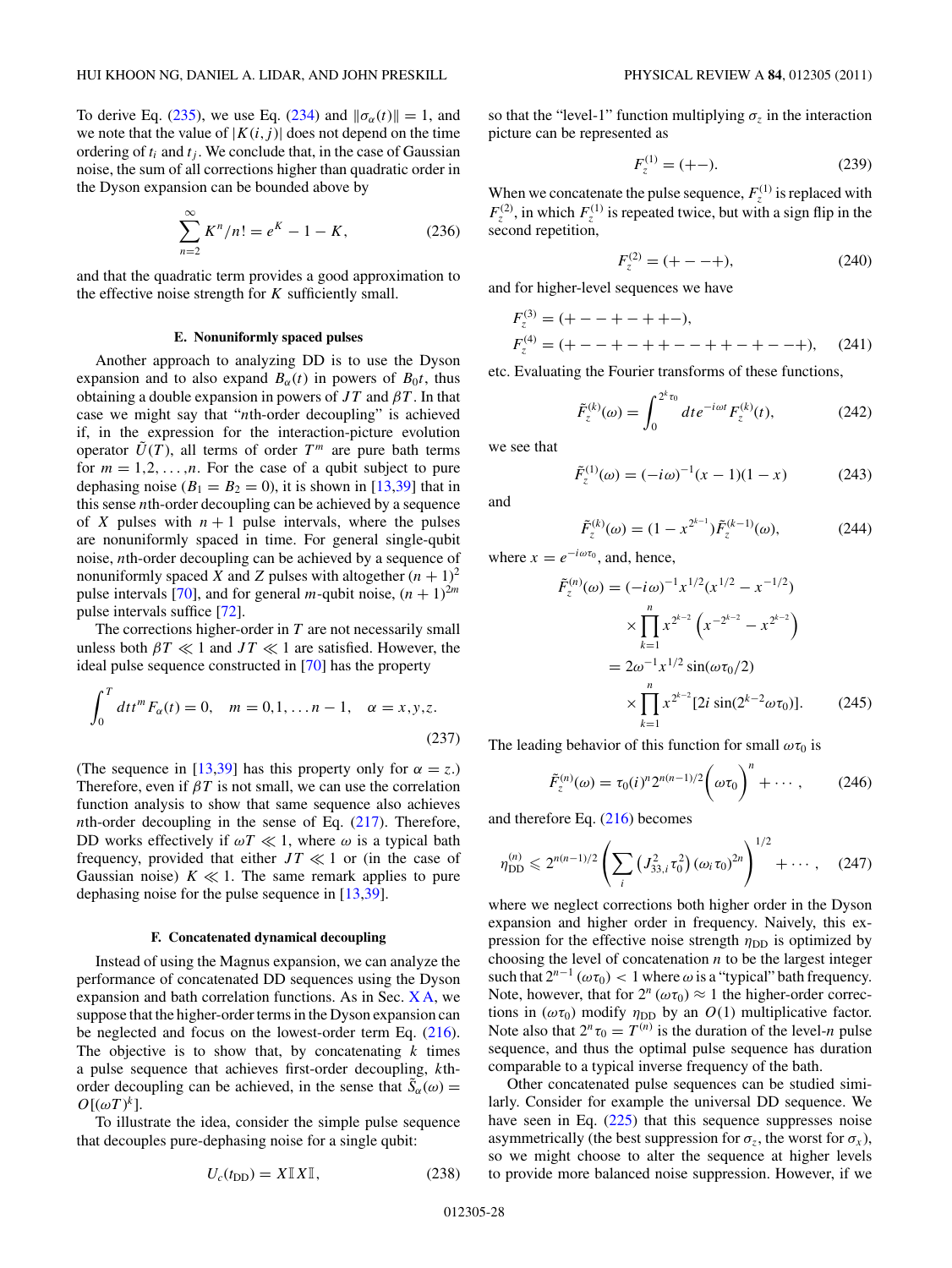<span id="page-28-0"></span>do not do that, the functions  $\tilde{F}_{\alpha}^{(k)}(\omega)$  can be specified by augmenting Eq. [\(225\)](#page-25-0) with

$$
\tilde{F}_{x}^{(k)}(\omega) = \left(1 + x^{4^{k-1}} - \left(x^{4^{k-1}}\right)^2 - \left(x^{4^{k-1}}\right)^3\right) \tilde{F}_{x}^{(k-1)}(\omega)
$$
\n
$$
= (x^{4^{k-1}})^{3/2} (4i) \cos(4^{k-1}(\omega \tau_0)/2)
$$
\n
$$
\times \sin(4^{k-1}(\omega \tau_0)) \tilde{F}_{x}^{(k-1)}(\omega),
$$
\n
$$
\tilde{F}_{y}^{(k)}(\omega) = \left(1 - x^{4^{k-1}} + \left(x^{4^{k-1}}\right)^2 - \left(x^{4^{k-1}}\right)^3\right) \tilde{F}_{y}^{(k-1)}(\omega)
$$
\n
$$
= (x^{4^{k-1}})^{3/2} \frac{(i) \sin(2 \cdot 4^{k-1}(\omega \tau_0))}{\cos(4^{k-1}(\omega \tau_0)/2)} \tilde{F}_{x}^{(k-1)}(\omega),
$$
\n
$$
\tilde{F}_{z}^{(k)}(\omega) = \left(1 - x^{4^{k-1}} - \left(x^{4^{k-1}}\right)^2 + \left(x^{4^{k-1}}\right)^3\right) \tilde{F}_{z}^{(k-1)}(\omega)
$$
\n
$$
= (x^{4^{k-1}})^{3/2} \frac{(-2) \sin^2(4^{k-1}(\omega \tau_0))}{\cos(4^{k-1}(\omega \tau_0)/2)} \tilde{F}_{x}^{(k-1)}(\omega). \quad (248)
$$

The weakest suppression of low-frequency noise occurs for  $\tilde{F}^{(k)}_{r}(\omega)$ , where

$$
\tilde{F}_x^{(k)}(\omega) = [4^k(i\omega\tau_0) + \cdots] \tilde{F}_x^{(k-1)}(\omega), \tag{249}
$$

and, hence,

$$
\tilde{F}_x^{(k)}(\omega) = \tau_0 \prod_{k=1}^n (4^k i \omega \tau_0) + \cdots
$$
  
=  $\tau_0 (i)^n 4^{n(n+1)/2} (\omega \tau_0)^n + \cdots,$  (250)

where we neglect the terms higher order in  $\omega \tau_0$ . From Eq. [\(216\)](#page-25-0) we obtain the estimate of the noise strength,

$$
\eta_{\text{DD}}^{(n)} \approx 4^{n(n+1)/2} \bigg( \sum_{i,\alpha,\beta} \left( J_{\alpha\beta,i}^2 \tau_0^2 \right) (\omega_i \tau_0)^{2n} \bigg)^{1/2} + \cdots. \quad (251)
$$

Noting that the universal DD sequence has length  $R = 4$ , we see that Eq.  $(251)$  resembles Eq.  $(168)$ , but with the operator norm  $\epsilon$  replaced with a bath frequency.

## **XI. CONCLUSIONS**

We have derived upper bounds on the effective noise strength  $\eta_{\text{DD}}$  for DD-protected quantum gates, in terms of the parameters of a Hamiltonian noise model. From the upper bounds on the noise strength we can extract a noise suppression threshold condition, a sufficient condition for DD-protected gates to outperform unprotected gates. We can also derive an accuracy threshold condition; when the noise parameters obey this condition, scalable quantum computing is possible. Our results show that DD, and in particular concatenated DD, can improve the gate accuracy and overhead cost of fault-tolerant quantum computing.

Dynamical decoupling works when the noise varies slowly on a time scale determined by the pulse sequence. Therefore, estimates of the achievable effective noise strength depend on parameters quantifying the speed of the bath dynamics. We have used two different methods to quantify the accuracy of DD-protected gates, appropriate for two different ways of characterizing the time variation of the noise. From the Magnus expansion in the toggling frame we derived an expression for  $\eta_{\text{DD}}$  in terms of the operator norm of the noise Hamiltonian; an advantage of this method is that *η*<sub>DD</sub> does not depend on the state of the bath. From the Dyson expansion in the interaction picture we derived an expression for  $\eta_{\text{DD}}$  in terms of the frequency spectrum of bath correlations. While the bath frequency spectrum does depend on the state of the bath, the second method sometimes yields useful result when the first method fails, because the norm  $\beta = ||H_{B,a}||$  of the local-bath Hamiltonian is too large. Our correlation function analysis can remain applicable even in the formal limit  $\beta \to \infty$ .

Our analysis of fault-tolerant circuits built from DDprotected gates applies only to Hamiltonian noise models satisfying suitable assumptions. For the Magnus expansion analysis we used the local-bath model; this allows us to study each DD-protected gate individually, ignoring noise correlations among distinct gates being executed in parallel at the same time. For the correlation function analysis we used an even more artificial model, in which the state of the bath is refreshed after each DD-protected gate. This assumption allows us to include non-Markovian effects during the DD pulse sequence at each protected gate, but to ignore these effects when the DD-protected gates are composed in a quantum circuit. It is clearly desirable to extend our analysis to models with more general noise correlations.

Here we have proposed to combine DD with fault-tolerant quantum computing straightforwardly, by replacing each gate in a fault-tolerant circuit by the corresponding DD-protected gate. We have not studied systematically the improvements in fault tolerance that might be achieved using Eulerian dynamically corrected gates [\[54–56\]](#page-37-0) which are robust against pulse imperfections, nor have we considered the potential advantages of qubit encodings that allow gates and DD pulses to commute, so that both can be applied simultaneously. This latter strategy has been shown numerically to lead to robust gates for a spin bath model [\[65\]](#page-37-0). Perhaps other ways to combine DD with fault tolerance can be found, leading to further gains in efficiency and accuracy.

#### **ACKNOWLEDGMENTS**

Research of H.K.N. and J.P. is supported by NSF under Grant No. PHY-0803371. J.P.'s research is also supported by the DOE under Grant No. DE-FG03-92-ER40701, and by NSA/ARO under Grant No. W911NF-09-1-0442. D.A.L. thanks the Institute for Quantum Information at Caltech, where this work was done, and acknowledges funding from the US Department of Defense, Grants No. NSF PHY-803304, No. NSF PHY-802678, and No. NSF CCF-726439. We thank Kurt Litsch for doing a numerical analysis of the recursion relations in Sec. [VIII A](#page-19-0) and for suggesting ways to improve some of our arguments.

#### **APPENDIX A: REVIEW OF THE MAGNUS EXPANSION**

Here we briefly review some properties of the Magnus expansion that are used in our arguments. For a more detailed discussion, see [\[44\]](#page-37-0).

The foundation of the Magnus expansion is the following theorem.

*Theorem 1.* Suppose

$$
\frac{d}{dt}e^{\Omega(t)} = M(t)e^{\Omega(t)}.
$$
 (A1)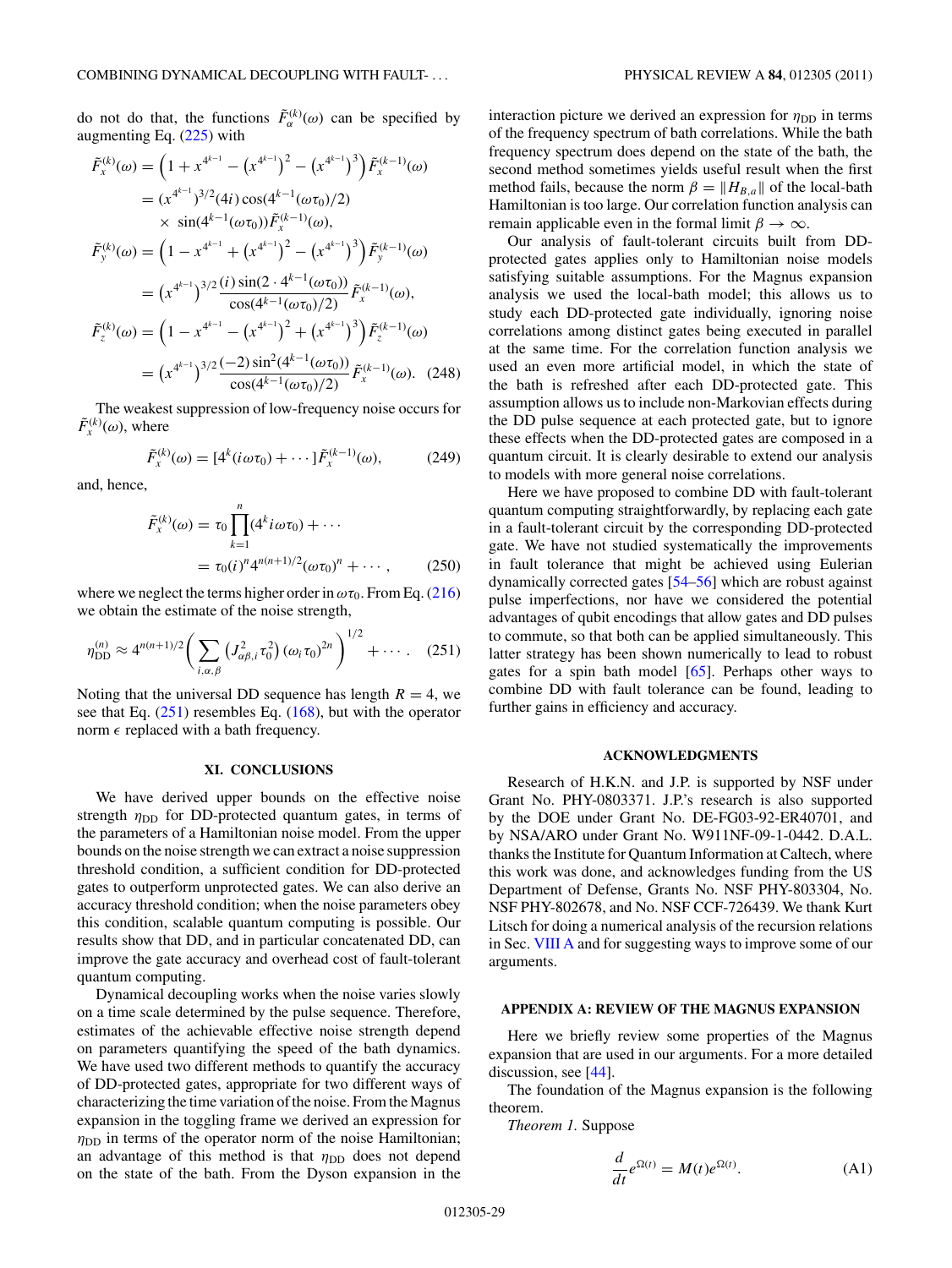<span id="page-29-0"></span>Then

$$
\frac{d}{dt}\Omega(t) = \sum_{n=0}^{\infty} \frac{B_n}{n!} \text{ad}_{\Omega(t)}^n[M(t)].
$$
\n(A2)

Here the  ${B_n}$  are the Bernoulli numbers defined by

$$
\frac{x}{e^x - 1} = \sum_{n=0}^{\infty} \frac{B_n}{n!} x^n,
$$
 (A3)

and  $\text{ad}_B^n[A]$  is defined by

$$
\mathrm{ad}^n_B[A] \equiv [B, [B, [\cdots [B, [B, A]] \cdots]]]
$$
 (A4)

 $\text{(ad}_{B}^{0}[A] = A$ , and  $\text{ad}_{B}^{n}[A]$  for  $n \geq 1$  contains *n* nested commutators). The series converges provided  $\|\Omega(t)\| < \pi$ .

*Proof.* To obtain a useful expression for  $M(t) =$  $(\frac{d}{dt}e^{\Omega(t)})e^{-\Omega(t)}$ , we first evaluate

$$
\frac{d}{d\lambda} \left[ \frac{d}{dt} (e^{\lambda \Omega(t)}) e^{-\lambda \Omega(t)} \right]
$$
\n
$$
= \left[ \frac{d}{dt} \left( \frac{d}{d\lambda} e^{\lambda \Omega} \right) e^{-\lambda \Omega(t)} \right] - \left( \frac{d}{dt} e^{\lambda \Omega(t)} \right) \Omega(t) e^{-\lambda \Omega(t)}
$$
\n
$$
= \left[ \frac{d}{dt} (e^{\lambda \Omega(t)} \Omega(t)) e^{-\lambda \Omega(t)} \right] - \left( \frac{d}{dt} e^{\lambda \Omega(t)} \right) \Omega(t) e^{-\lambda \Omega(t)}
$$
\n
$$
= e^{\lambda \Omega(t)} \left( \frac{d}{dt} \Omega(t) \right) e^{-\lambda \Omega(t)}
$$
\n
$$
= \sum_{n=0}^{\infty} \frac{\lambda^n}{n!} \text{ad}_{\Omega(t)}^n \left[ \frac{d}{dt} \Omega(t) \right]. \tag{A5}
$$

In the last line we have used the identity

$$
e^{\lambda B} A e^{-\lambda B} = \sum_{n=0}^{\infty} \frac{\lambda^n}{n!} \text{ad}_B^n[A],\tag{A6}
$$

which can be verified by differentiating both sides *k* times with respect to  $\lambda$  and then setting  $\lambda = 0$ . Expressing  $M(t)$  as the integral of its derivative, we find

$$
M(t) = \int_0^1 d\lambda \frac{d}{d\lambda} \left[ \frac{d}{dt} (e^{\lambda \Omega(t)}) e^{-\lambda \Omega(t)} \right]
$$
  
= 
$$
\int_0^1 d\lambda \sum_{n=0}^\infty \frac{\lambda^n}{n!} \text{ad}_{\Omega(t)}^n \left[ \frac{d}{dt} \Omega(t) \right]
$$
  
= 
$$
\sum_{n=0}^\infty \frac{1}{(n+1)!} \text{ad}_{\Omega(t)}^n \left[ \frac{d}{dt} \Omega(t) \right].
$$
 (A7)

Thus, we have shown that  $M(t) = \mathcal{O}_{\text{ad}_{\Omega(t)}}[\frac{d}{dt}\Omega(t)]$ , where

$$
\mathcal{O}_A = \sum_{n=0}^{\infty} \frac{1}{(n+1)!} A^n = \frac{e^A - 1}{A},
$$
 (A8)

which is inverted by

$$
\mathcal{O}_A^{-1} = \left(\frac{e^A - 1}{A}\right)^{-1} = \sum_{n=0}^{\infty} \frac{B_n}{n!} A^n.
$$
 (A9)

Therefore,

$$
\frac{d}{dt}\Omega(t) = \mathcal{O}_{\text{ad}_{\Omega(t)}}^{-1}[M(t)],\qquad (A10)
$$

from which Eq. (A2) follows.

Regarding the convergence of the expansion, we note that  $\Vert ad_B^n \Vert \leq (2||B||)^n$  and that the series expansion of *x/*(*e<sup>x</sup>* − 1) converges for  $|x| < 2\pi$ , because the nearest poles to the origin in the complex *x* plane are at  $x = \pm 2\pi i$ . Therefore, the expansion in Eq. (A2) converges for  $||2\Omega(t)|| < 2\pi$ .

In the Magnus expansion, we express  $\Omega(t) = \sum_{n=1}^{\infty} \Omega_n(t)$ , where  $\Omega_n(t)$  is *n*th order in *M*. Using this expansion, Eq. (A2) becomes

$$
\frac{d}{dt}\Omega_1(t) = M(t),
$$
\n
$$
\frac{d}{dt}\Omega_n(t) = \sum_{j=1}^{n-1} \frac{B_j}{j!} S_n^{(j)}(t), \quad n \ge 2,
$$
\n(A11)

where

$$
S_n^{(j)}(t) = \sum_{i_1, i_2, \dots, i_j}^{(n-1)} \text{ad}_{\Omega_{i_1}(t)} \text{ad}_{\Omega_{i_2}(t)} \cdots \text{ad}_{\Omega_{i_j}(t)} [M(t)]; \quad (A12)
$$

here the sum is over non-negative integers  $\{i_1, i_2, \ldots, i_j\}$ , satisfying  $i_1 + i_2 + \cdots + i_j = n - 1$ . We see that

$$
S_n^{(1)}(t) = [\Omega_{n-1}(t), M(t)]
$$
 (A13)

and that  $S_n^{(j)}$  for  $j > 1$  can be expressed as

$$
S_n^{(j)} = \sum_{m=1}^{n-j} \left[ \Omega_m(t), S_{n-m}^{(j-1)}(t) \right], \quad 2 \le j \le n-1. \quad \text{(A14)}
$$

The relations Eqs. (A11), (A13), (A14) provide an algorithm for generating the terms in the Magnus expansion recursively, and we use these recursion relations to derive our upper bounds on the higher-order terms.

## **APPENDIX B: EVEN MAGNUS TERMS VANISH FOR A TIME-SYMMETRIC HAMILTONIAN**

Here we prove the fact that, if  $H_M(t)$  is time symmetric, all even Magnus terms vanish. This was previously known in the NMR literature, at least for the case of a piecewise constant Hamiltonian [\[47\]](#page-37-0).

*Lemma 1.* If  $H_M(T - t) = H_M(t)$ , then  $\Omega_n(T) = 0$  for all even *n*.

*Proof.* First we show that  $\Omega(T)$  is an odd function in  $A(t) = -iH_M(t)$  when  $H_M(t)$  [or, correspondingly,  $A(t)$ ] is time symmetric about *T*/2. Defining  $\Delta_N = T/2N$  for *N* a positive integer, the evolution operator from  $t = 0$  to  $t = T$ can be written as

$$
U(T,0) = \lim_{N \to \infty} e^{A(T)\Delta_N} e^{A(T-\Delta_N)\Delta_N} \cdots e^{A(\frac{T}{2}+\Delta_N)\Delta_N}
$$
  
 
$$
\times e^{A(\frac{T}{2}-\Delta_N)\Delta_N} \cdots e^{A(\Delta_N)\Delta_N} e^{A(0)\Delta_N}
$$
  
= 
$$
\lim_{N \to \infty} e^{A(0)\Delta_N} e^{A(\Delta_N)\Delta_N} \cdots e^{A(\frac{T}{2}-\Delta_N)\Delta_N}
$$
  
 
$$
\times e^{A(\frac{T}{2}-\Delta_N)\Delta_N} \cdots e^{A(\Delta_N)\Delta_N} e^{A(0)\Delta_N},
$$
 (B1)

where in the second equality, we have used the time symmetry  $A(T - t) = A(t)$ . Taking the adjoint of Eq. (B1), and noting that  $A(t)^{\dagger} = -A(t)$ , we find

$$
U^{\dagger}(T,0) = \lim_{N \to \infty} e^{-A(0)\Delta_N} e^{-A(\Delta_N)\Delta_N} \cdots e^{-A(\frac{T}{2} - \Delta_N)\Delta_N}
$$
  
 
$$
\times e^{-A(\frac{T}{2} - \Delta_N)\Delta_N} \cdots e^{-A(\Delta_N)\Delta_N} e^{-A(0)\Delta_N}.
$$
 (B2)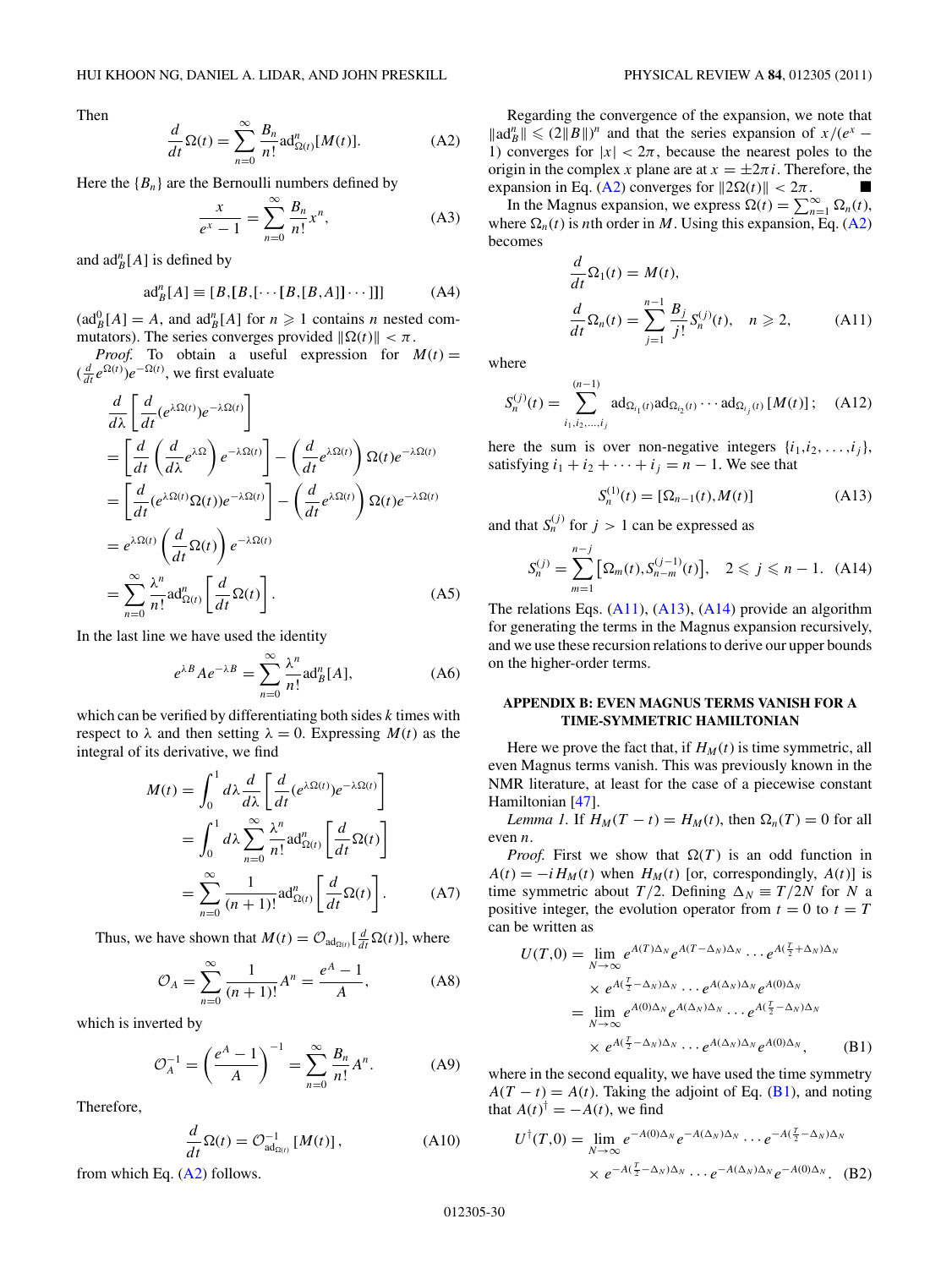<span id="page-30-0"></span>Thus,  $U^{\dagger}(T,0)$  has the same form as  $U(T,0)$ , except for the replacement  $A(t) \rightarrow -A(t)$ .

Since  $U(T,0) = \exp [\Omega(T)]$  and  $U^{\dagger}(T,0) = \exp[-\Omega(T)]$ , we conclude that under the replacement  $A(t) \rightarrow -A(t), \Omega(T)$ transforms as  $\Omega(T) \to -\Omega(T) + i2\pi \ell$ , for some integer  $\ell$ . In fact, since the integer  $\ell$  cannot jump discontinuously when  $A(t)$  is smoothly deformed,  $\ell$  must be a constant independent of *A*(*t*), and by taking the limit  $A(t) \rightarrow 0$  we see that  $\ell = 0$ ; thus,  $\Omega(T)$  changes sign under  $A(t) \rightarrow -A(t)$ , that is, is an odd function of *A*(*t*).

In general,  $\Omega_n(T)$  is an integral of an expression containing *n* factors of  $A(t)$ . Thus,  $\Omega_n(T)$  is invariant under the replacement  $A(t) \rightarrow -A(t)$  for *n* even and changes sign under this replacement for *n* odd. Since in the time-symmetric case  $\Omega(T)$ changes sign under  $A(t) \rightarrow -A(t)$ , we conclude that  $\Omega_n(T)$ vanishes for *n* even.

## **APPENDIX C: ERROR ESTIMATE FOR TIME EVOLUTION**

Here we prove the following.

*Lemma* 2. Suppose that the time evolution operator  $U(t)$ satisfies the differential equation

$$
\frac{d}{dt}U(t) = -iH(t)U(t)
$$
\n(C1)

with the initial condition  $U(t_0) = U_0$ , while  $\tilde{U}(t)$  satisfies

$$
\frac{d}{dt}\tilde{U}(t) = -i\tilde{H}(t)\tilde{U}(t)
$$
\n(C2)

with the same initial condition, where both  $H(t)$  and  $\tilde{H}(t)$  are Hermitian. Then

$$
\|\tilde{U}(t) - U(t)\| \leq \int_{t_0}^t ds \|\tilde{H}(s) - H(s)\|.
$$
 (C3)

*Proof.*

$$
\|\tilde{U}(t) - U(t)\| = \|\tilde{U}(t)U(t)^{-1} - \mathbb{I}\|
$$
  
\n
$$
= \left\| \int_{t_0}^t ds \frac{d}{ds} (\tilde{U}(s)U(s)^{-1}) \right\|
$$
  
\n
$$
= \left\| -i \int_{t_0}^t ds \tilde{U}(s) (\tilde{H}(s) - H(s))U(s)^{-1} \right\|
$$
  
\n
$$
\leqslant \int_{t_0}^t ds \|\tilde{U}(s)(\tilde{H}(s) - H(s))U(s)^{-1}\|
$$
  
\n
$$
\leqslant \int_{t_0}^t ds \|\tilde{H}(s) - H(s)\|.
$$

In this paper, we use Lemma 2 in three ways. In one application, we consider the case where both Hamiltonians are time independent and conclude that  $[compare with Eq. (42)]$  $[compare with Eq. (42)]$  $[compare with Eq. (42)]$ 

$$
\|\tilde{U}(t) - U(t)\| \le (t - t_0) \|\tilde{H} - H\|.
$$
 (C5)

This inequality allows us to relate the effective noise strength  $\eta_{\text{DD}}$  achieved by DD to our bounds on the terms in the Magnus expansion.

In another application, we consider *H* to be  $H_S + H_B$ , where  $H_S$  governs the ideal system dynamics and  $H_B$  governs the bath dynamics, while the Hamiltonian for the noisy joint evolution of system and bath is  $\tilde{H} = H + H_{SB}$ , where  $H_{SB}$ 

is responsible for the noise. Then in the local-bath model, if  $||H_{SB}|| \leq J$  and a gate is executed in time  $\tau_0$ , Lemma 2 implies that the norm of the "bad" part of the gate is bounded above by  $J\tau_0$ . Thus, we may estimate the effective noise strength in the absence of DD as  $\eta = J\tau_0$ , as in Eq. [\(53\)](#page-8-0).

In the third application, we use Lemma 2 to estimate the error arising from pulses with nonzero width. We consider  $\tilde{H}(t)$  to be the Hamiltonian describing the actual DD sequence with realistic pulses and  $H(t)$  to be the idealized evolution for zero-width pulses, where both Hamiltonians are expressed in the toggling frame determined by the ideal sequence. Suppose that there are *R* pulses and that each realistic pulse has support in a time interval of width  $\delta$ . Both  $\tilde{H}(t)$  and  $H(t)$  can be expressed as a sum of a bath Hamiltonian and an error Hamiltonian; the bath Hamiltonian cancels in the difference  $\tilde{H}(t) - H(t)$ , and we suppose that for both the realistic and the ideal sequences the norm of the error Hamiltonian is bounded above by *J* during the pulses. Thus,  $||H(t) - H(t)|| \le 2J$  during the pulses (a total duration of *Rδ*), while  $\tilde{H}(t) = H(t)$  outside the pulses; thus, Lemma 2 implies  $\|\tilde{U}(T) - U(T)\|$  ≤ 2*RδJ*, as in Eq. [\(185\)](#page-22-0).

## **APPENDIX D: BOUNDS FOR EVEN MAGNUS TERMS IN THE TIME-SYMMETRIC CASE**

We want to generalize the argument used to compute the bound for  $\Omega_2(T)$  in the case where  $H_M(t)$  is time symmetric except for  $t \in \Delta$ . To do this for higher-order terms requires a formula for the Magnus terms for which all the multiple time integrals are explicit. Such a formula can be found in [\[74\]](#page-37-0) (for  $n \geqslant 2$ :

$$
\Omega_n(T) = \frac{1}{n} \int_0^T dt_1 \dots \int_0^T dt_n L_n
$$
  
× [ [... [A(t<sub>1</sub>), A(t<sub>2</sub>)], ...], A(t<sub>n</sub>)], (D1)

where

$$
L_n = \sum_{l=1}^{n-1} \frac{1}{l} (-1)^{l+1} \sum_{1 \le j_1 < \dots < j_{n-l} < n} \prod_{m=1}^{n-l} \Theta(j_m, j_m + 1).
$$
\n(D2)

The  $L_n$  coefficients take care of the time-ordering and relabeling of the integration variables. For *n* even, following what we did in the  $\Omega_2(T)$  case, we split up the *n* time integrals into *n* different cases: (1) none of  $t_i$ ,  $i = 1, \ldots, n$  are in  $\Delta$ , (2) exactly one of  $t_i \in \Delta$ , (3) exactly two of  $t_i \in \Delta$ , ..., (*n*) exactly *n* of  $t_i \in \Delta$ . Case (1) is zero from the time symmetry of  $H_M(t)$  for  $t \notin \Delta$ ; the remaining cases we bound by first bounding the nested commutator and  $L_n$  and then doing the time integral.

The  $(n - 1)$ -nested commutator can be bounded as

$$
\begin{aligned} & \|\left[\left[\ldots\left[A(t_1), A(t_2)\right], \ldots\right], A(t_n)\right]\|\| \\ &\le 2^{n-2} \left\|\left[A(t_1), A(t_2)\right]\right\| \left\|A(t_3)\right\| \ldots \left\|A(t_n)\right\| \\ &\le 2^{n-2} (4J\epsilon)\epsilon^{n-2} \\ &= 2^n J\epsilon^{n-1} . \end{aligned} \tag{D3}
$$

The  $2^{n-2}$  factor in the first line comes from opening up  $(n-2)$ nested commutators using submultiplicativity of the operator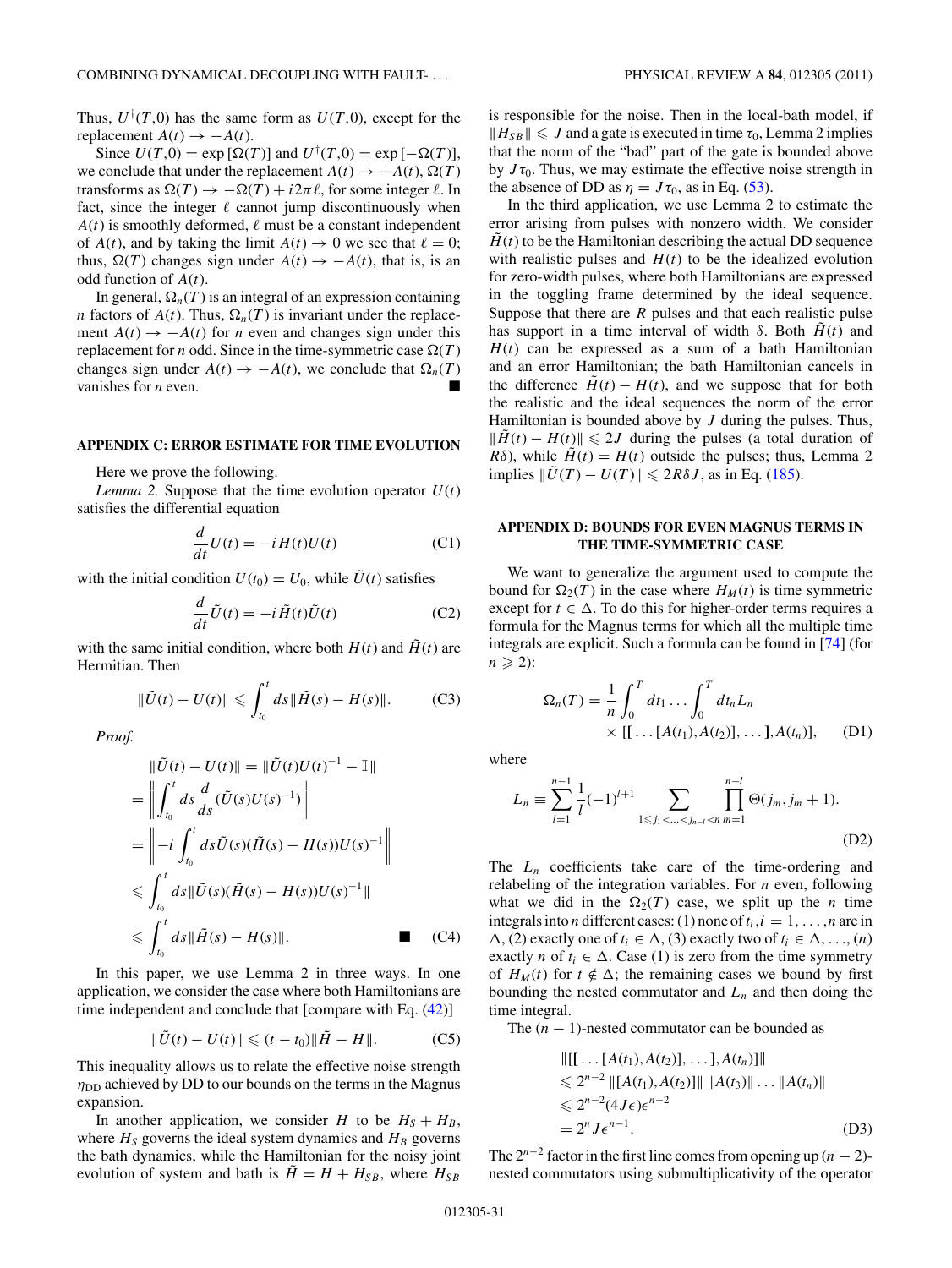<span id="page-31-0"></span>norm. The  $(4J\epsilon)$  factor in the second line is an upper bound on  $\|[A(t_1),A(t_2)]\|$ . The coefficient  $L_n$  can be bounded by ignoring the step function (i.e., ignoring the time ordering, since we do not have the details of  $\Delta$  anyway):

$$
|L_n| \leqslant \sum_{l=1}^{n-1} \frac{1}{l} \sum_{\substack{1 \leqslant j_1 < j_2 < \ldots < j_{n-l} < n}} 1
$$
  
= 
$$
\sum_{l=1}^{n-1} \frac{1}{l} {n-1 \choose n-l} = \sum_{l=1}^{n-1} \frac{1}{n-l} {n-1 \choose l}. \quad (D4)
$$

The binomial factor arises from counting the number of terms in the sum over  $j_i$ : We pick  $n - l$  elements from the numbers 1 to  $n - 1$ , and arranging them in ascending order gives a single choice of  $(j_1, j_2, \ldots, j_{n-l})$  and hence a single term in the sum. The number of ways of choosing  $n - l$  elements from  $n - 1$ distinct numbers is given by the binomial factor. To bound the remaining sum, consider

$$
\int_0^1 dx (1+x)^{n-1} = \sum_{l=0}^{n-1} {n-1 \choose l} \frac{1}{n-l} x^{n-l} \Big|_{x=0}^{x=1}
$$

$$
= \sum_{l=0}^{n-1} {n-1 \choose l} \frac{1}{n-l}.
$$
 (D5)

Therefore, we have that

$$
|L_n| \leq \int_0^1 dx (1+x)^{n-1} - {n-1 \choose 0} \frac{1}{n}
$$
  
=  $\frac{2}{n} (2^{n-1} - 1).$  (D6)

Putting these back in  $\Omega_n(T)$  (*n* even) and doing the time integrals, we find that

$$
\|\Omega_n(T)\| \leq \frac{2}{n^2} (2^{n-1} - 1)(2^n J \epsilon^{n-1}) \left[ \binom{n}{1} \Delta (T - \Delta)^{n-1} + \binom{n}{2} \Delta^2 (T - \Delta)^{n-2} + \dots + \binom{n}{n} \Delta^n \right]
$$
  
= 
$$
\frac{2^{n+1} J \epsilon^{n-1}}{n^2} (2^{n-1} - 1) [T^n - (T - \Delta)^n].
$$
 (D7)

In the first inequality above, the terms in the brackets are the  $n-1$  cases for choosing the times  $t_1, \ldots, t_n$ , with at least one being in  $\Delta$ .

One can check that Eq.  $(D7)$  agrees with Eq.  $(141)$  in the  $n = 4$  case. We also see that, for each *n*,  $\Omega_n(T)$  is of order  $\Delta T^{n-1}$  and thus vanishes in the limit  $\Delta \to 0$ .

# **APPENDIX E:** *S***(** *<sup>j</sup>***)** *<sup>n</sup>* **COEFFICIENTS**

Here we derive bounds on the  $S_n^{(j)}$  coefficients found in the recursive formulas [Eqs. [\(84a\)](#page-14-0)–[\(84e\)](#page-14-0)] for the Magnus terms.

*Lemma 3*. For all  $n \ge 2$ ,  $1 \le j \le n-1$ ,

$$
\left\|S_n^{(j)}(t)\right\| \leqslant f_n^{(j)} J \left(2\epsilon t\right)^{n-1},\tag{E1}
$$

where the coefficients are defined recursively:

$$
f_1^{(0)} = 1, \quad f_n^{(0)} = 0, \quad n > 1,
$$
 (E2a)

$$
f_n^{(j)} = 2 \sum_{m=1}^{n-j} \sum_{p=0}^{m-1} \frac{|B_p|}{p!m} f_m^{(p)} f_{n-m}^{(j-1)}, \quad n \ge 2; \quad \text{(E2b)}
$$

here the  ${B_p}$  are the Bernoulli numbers, defined by

$$
\frac{x}{e^x - 1} = \sum_{p=0}^{\infty} \frac{B_p}{p!} x^p.
$$
 (E3)

*Proof.* We prove the lemma by induction. We begin with the smallest case where  $n = 2, j = 1$ :

$$
\|S_2^{(1)}(t)\| = \|[\Omega_1(t), -iH_M(t)]\|
$$
  
\$\leqslant \int\_0^t ds \| [H\_M(s), H\_M(t)] \|.\$ \qquad (E4)\$

The commutator can be bounded as  $\|[H_M(s), H_M(t)]\| \leq 4J\epsilon$ . This thus gives  $||S_2^{(1)}(t)|| \leq 4J\epsilon t$ . Since  $f_2^{(1)} = 2$ , this can be rewritten as  $||S_2^{(1)}|| \le 4J\epsilon t = f_2^{(1)}J(2\epsilon t)$ .

For a given  $n \geqslant 3$ , suppose that the lemma holds for all *S*<sup>(*p*)</sup> *for*  $m < n, 1 \leqslant p \leqslant m - 1$ . There are three different types of  $S_n^{(j)}$ :

$$
S_n^{(1)}(t) = [\Omega_{n-1}(t), -i H_M(t)];
$$
 (E5a)

$$
S_n^{(n-1)}(t) = \left[\Omega_1(t), S_{n-1}^{(n-2)}(t)\right];\tag{E5b}
$$

$$
S_n^{(j)}(t) = \left[\Omega_1(t), S_{n-1}^{(j-1)}(t)\right] + \sum_{m=2}^{n-j} \left[\Omega_m(t), S_{n-m}^{(j-1)}(t)\right],
$$
  
for  $2 \le j \le n-2$ . (E5c)

Note that the last case occurs only for  $n \geq 4$ . We bound each case separately. First, for  $S_n^{(1)}$ ,

$$
||S_n^{(1)}(t)|| \le 2||\Omega_{n-1}(t)|| ||H_M(t)||
$$
  
\n
$$
\le 2\epsilon \sum_{p=1}^{n-2} \frac{|B_p|}{p!} \int_0^t ds ||S_{n-1}^{(p)}||
$$
  
\n
$$
\le J(2\epsilon t)^{n-1} \sum_{p=1}^{n-2} \frac{|B_p|}{p!(n-1)} f_{n-1}^{(p)}.
$$
 (E6)

Equation (E2) becomes  $f_n^{(1)} = 2 \sum_{p=1}^{n-2} \frac{|B_p|}{p!(n-1)} f_{n-1}^{(p)}$  when  $j =$ 1; therefore,  $||S_n^{(1)}(t)|| \le f_n^{(1)} J(2\epsilon t)^{n-1}$ . Next we bound  $S_n^{(n-1)}$ :

$$
||S_n^{(n-1)}(t)|| \leq 2||\Omega_1(t)|| ||S_{n-1}^{(n-2)}(t)||
$$
  
 
$$
\leq f_{n-1}^{(n-2)} J(2\epsilon t)^{n-1}.
$$
 (E7)

Equation (E2) becomes  $f_n^{(n-1)} = 2f_{n-1}^{(n-2)}$  when  $j = n - 1$ ; therefore,  $||S_n^{(n-1)}(t)|| \le f_n^{(n-1)} J(2\epsilon t)^{n-1}$ .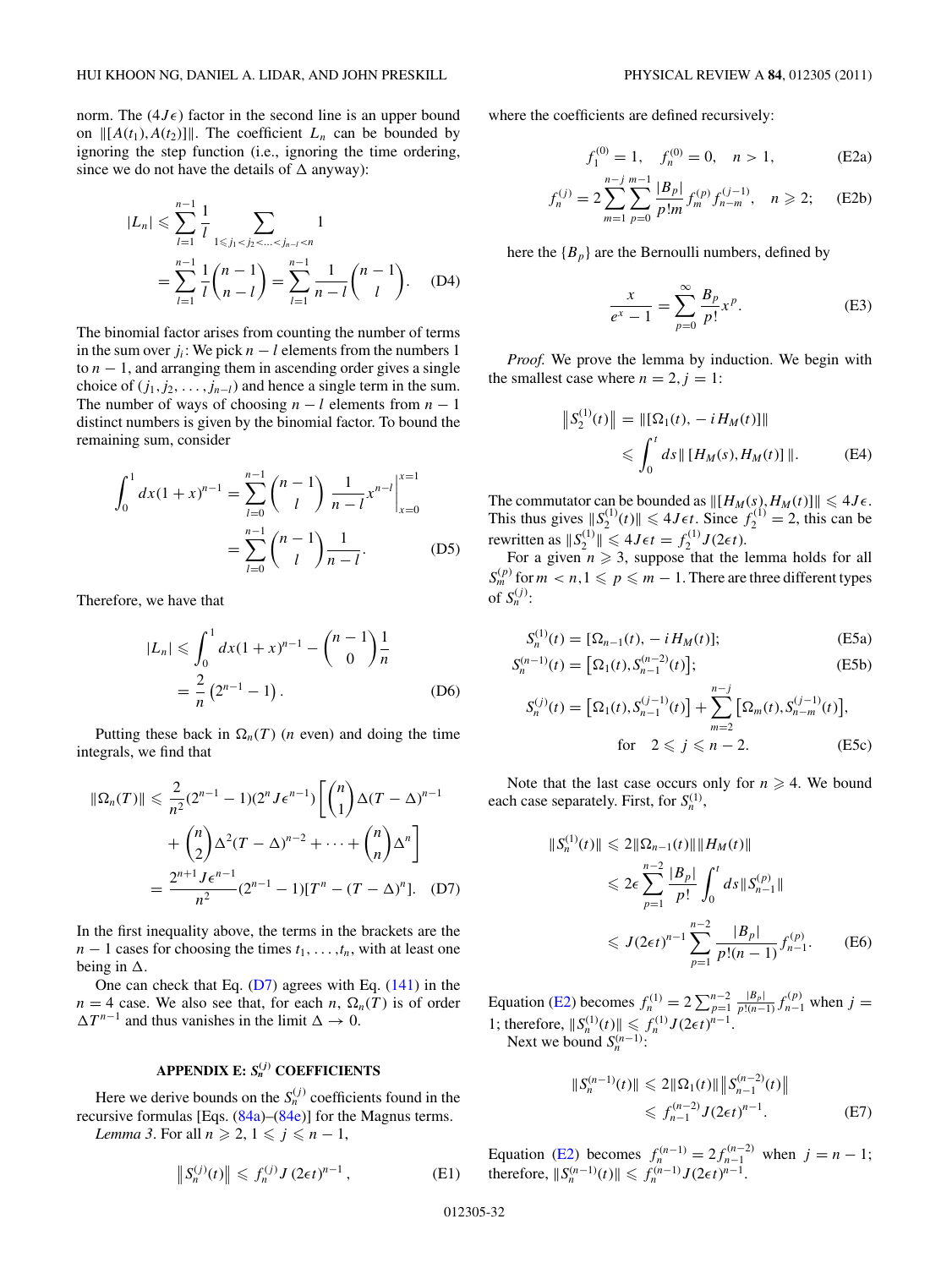<span id="page-32-0"></span>Last are the  $2 \leq j \leq n - 2$  cases:

$$
\|S_n^{(j)}(t)\|
$$
  
\n
$$
\leq 2\|\Omega_1(t)\| \|S_{n-1}^{(j-1)}(t)\|
$$
  
\n
$$
+ 2\sum_{m=2}^{n-j} \sum_{p=1}^{m-1} \frac{|B_p|}{p!} \left( \int_0^t ds \|S_m^{(p)}(t)\| \right) \|S_{n-m}^{(j-1)}(t)\|
$$
  
\n
$$
\leq f_{n-1}^{(j-1)} J(2\epsilon t)^{n-1}
$$
  
\n
$$
+ J^2 t (2\epsilon t)^{n-2} \left[ 2\sum_{m=2}^{n-j} \sum_{p=1}^{m-1} \frac{|B_p|}{p!m} f_m^{(p)} f_{n-m}^{(j-1)} \right].
$$
 (E8)

The expression within the brackets in the last line looks like  $f_n^{(j)}$  in Eq. (E2), except we need to add in the  $m = 1$  terms, as well as the  $p = 0$  terms. In fact,

$$
2\sum_{m=2}^{n-j} \sum_{p=1}^{m-1} \frac{|B_p|}{p!m} f_m^{(p)} f_{n-m}^{(j-1)}
$$
  
=  $f_n^{(j)} - 2\frac{|B_0|}{0!1} f_1^{(0)} f_{n-1}^{j-1} - 2\sum_{m=2}^{n-j} \frac{|B_0|}{0!m} f_m^{(0)} f_{n-m}^{(j-1)}$   
=  $f_n^{(j)} - 2f_{n-1}^{(j-1)}$ , (E9)

where in the last line, we have used the fact that  $f_{m>1}^{(0)} = 0$ . Putting this into  $||S_n^{(j)}(t)||$ , and using the fact that  $J \leq \epsilon$ , we get

$$
\|S_n^{(j)}(t)\| \le f_{n-1}^{(j-1)} J(2\epsilon t)^{n-1} + J(\epsilon t) (2\epsilon t)^{n-2} \big[f_n^{(j)} - 2f_{n-1}^{(j-1)}\big] \le f_n^{(j)} J(2\epsilon t)^{n-1}.
$$
 (E10)

This completes the induction.

## **APPENDIX F:** *fn* **COEFFICIENT**

In  $[59]$ , the  $\{f_n\}$  were shown to be coefficients in the power series expansion of of  $G^{-1}(y) = \sum_{n=1}^{\infty} f_n y^n$ , the inverse function of

$$
y = G(s) = \int_0^s dx \left[ 2 + \frac{x}{2} \left( 1 - \cot \frac{x}{2} \right) \right]^{-1}.
$$
 (F1)

Here we provide a self-contained proof of the above claim. It suffices to show that the coefficients of *G*<sup>−</sup><sup>1</sup> can be written in the form Eq. [\(118\)](#page-16-0), with  $f_n^{(j)}$  defined via the recursion relations (E2).

First, we prove a lemma that applies to a general function  $y(s)$ .

*Lemma 4.* Suppose the smooth function  $y \equiv G(s)$  is monotonic on its domain and satisfies  $y(0) = 0$ . Then  $G^{-1}(y)$ can be written as  $\sum_{n=1}^{\infty} f_n y^n$ , where

$$
f_n = \frac{1}{n!} \left[ \left( g(s) \frac{d}{ds} \right)^{n-1} g(s) \right] \Big|_{s=0}, \tag{F2}
$$

and  $\frac{dy}{ds} = \frac{1}{g(s)}$ .

*Proof.* Since *y* is monotonic on its domain, the inverse function  $G^{-1}(y)(=s)$  exists and has derivatives

$$
\frac{d^n}{dy^n}G^{-1}(y) = \left(g(s)\frac{d}{ds}\right)^n s = \left(g(s)\frac{d}{ds}\right)^{n-1} g(s),\qquad \text{(F3)}
$$

where in the first equality, we have used the chain rule of differentiation:  $\frac{d}{dy} = \frac{ds}{dy}\frac{d}{ds} = (\frac{dy}{ds})^{-1}\frac{d}{ds} = g(s)\frac{d}{ds}$ . Since *y* is a smooth function on its domain, so is  $g(s)$  and hence all derivatives of  $G^{-1}(y)$  exist. We can then expand  $G^{-1}(y)$  as a Taylor series about  $y = 0$  and write  $G^{-1}(y) = \sum_{n=0}^{\infty} f_n y^n$  for some coefficients  $f_n$ . We see that  $f_0 = 0$  since  $G^{-1}(0) = 0$ . For  $n \geqslant 1$ , the Taylor coefficients are given by

$$
f_n = \left. \frac{1}{n!} \frac{d^n}{dy^n} G^{-1}(y) \right|_{y=0}, \tag{F4}
$$

which, upon inserting Eq. (F3) and noting that  $y(0) = 0$ , immediately gives Eq. (F2).

For our purposes, the function  $y(s)$  is given in Eq. (F1), that is,  $y(s) = G(s)$  which is smooth and monotonic over the domain  $s \in [-2\pi, 2\pi]$ . It is also clear that  $y(0) = 0$ . Lemma 4 thus tells us that we can write  $G^{-1}(y) = \sum_{n=1}^{\infty} f_n y^n$ , where  $f_n$  is given in Eq. (F2) with

$$
g(s) \equiv \left(\frac{dy}{ds}\right)^{-1} = 2 + \frac{s}{2} \left(1 - \cot\frac{s}{2}\right). \tag{F5}
$$

*Lemma 5.* The coefficients  $f_n$  in  $G^{-1}(y) = \sum_{n=1}^{\infty} f_n y^n$  can be written in the form Eq. [\(118\)](#page-16-0), with  $f_n^{(j)}$  defined according to Eq.  $(E2)$ .

*Proof.* For  $n = 1$ , the index *j* in Eq. [\(118\)](#page-16-0) can only take value 0, so  $f_1$  can be written in the form Eq. [\(118\)](#page-16-0) if we set  $f_1^{(0)} = 1$ . To handle the case  $n \ge 2$ , we use Eq. [\(E3\)](#page-31-0) to expand cot(*s/*2) in terms of Bernoulli numbers, finding

$$
\frac{s}{2}\cot\left(\frac{s}{2}\right) = B_0 + \left(B_1 + \frac{1}{2}\right)(is) + \sum_{j=2}^{\infty} \frac{B_j}{j!}(is)^j. \quad (F6)
$$

Noting that  $B_0 = 1$ ,  $B_1 = -1/2$ ,  $B_{2j+1} = 0$  for  $j \ge 1$ ,  $B_{4j} <$ 0 for  $j \ge 1$  and  $B_{4j+2} > 0$  for  $j \ge 0$ , Eq. (F6) becomes

$$
g(s) = 2 + \frac{s}{2} \left( 1 - \cot \frac{s}{2} \right) = \sum_{j=0}^{\infty} \frac{|B_j|}{j!} s^j.
$$
 (F7)

Using this series expansion of  $g(s)$ , we can rewrite  $(F2)$  for  $f_{n\geqslant 2}$  as

$$
f_n = \frac{1}{n2^{n-1}} \sum_{j=1}^{n-1} \frac{|B_j|}{j!} \frac{2^{n-1}}{(n-1)!} \left[ \left( g \frac{d}{ds} \right)^{n-1} s^j \right] \Big|_{s=0}.
$$
 (F8)

We omit the  $j = 0$  term in Eq. (F8) because the derivative of a constant vanishes, and the sum over *j* terminates at  $j = n - 1$ because higher-order terms vanish when we set  $s = 0$ . Thus,  $f_{n \geq 2}^{(0)} = 0$ , and by comparing with Eq. [\(118\)](#page-16-0) we define  $f_n^{(j)}$  as

$$
f_n^{(j)} = \frac{2^{n-1}}{(n-1)!} \left[ \left( g \frac{d}{ds} \right)^{n-1} s^j \right] \Big|_{s=0} . \tag{F9}
$$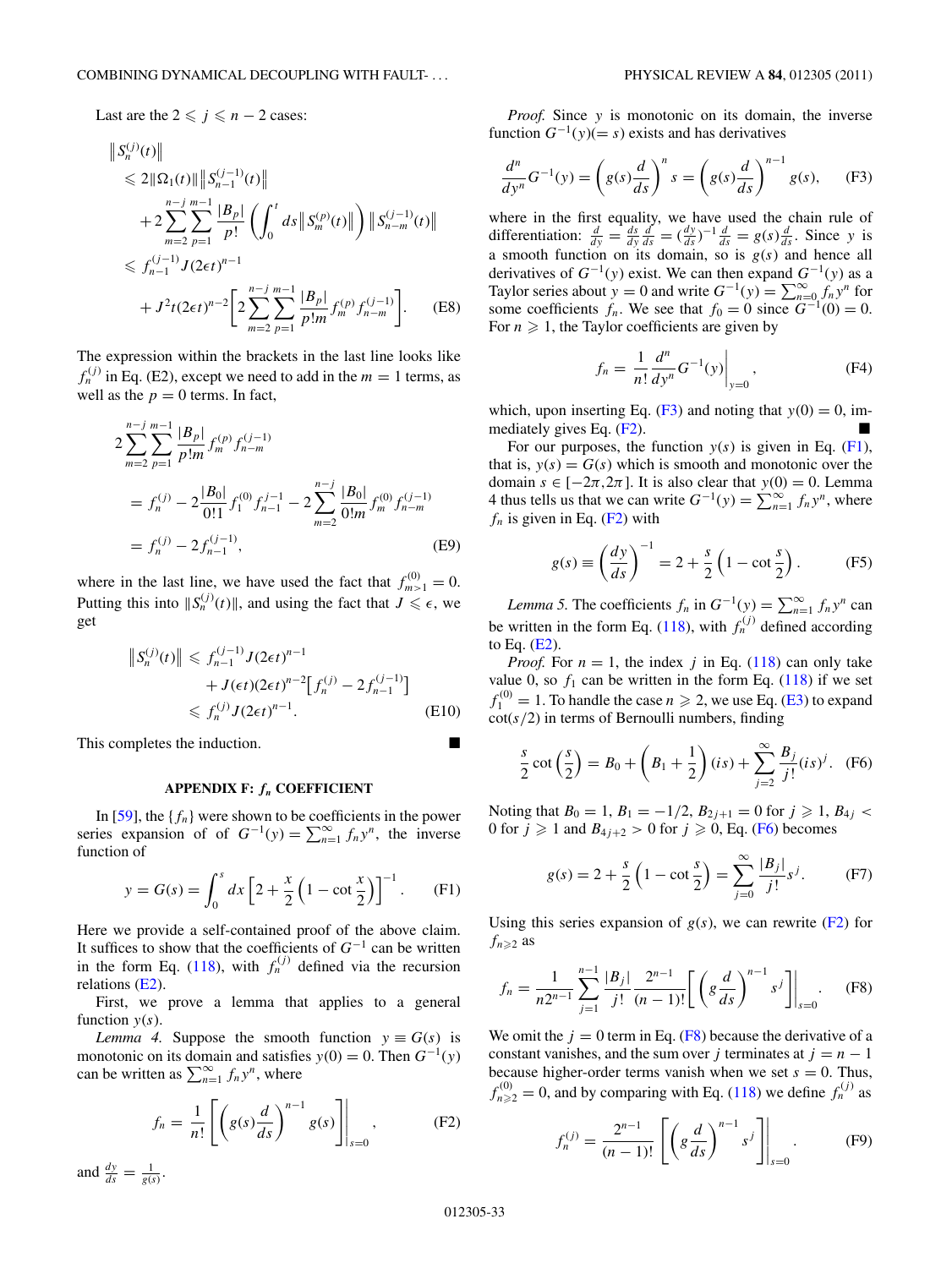<span id="page-33-0"></span>Now we need to show that the  $\{f_n^{(j)}\}$  obey the recursive relation (E2). Using our definition of  $f_n^{(j)}$  from [\(F9\)](#page-32-0), the righthand side of Eq. (E2) can be rewritten as

$$
2\sum_{m=1}^{n-j} \sum_{p=0}^{m-1} \frac{|B_p|}{p!m} f_m^{(p)} f_{n-m}^{(j-1)}
$$
  
= 
$$
2\sum_{m=1}^{n-j} \sum_{p=0}^{m-1} \frac{|B_p|}{p!m} \frac{2^{m-1}}{(m-1)!} \left[ \left( g \frac{d}{ds} \right)^{m-1} s^p \right] \Big|_{s=0}
$$
  

$$
\times \frac{2^{n-m-1}}{(n-m-1)!} \left[ \left( g \frac{d}{ds} \right)^{n-m-1} s^{j-1} \right] \Big|_{s=0}
$$
  
= 
$$
\frac{2^{n-1}}{(n-1)!} \sum_{m=1}^{n-j} {n-1 \choose m} \left[ \left( g \frac{d}{ds} \right)^{m-1} \sum_{p=0}^{m-1} \frac{|B_p|}{p!} s^p \right] \Big|_{s=0}
$$
  

$$
\times \left[ \left( g \frac{d}{ds} \right)^{n-m-1} s^{j-1} \right] \Big|_{s=0} .
$$
 (F10)

The expression  $\left(\sum_{p=0}^{m-1} \frac{|B_p|}{p!} s^p\right)$  is just *g*(*s*) if we can extend the upper limit of the sum to infinity. We can indeed do this, because in the equation above, the expression is differentiated *m* − 1 times and *s* is set to 0. Hence, higher-order terms in the power series expansion of  $g(s)$  with  $p \ge m$  do not contribute. Therefore,

$$
2\sum_{m=1}^{n-j} \sum_{p=0}^{m-1} \frac{|B_p|}{p!m} f_m^{(p)} f_{n-m}^{(j-1)}
$$
  
= 
$$
\frac{2^{n-1}}{(n-1)!} \sum_{m=1}^{n-j} {n-1 \choose m} \left[ \left( g \frac{d}{ds} \right)^{m-1} g \right]_{s=0}
$$
  

$$
\times \left[ \left( g \frac{d}{ds} \right)^{n-m-1} s^{j-1} \right] \Big|_{s=0}
$$
  
= 
$$
\frac{2^{n-1}}{(n-1)!} \sum_{m=1}^{n-1} {n-1 \choose m} \left[ \left( g \frac{d}{ds} \right)^m s \right] \Big|_{s=0}
$$
  

$$
\times \left[ \left( g \frac{d}{ds} \right)^{n-1-m} s^{j-1} \right] \Big|_{s=0} .
$$
 (F11)

Now, for any differential operator  $D$  satisfying the product rule, that is,  $\mathcal{D}(xy) = \mathcal{D}(x)y + x\mathcal{D}(y)$  (where *x* and *y* commute),  $\mathcal{D}^n$  has the binomial expansion

$$
\mathcal{D}^n(xy) = \sum_{m=0}^n \binom{n}{m} [\mathcal{D}^m(x)][\mathcal{D}^{n-m}(y)].
$$
 (F12)

Take  $\mathcal{D} = g \frac{d}{ds}$ ,  $x = s$ , and  $y = s^{j-1}$ . Then (note that the  $m = 0$ term is zero)

$$
\left(g\frac{d}{ds}\right)^{n-1} s^j\Big|_{s=0} = \sum_{m=0}^{n-1} {n-1 \choose m} \left[ \left(g\frac{d}{ds}\right)^m s \right] \Big|_{s=0}
$$

$$
\times \left[ \left( g\frac{d}{ds} \right)^{n-1-m} s^{j-1} \right] \Big|_{s=0} . \quad \text{(F13)}
$$

Putting this into (F11) gives exactly the expression for  $f_n^{(j)}$ in  $(F9)$ .

## **APPENDIX G: PURE BATH TERM IN SECOND ORDER OF THE MAGNUS EXPANSION**

Here we consider the case where the toggling-frame Hamiltonian has a decomposition  $H(t) = H_B + H_{\text{err}}(t)$ such that

$$
H_B = B_0 \otimes \mathbb{I}, \quad H_{\text{err}}(t) = \sum_{\alpha} B_{\alpha} \otimes S_{\alpha}(t), \quad (G1)
$$

where  $S_\alpha(t) = U_c^{\dagger}(t)S_\alpha U_c(t)$  and the operators  $\{S_\alpha\}$  are a Hermitian basis for traceless operators acting on the system such that

$$
tr(S_{\alpha}S_{\beta}) = 0
$$
 (G2)

for all  $\alpha \neq \beta$ . We further assume that each pulse either commutes or anticommutes with each  $S_\alpha$ , so that

$$
S_{\alpha}(t) = U_c^{\dagger}(t) S_{\alpha} U_c(t) = \pm S_{\alpha}, \qquad (G3)
$$

and, hence,

$$
H_{\rm err}(t) = \sum_{\alpha} \zeta_{\alpha}(t) B_{\alpha} \otimes S_{\alpha}, \qquad (G4)
$$

where  $\zeta_{\alpha}(t) = \pm 1$ . These assumptions are true, in particular, for an *n*-qubit system if each  $S_\alpha$  and each pulse is a traceless *n*-qubit Pauli operator. We show that under these assumptions the second-order term in the Magnus expansion

$$
\Omega_2(T) = -\frac{1}{2} \int_0^T dt_1 \int_0^{t_1} dt_2 [H(t_1), H(t_2)] \qquad (G5)
$$

contains no pure bath term; that is,  $\text{tr}_{S}[\Omega_2(T)] = 0$ .

Because  $[H_B, H_B] = 0$ , it suffices to show that the system trace vanishes for  $[H_B, H_{\text{err}}(t_1)]$  and  $[H_{\text{err}}(t_1), H_{\text{err}}(t_2)]$  for any  $t_1, t_2 \in [0, T]$ . First we observe that

$$
[H_B, H_{\text{err}}(t)] = \sum_{\alpha} \zeta_{\alpha}(t) [B_0 \otimes \mathbb{I}, B_{\alpha} \otimes S_{\alpha}]
$$

$$
= \sum_{\alpha} \zeta_{\alpha}(t) [B_0, B_{\alpha}] \otimes S_{\alpha} \qquad (G6)
$$

has vanishing system trace. Next we note that if the product  $S_{\alpha}S_{\beta}$  is traceless it can be expanded in the basis  $\{S_{\alpha}\}\$ , so that

$$
S_{\alpha} S_{\beta} = \delta_{\alpha\beta} T_{\alpha} + \sum_{\gamma} g_{\alpha\beta\gamma} S_{\gamma}
$$
 (G7)

(where  $T_{\alpha}$  might have a nonvanishing trace). Therefore,

$$
H_{\text{err}}(t_1)H_{\text{err}}(t_2) = \sum_{\alpha} \zeta_{\alpha}(t_1)\zeta_{\alpha}(t_2)B_{\alpha}B_{\alpha} \otimes T_{\alpha} + \cdots,
$$
  

$$
H_{\text{err}}(t_2)H_{\text{err}}(t_1) = \sum_{\alpha} \zeta_{\alpha}(t_2)\zeta_{\alpha}(t_1)B_{\alpha}B_{\alpha} \otimes T_{\alpha} + \cdots,
$$
 (G8)

where the ellipsis represents terms with vanishing system trace. Thus, in the commutator  $[H_{\text{err}}(t_1), H_{\text{err}}(t_2)]$  the terms proportional to  $T_\alpha$  cancel, and what remains has vanishing system trace, as we wished to show.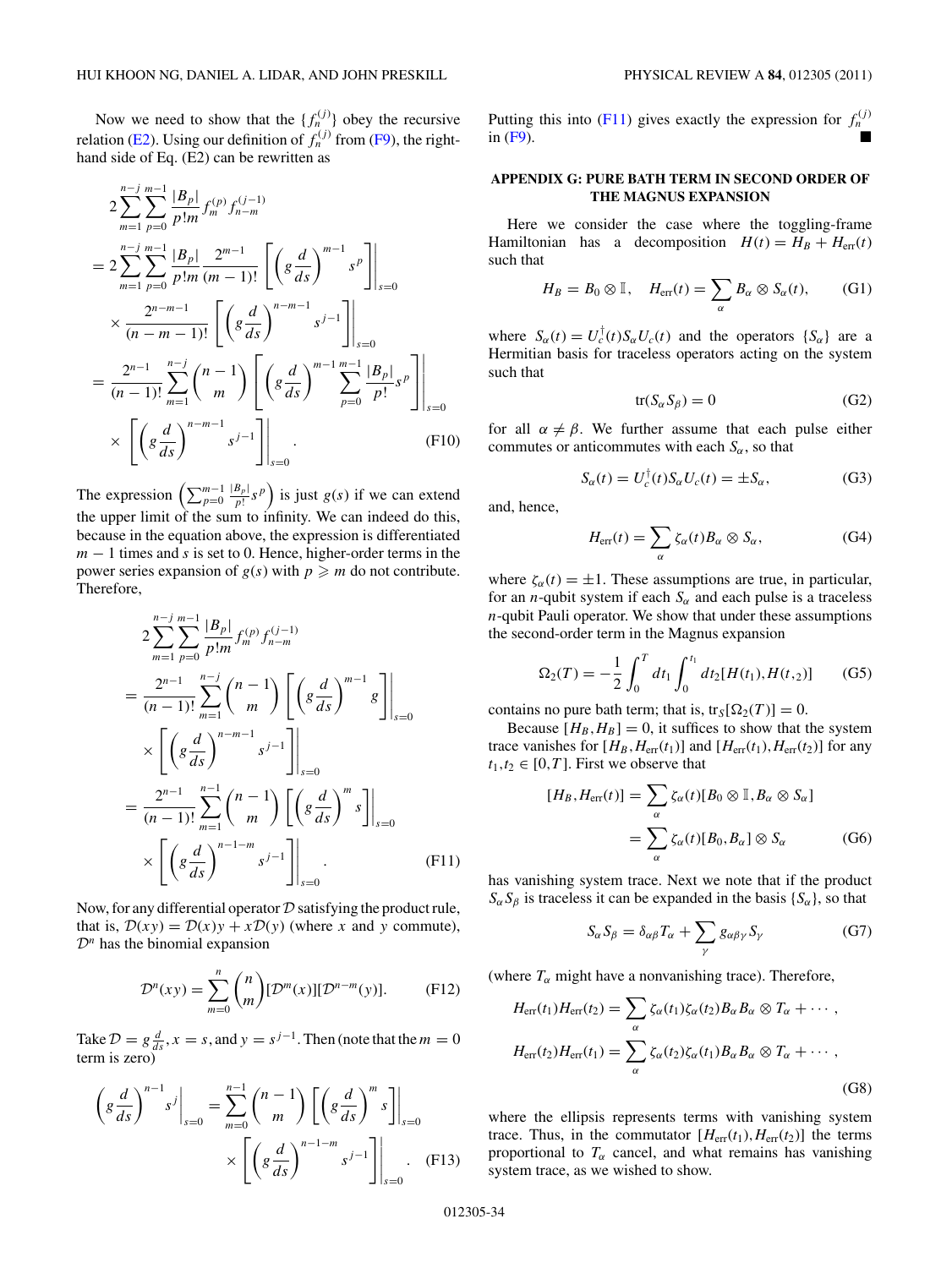## <span id="page-34-0"></span>**APPENDIX H: NOISE PARAMETERS FOR CONCATENATED DYNAMICAL DECOUPLING**

For the analysis of concatenated DD in Sec. [VIII,](#page-18-0) we considered dividing the third-order term in the Magnus expansion  $\Omega_3$  into a pure bath term and a remainder. For that purpose we may use the following lemma.

*Lemma 6.* Suppose an operator  $\mathcal O$  has a decomposition

$$
\mathcal{O} = \mathbb{I} \otimes B_0 + \sum_{\alpha} S_{\alpha} \otimes B_{\alpha}, \tag{H1}
$$

where both terms are Hermitian and tr  $(S_\alpha) = 0$  for each  $\alpha$ . Then

$$
||B_0|| \leq ||\mathcal{O}||, \tag{H2}
$$

and

$$
\|\sum_{\alpha} S_{\alpha} \otimes B_{\alpha}\| \leq 2 \|\mathcal{O}\|.\tag{H3}
$$

*Proof.* To derive Eq. (H2), suppose that  $|\psi\rangle$  is a normalized pure state such that  $|\langle \psi | B_0 | \psi \rangle| = ||B_0||$ , and consider the expectation value

$$
\langle \chi | \otimes \langle \psi | \left( \sum_{\alpha} S_{\alpha} \otimes B_{\alpha} \right) | \chi \rangle \otimes | \psi \rangle
$$
  
=\langle \chi | \left( \sum\_{\alpha} S\_{\alpha} \langle \psi | B\_{\alpha} | \psi \rangle \right) | \chi \rangle, \qquad (H4)

where  $|\chi\rangle$  is also a normalized pure state (of the system). The right-hand side of Eq.  $(H4)$  is the expectation value in the state  $|\chi\rangle$  of a traceless Hermitian operator. Unless this operator is zero, the expectation value can be either positive or negative depending on how  $|\chi\rangle$  is chosen. By choosing  $|\chi\rangle$  so that the expectation value  $\langle \sum_{\alpha} S_{\alpha} \otimes B_{\alpha} \rangle$  in the state  $|\chi \rangle \otimes |\psi \rangle$  is either zero or has the same sign as  $\langle \mathbb{I} \otimes B_0 \rangle$ , we have

$$
|\langle \mathcal{O} \rangle| \geqslant |\langle \mathbb{I} \otimes B_0 \rangle|, \tag{H5}
$$

and using  $\|\mathbb{I} \otimes B_0\| = \|B_0\|$ , Eq. (H2) follows. From the triangle inequality,

$$
\left\| \sum_{\alpha} S_{\alpha} \otimes B_{\alpha} \right\| = \left\| \mathcal{O} - \mathbb{I} \otimes B_{0} \right\|
$$
  
\$\leqslant \|\mathcal{O}\| + \|\mathbb{I} \otimes B\_{0}\| \leqslant 2\|\mathcal{O}\|\$, (H6)

which proves Eq. (H3).

 $\mathbf{u}$  .

The inequality Eq.  $(H3)$  is tight if we do not restrict the dimension of the system, but if the system is a qubit (two dimensional), it can be improved to

$$
\left\| \sum_{\alpha} \sigma_{\alpha} \otimes B_{\alpha} \right\| \leq \|\mathcal{O}\|.
$$
 (H7)

For a qubit, there is an antiunitary time-reversal operator  $T : |\psi\rangle \rightarrow \sigma_y |\psi\rangle^*$  such that  $T^{\dagger} \sigma_\alpha T = -\sigma_\alpha$ . Suppose  $|\psi\rangle$  is a normalized pure state such that  $|\langle \psi | \sum_{\alpha} \sigma_{\alpha} \otimes B_{\alpha} | \psi \rangle|$  =  $\|\sum_{\alpha}\sigma_{\alpha}\otimes B_{\alpha}\|$ . By applying  $T\otimes\mathbb{I}$  if necessary, we can choose  $|\psi\rangle$  so that  $\langle \sum_{\alpha} \sigma_{\alpha} \otimes B_{\alpha} \rangle$  and  $\langle \mathbb{I} \otimes B_0 \rangle$  have the same sign (unless  $\langle \mathbb{I} \otimes B_0 \rangle = 0$ ). Therefore,

$$
|\langle \mathcal{O} \rangle| \geqslant \left| \left\langle \sum_{\alpha} \sigma_{\alpha} \otimes B_{\alpha} \right\rangle \right|, \tag{H8}
$$

and Eq. (H7) follows.

## **APPENDIX I: RELATING DISTANCE BETWEEN OPERATORS TO DISTANCE BETWEEN THEIR EXPONENTIALS**

Here we prove the following. *Lemma 7.*

$$
\|e^A - e^B\| \ge 2\|A - B\|
$$
  
-2 exp  $\left(\frac{1}{2} \|A + B\| \right)$  sinh  $\left(\frac{1}{2} \|A - B\| \right)$ . (I1)

*Proof.* Expanding the exponentials, we obtain

$$
e^{A} - e^{B} = A - B + \sum_{n=2}^{\infty} \frac{1}{n!} [A^{n} - B^{n}],
$$
 (I2)

and therefore

$$
||e^A - e^B|| \ge ||A - B|| - \sum_{n=2}^{\infty} \frac{1}{n!} ||A^n - B^n||. \tag{I3}
$$

Defining

$$
N = \frac{1}{2}(A + B), \quad M = \frac{1}{2}(A - B), \tag{14}
$$

we have

$$
A^n - B^n = (N + M)^n - (N - M)^n, \tag{15}
$$

and when we apply the binomial expansion to  $(N + M)^n$  –  $(N - M)^n$  the terms even order in *M* cancel. There are  $2\binom{n}{m}$ terms of order *m* in *M* for *m* odd, each with an operator norm bounded above by  $||M||^m ||N||^{n-m}$ ; therefore,

$$
||A^{n} - B^{n}|| \leq 2 \sum_{\text{odd}m} {n \choose m} ||M||^{m} ||N||^{n-m}
$$
  
=  $(||N|| + ||M||)^{n} - (||N|| - ||M||)^{n}$ . (16)

Thus, we find

$$
\sum_{n=2}^{\infty} \frac{1}{n!} ||A^n - B^n|| \le \exp(||N|| + ||M||) \exp(||N|| - ||M||) - 2||M||
$$
  
=  $\exp(||N||) \cdot 2 \sinh(||M||) - 2||M||,$  (I7)

and substituting into Eq.  $(13)$  yields Eq.  $(11)$ .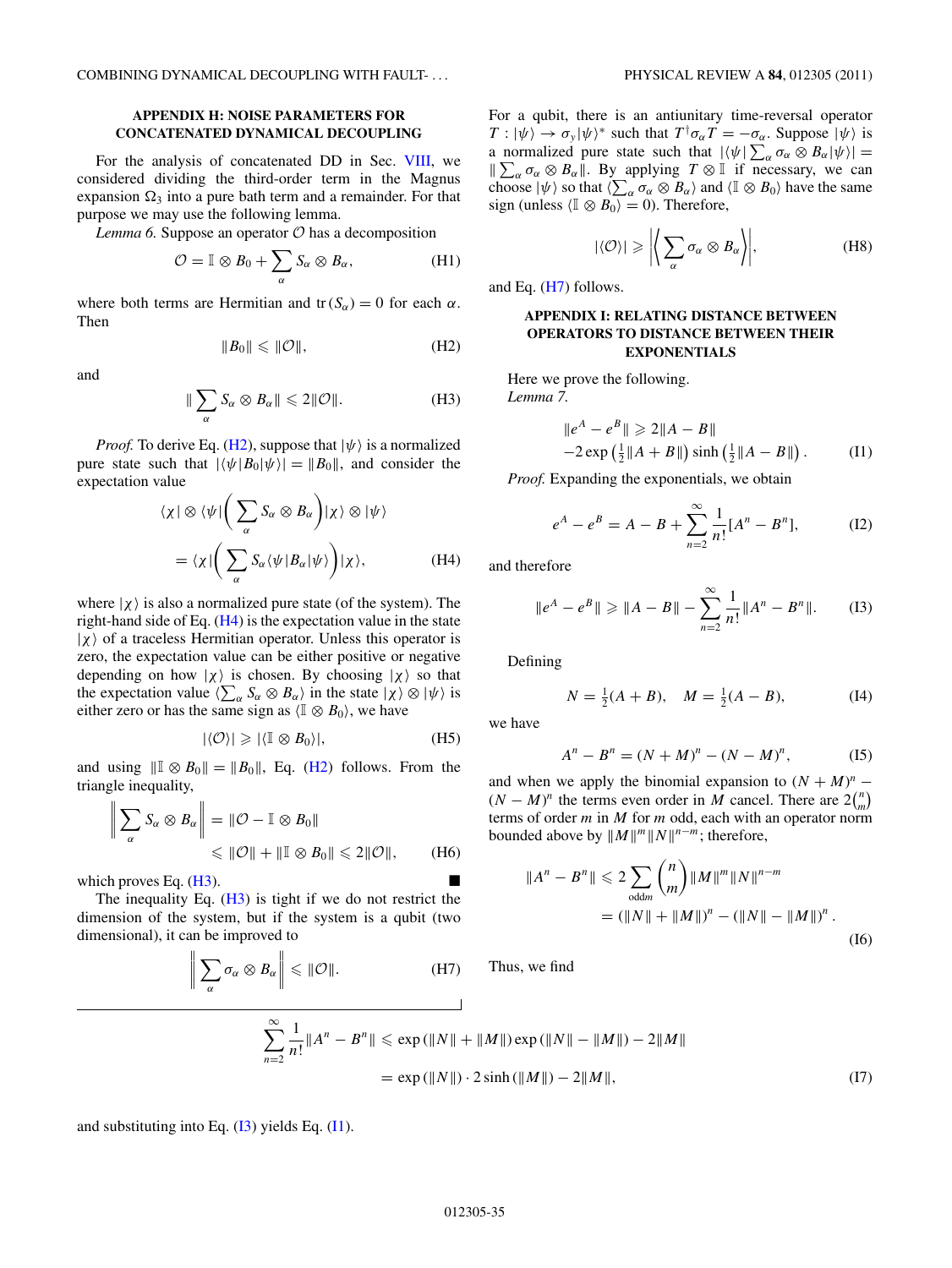<span id="page-35-0"></span>If the norm of the sum  $A + B$  is not too large, we can use Lemma 7 to show that *A* is close to *B* when  $e^A$  is close to  $e^B$ . For example, suppose that

$$
||A + B|| \leq \epsilon_+, \quad ||A - B|| \leq \epsilon_-.
$$
 (18)

Then Lemma 7 implies

$$
||A - B|| \leqslant c(\epsilon_+, \epsilon_-)||e^A - e^B||,
$$
 (I9)

where

$$
c(\epsilon_+, \epsilon_-) = \left(2 - e^{\epsilon_+/2} \frac{\sinh \epsilon_-/2}{\epsilon_-/2}\right)^{-1}.
$$
 (110)

For example, if  $\epsilon_+ = \epsilon_- = 0.3$ , we find  $c(\epsilon_+,\epsilon_-) = 1.20$ .

## **APPENDIX J: BATH-STATE-DEPENDENT NOISE STRENGTH AND DYSON EXPANSION**

In the local-bath model, the noisy operation applied at the circuit location *a* is a unitary transformation  $\overline{G}_a$  acting jointly on the system and bath. We may express  $G_a$  as the sum of a good part  $\mathcal{G}_a = G_a \otimes B_a$  (where  $G_a$  is the ideal gate), and a bad part  $\mathcal{B}_a = \overline{G}_a - \mathcal{G}_a$ .

The accuracy threshold theorem proved in  $[31,33]$  establishes that quantum computing is scalable provided the noise strength  $\bar{\eta}$  is smaller than a critical value  $\eta_0$ . For this purpose, the noise strength may be defined in the following way. Recall that we model a noisy preparation of a qubit as an ideal preparation followed by noisy Hamiltonian evolution for a prescribed period. Therefore, we may assume that the initial state of the system at the very beginning of a quantum computation is ideal and that the initial state of the system and bath is a product state

$$
\left|\Psi_S^0\right\rangle\!\!\left\langle\Psi_S^0\right|\otimes\rho_B^0.\tag{J1}
$$

It is convenient to introduce a reference system *R* that purifies the initial state of the bath; then the initial state of system, bath, and reference system is a pure state,

$$
\left| \Phi_{SBR}^0 \right\rangle = \left| \Psi_S^0 \right\rangle \otimes \left| \Upsilon_{BR}^0 \right\rangle, \tag{J2}
$$

where

$$
\rho_B^0 = \text{tr}_R(|\Upsilon_{BR}^0\rangle \langle \Upsilon_{BR}^0|). \tag{J3}
$$

Now consider a quantum circuit acting on the initial state  $|\Phi_{SRR}^0\rangle$ , and let  $\mathcal{I}_r$  denote a set of *r* locations in the circuit. Let  $U^{\text{bad}}(\mathcal{I}_r)$  denote the transformation that results if we place the noisy gate  $\overline{G}_a$  at each location  $a \notin \mathcal{I}_r$  and place the bad part  $B_a$  at each location  $a \in \mathcal{I}_r$ ;  $U^{\text{bad}}(\mathcal{I}_r)$  acts trivially on *R*. We may say that the noise strength is  $\bar{\eta}$  if

$$
||U^{\text{bad}}(\mathcal{I}_r)|\Phi^0\rangle|| \leq \bar{\eta}^r
$$
 (J4)

for any set  $\mathcal{I}_r$  of *r* locations [\[33\]](#page-37-0).

Since each  $\overline{G}_a$  is unitary and therefore has operator norm 1, the submultiplicative property of the norm implies

$$
||U^{\text{bad}}(\mathcal{I}_r)|\Phi^0\rangle|| \leq ||U^{\text{bad}}(\mathcal{I}_r)|| \leq \prod_{a \in \mathcal{I}_r} ||\mathcal{B}_a||. \tag{J5}
$$

Therefore, we may choose the noise strength to be

$$
\bar{\eta} = \max_{a} \|\mathcal{B}_a\|,\tag{J6}
$$

We used this definition for the analysis in Secs. [IV](#page-5-0)[–VIII,](#page-18-0) based on the Magnus expansion, of the effective noise strength achieved by DD.

The threshold theorem can be formulated in a more general way [\[31,33\]](#page-37-0), so that the local-bath assumption is not really needed to define the noise strength or prove the theorem. We adopt the local-bath model in this paper so that we can study the efficacy of the DD pulse sequence for each circuit location individually; otherwise, we would need to include noise correlations among distinct gates that are executed simultaneously, which would greatly complicate the analysis.

The expression [\[31,33\]](#page-37-0) for the noise strength does not depend on the initial state of the bath, but for the analysis of the effective noise strength in Sec. [X,](#page-24-0) based on bath correlation functions and the Dyson expansion, we use a different definition of  $\bar{\eta}$  that *does* depend on the initial state of the bath. To state the new definition simply, it is convenient to put a further limitation on the noise model that was not needed in the Magnus expansion analysis; we assume that the state of the bath is discarded at the end of each circuit location, and replaced by a fresh bath state at the beginning of the next location. We admit that this new more restricted noise model is even more artificial than the local-bath model we analyzed previously using the Magnus expansion. In a rather perverse compromise, we include the effects of the bath's memory in our analysis of the DD pulse sequence at each circuit location, but assume such effects are negligible when we stitch the DD-protected gates together in a quantum circuit.

Under this assumption, the noisy operation at location *a* is applied to a product state, where the initial state  $\rho_{B,a}$  of the local bath for location *a* does not depend on the noisy operations applied at earlier circuit locations. Thus, Eq. (J4) is satisfied if we define

$$
\bar{\eta} = \max_{a,|\Psi\rangle} \|\mathcal{B}_a\left(|\Psi\rangle \otimes |\Phi_a\rangle\right)\|,\tag{J7}
$$

where  $|\Phi_a\rangle$  is a purification of  $\rho_{B,a}$ , and the maximum is over all circuit locations and over all pure states of the system. In terms of the interaction-picture operator applied at location *a*,

$$
\tilde{U}_a = \mathcal{G}_a^{\dagger} \overline{G}_a = \mathcal{G}_a^{\dagger} (\mathcal{G}_a + \mathcal{B}_a) = \mathbb{I}_a + \mathcal{G}_a^{\dagger} \mathcal{B}_a, \tag{J8}
$$

we may write  $\bar{\eta}$  as

$$
\bar{\eta} = \max_{a, |\Psi\rangle} \| (\tilde{U}_a - \mathbb{I}_a) (|\Psi\rangle \otimes |\Phi_a\rangle) \|, \tag{J9}
$$

or, equivalently,

$$
\bar{\eta}^2 = \max_{a,|\Psi\rangle} \langle (\tilde{U}_a^{\dagger} - \mathbb{I}_a)(\tilde{U}_a - \mathbb{I}_a) \rangle
$$
  
= 
$$
\max_{a,|\Psi\rangle} \langle 2\mathbb{I}_a - \tilde{U}_a - \tilde{U}_a^{\dagger} \rangle,
$$
 (J10)

where  $\langle \cdot \rangle$  denotes the expectation value in the state  $|\Psi\rangle \otimes |\Phi_a\rangle$ . This is the formula used in Eq. [\(209\)](#page-24-0) in Sec. [X.](#page-24-0)

Now we can explain how the analysis would need to be modified if we relaxed the assumption that the bath is refreshed at the beginning of each circuit location. In the proof of the threshold theorem, we need to derive an upper bound not on the amplitude for a fault at a single circuit location, but instead on the amplitude for faults occurring at each of the *r* specified locations in the set  $\mathcal{I}_r$ , as in Eq. (J4). Therefore, in our expression for  $\bar{\eta}^2$  in Eq. (J10), we should consider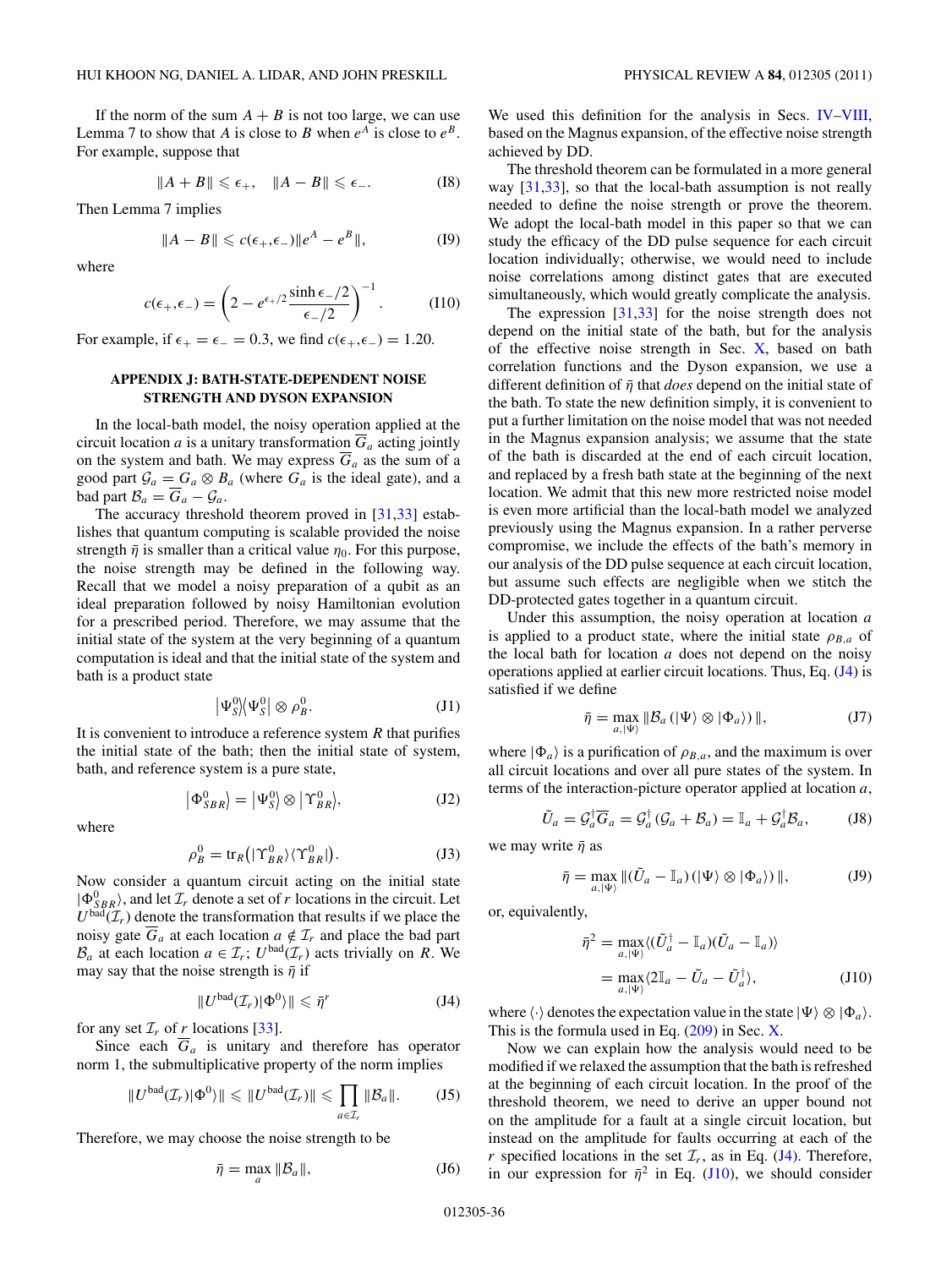<span id="page-36-0"></span>the state  $|\Phi_a\rangle$  of the bath to be not the actual bath state at the beginning of location *a*, but rather the *conditional* state of the bath, given that faults have already occurred at a specified set of previous locations. In [\[33\]](#page-37-0) we obtained an upper bound on  $\bar{\eta}^2$  for the case of Gaussian noise by doing a global analysis of the whole quantum circuit; generalizing that analysis to DD-improved gates seems difficult. On the other hand, we may still express  $\bar{\eta}^2$  as in Eq. [\(J10\)](#page-35-0) in the more general setting (without assuming the bath is refreshed), with the proviso that  $\bar{\eta}^2$  is maximized over all such *conditional* bath states. This is not a very useful criterion as it stands, since this value of  $\bar{\eta}^2$  cannot be easily extracted from any feasible experiment. However, it could become more useful were we able to infer properties of the bath correlations in the conditional state from weaker assumptions about the noise model.

To derive Eq. [\(210\)](#page-24-0), consider a location with duration *T* . The interaction-picture time evolution operator is given by Dyson's formula,

$$
\tilde{U}(T) = T \exp\left(-i \int_0^T dt \tilde{H}(t)\right), \qquad (J11)
$$

where  $\mathcal T$  denotes time ordering and  $\tilde H(t)$  is the interactionpicture Hamiltonian, which obeys  $\|\tilde{H}(t)\| = \|H_{\text{err}}\| \leq J$ . Expanding the exponential, we find

$$
\tilde{U}(T) = \mathbb{I} + \sum_{n=1}^{\infty} \tilde{U}_n(T), \qquad (J12)
$$

where

$$
\tilde{U}_n(T) = \frac{(-i)^n}{n!} \int_0^T dt_1 \cdots dt_n \mathcal{T}(\tilde{H}(t_1) \cdots \tilde{H}(t_n)), \quad (J13)
$$

and, hence,

$$
\|\tilde{U}_n(T)\| \leqslant \frac{1}{n!}T^n \|\tilde{H}(t_1)\cdots\tilde{H}(t_n)\| \leqslant \frac{(JT)^n}{n!}.
$$
 (J14)

Similarly,  $U^{\dagger}(T)$  has the expansion

$$
\tilde{U}^{\dagger}(T) = \mathbb{I} + \sum_{n=1}^{\infty} \tilde{U}_n^{\dagger}(T), \qquad (J15)
$$

- [1] U. Haeberlen, *High Resolution NMR in Solids*, Advances in Magnetic Resonance Series, Supplement 1 (Academic Press, New York, 1976).
- [2] L. Viola and S. Lloyd, Phys. Rev. A **58**[, 2733 \(1998\).](http://dx.doi.org/10.1103/PhysRevA.58.2733)
- [3] P. Zanardi, [Phys. Lett. A](http://dx.doi.org/10.1016/S0375-9601(99)00365-5) **258**, 77 (1999).
- [4] L.-M. Duan and G. Guo, [Phys. Lett. A](http://dx.doi.org/10.1016/S0375-9601(99)00592-7) **261**, 139 (1999).
- [5] D. Vitali and P. Tombesi, Phys. Rev. A **59**[, 4178 \(1999\).](http://dx.doi.org/10.1103/PhysRevA.59.4178)
- [6] L. Viola, E. Knill, and S. Lloyd, [Phys. Rev. Lett.](http://dx.doi.org/10.1103/PhysRevLett.82.2417) **82**, 2417 (1999).
- [7] L. Viola and E. Knill, Phys. Rev. Lett. **90**[, 037901 \(2003\).](http://dx.doi.org/10.1103/PhysRevLett.90.037901)
- [8] M. S. Byrd and D. A. Lidar, Phys. Rev. A **67**[, 012324 \(2003\).](http://dx.doi.org/10.1103/PhysRevA.67.012324)
- [9] K. Khodjasteh and D. A. Lidar, [Phys. Rev. Lett.](http://dx.doi.org/10.1103/PhysRevLett.95.180501) **95**, 180501 [\(2005\).](http://dx.doi.org/10.1103/PhysRevLett.95.180501)
- [10] K. Khodjasteh and D. A. Lidar, [Phys. Rev. A](http://dx.doi.org/10.1103/PhysRevA.75.062310) **75**, 062310 [\(2007\).](http://dx.doi.org/10.1103/PhysRevA.75.062310)

where

$$
\tilde{U}_n^{\dagger}(T) = \frac{(i)^n}{n!} \int_0^T dt_1 \cdots dt_n T'(\tilde{H}(t_1) \cdots \tilde{H}(t_n)); \qquad (J16)
$$

here  $T'$  denotes reverse-time ordering, and again

$$
\|\tilde{U}_n^{\dagger}(T)\| \leqslant \frac{(JT)^n}{n!}.
$$
 (J17)

Noting that  $\tilde{U}_1(T) + \tilde{U}_1^{\dagger}(T) = 0$ , we find

$$
\langle 2\mathbb{I} - \tilde{U}(T) - \tilde{U}^{\dagger}(T) \rangle
$$
  
\n
$$
\leq -\langle \tilde{U}_2(T) + \tilde{U}_2^{\dagger}(T) \rangle + \sum_{n=3}^{\infty} \|\tilde{U}_n(T) + \tilde{U}_n^{\dagger}(T)\|
$$
  
\n
$$
\leq -\langle \tilde{U}_2(T) + \tilde{U}_2^{\dagger}(T) \rangle + 2 \sum_{n=3}^{\infty} \frac{(JT)^n}{n!}
$$
  
\n
$$
\leq -\langle \tilde{U}_2(T) + \tilde{U}_2^{\dagger}(T) \rangle + 2(e^{JT} - 1 - JT - \frac{1}{2}(JT)^2).
$$
\n(J18)

To evaluate the expectation value of  $\tilde{U}_2(T) + \tilde{U}_2^{\dagger}(T)$ , we observe that

$$
\mathcal{T}(\tilde{H}(t_1)\tilde{H}(t_2)) + \mathcal{T}'(\tilde{H}(t_1)\tilde{H}(t_2))
$$
  
=  $\tilde{H}(t_1)\tilde{H}(t_2) + \tilde{H}(t_2)\tilde{H}(t_1),$  (J19)

so that

$$
\tilde{U}_2(T) + \tilde{U}_2^{\dagger}(T)
$$
\n
$$
= -\frac{1}{2} \int_0^T dt_1 dt_2 (\tilde{H}(t_1) \tilde{H}(t_2) + \tilde{H}(t_2) \tilde{H}(t_1))
$$
\n
$$
= -\int_0^T dt_1 dt_2 \tilde{H}(t_1) \tilde{H}(t_2).
$$
\n(J20)

Finally, we may express the noise strength as

$$
\bar{\eta}^2 = \max \int_0^T dt_1 dt_2 \langle \tilde{H}(t_1) \tilde{H}(t_2) \rangle
$$
  
+2\left(e^{JT} - 1 - JT - \frac{1}{2}(JT)^2\right), (J21)

as in Eq. [\(210\)](#page-24-0).

- [11] L. Viola and E. Knill, Phys. Rev. Lett. **94**[, 060502 \(2005\).](http://dx.doi.org/10.1103/PhysRevLett.94.060502)
- [12] O. Kern and G. Alber, Phys. Rev. Lett. **95**[, 250501 \(2005\).](http://dx.doi.org/10.1103/PhysRevLett.95.250501)
- [13] G. S. Uhrig, Phys. Rev. Lett. **98**[, 100504 \(2007\).](http://dx.doi.org/10.1103/PhysRevLett.98.100504)
- [14] A. J. Berglund, e-print [arXiv:quant-ph/0010001.](http://arXiv.org/abs/arXiv:quant-ph/0010001)
- [15] E. M. Fortunato, L. Viola, J. Hodges, G. Teklemariam, and D. G. Cory, [New J. Phys.](http://dx.doi.org/10.1088/1367-2630/4/1/305) **4**, 5 (2002).
- [16] E. Fraval, M. J. Sellars, and J. J. Longdell, [Phys. Rev. Lett.](http://dx.doi.org/10.1103/PhysRevLett.95.030506) **95**, [030506 \(2005\).](http://dx.doi.org/10.1103/PhysRevLett.95.030506)
- [17] J. Petta, A. Johnson, J. Taylor, E. Laird, A. Yacoby, M. D. Lukin, C. Marcus, M. Hanson, and A. C. Gossard, [Science](http://dx.doi.org/10.1126/science.1116955) **309**, 2180 [\(2005\).](http://dx.doi.org/10.1126/science.1116955)
- [18] J. Morton, A. Tyryshkin, A. Ardavan, S. Benjamin, K. Porfyrakis, S. Lyon, and G. Briggs, [Nat. Phys.](http://dx.doi.org/10.1038/nphys192) **2**, 40 [\(2006\).](http://dx.doi.org/10.1038/nphys192)